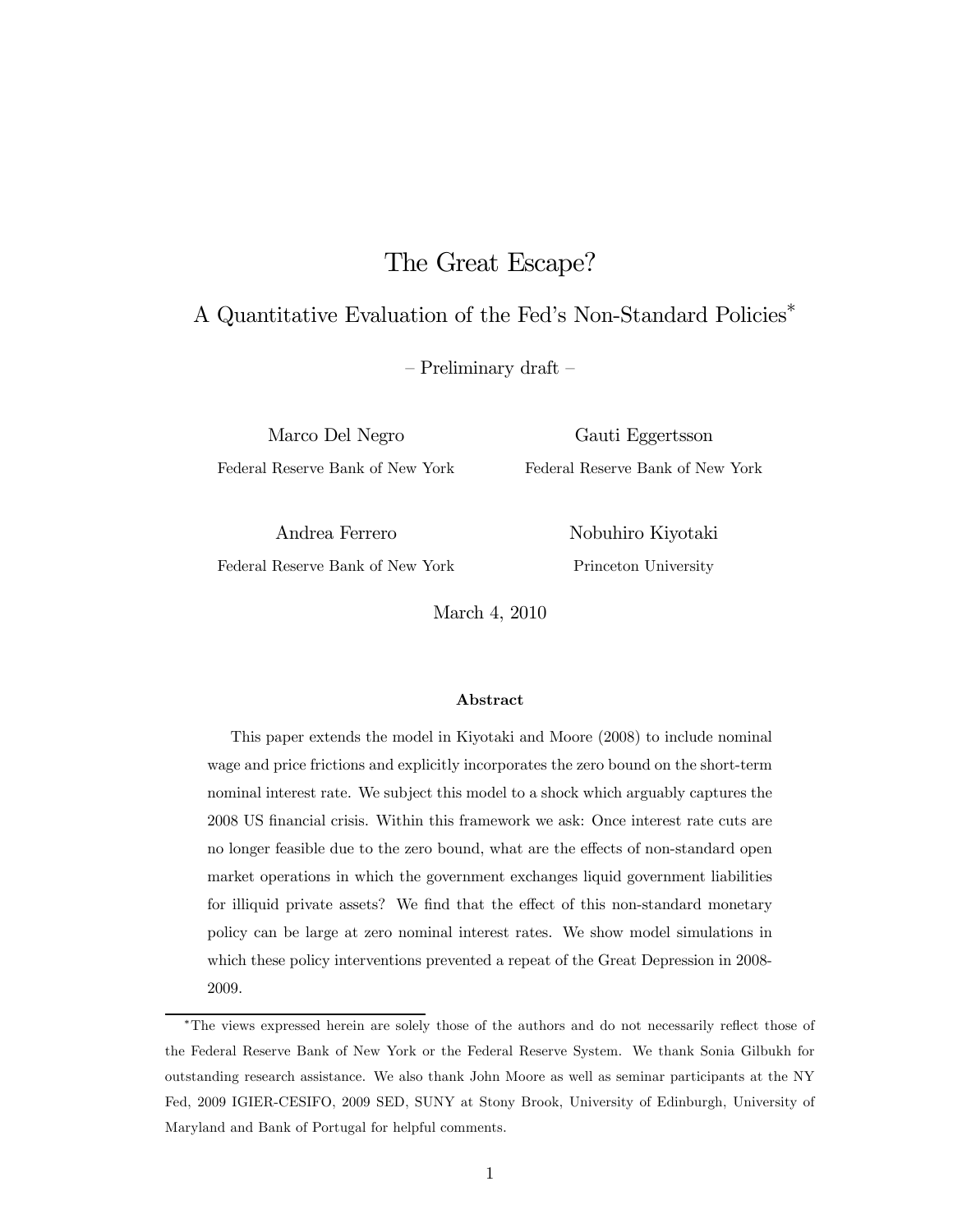

Figure 1: Asset Side of Fed's Balance Sheet

## 1 Introduction

In 2008, the Federal Funds rates collapsed to zero. Standard monetary policy through interest rate cuts had reached its limit. Around the same time, the Federal Reserve expanded its balance sheet by about 1 trillion dollars, or 7% of U.S. GDP (see figure 1). This expansion mostly involved the Federal Reserve exchanging government liquidity, that is money or government debt, for private assets (through direct purchases of these assets or taking them as collateral in short term loans). This was achieved through the operation of various "facilities", such as the Term Auction Facility (TAF) or the Primary Dealer Credit Facility (PDCF). In broad terms, the operation of these facilities can be thought of as "nonstandard" open market operations, whereby the government exchanges highly liquid government liabilities for less liquid private assets. Alternatively, one can think of them, broadly speaking, as non-standard "discount window" lending which also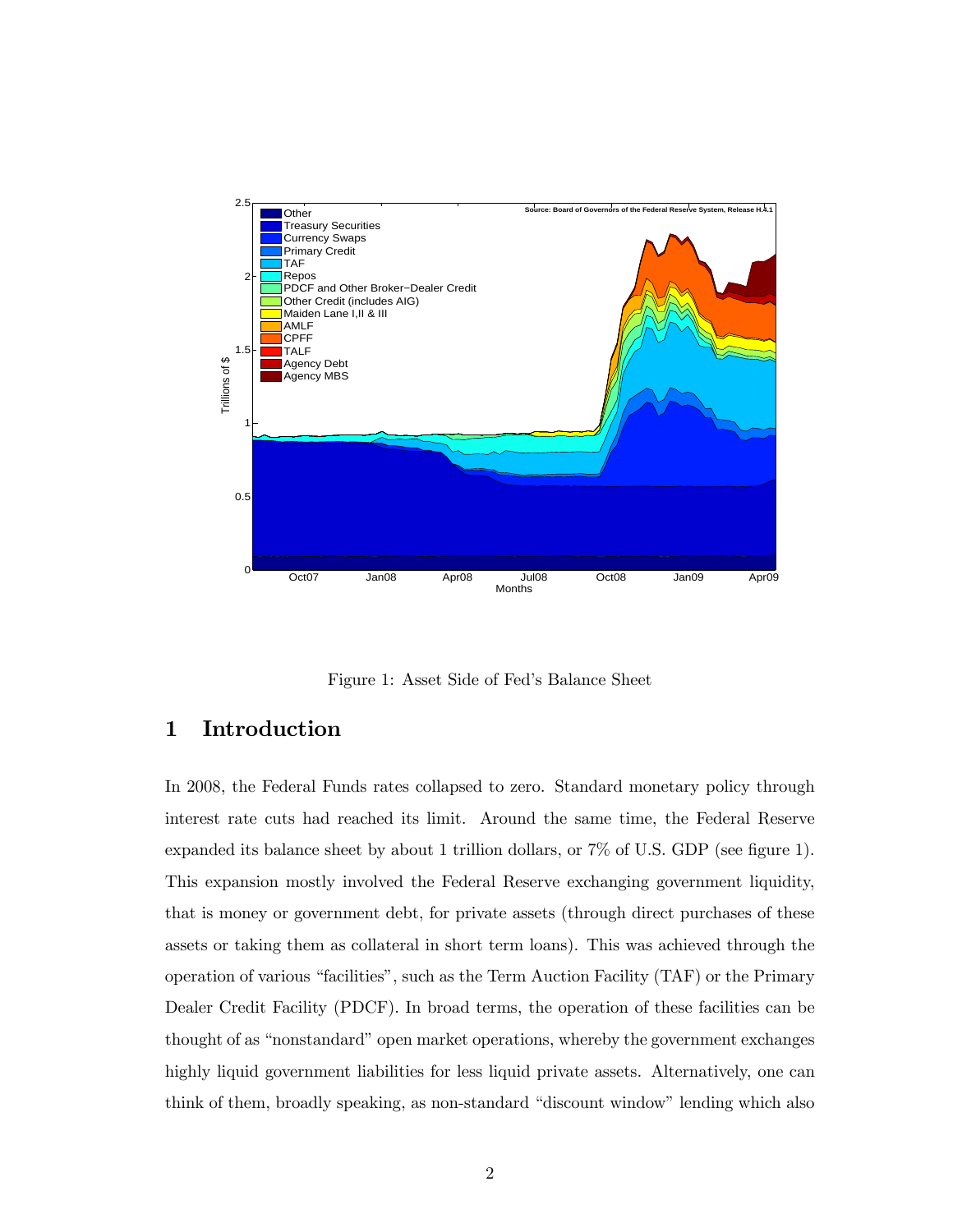involve giving government liquidity in exchange for private assets (as collateral in that case).<sup>1</sup> This paper is about the quantitative effect of this policy. Our main result is that it can be large, especially at zero interest rates.

Ever since Wallace (1982) famous irrelevance result, the benchmark for many macroeconomists is that non-standard open market operations in private assets are irrelevant. This result was extended by Eggertsson and Woodford (2003) to show that it also applies to standard open market operations, i.e. printing money for debt, in models with nominal and monetary frictions, provided that the interest rate is zero. There is no role for "liquidity" in these models, or most other standard models with various types of frictions, such as Rotemberg and Woodford (1997), Christiano, Eichenbaum and Evans (2005), or Smets and Wouters (2007). The price of any private security — be it stock or corporate bond — depends on what it will pay out in various states of the world. Both the supply and the ownership of these securities are irrelevant if they do not change their state contingent payoffs. Why should it matter if the government or a private agent holds a particular stock or security, holding constant the revenue stream that they are expected to generate? In fact, in a well known recent paper, Taylor and Williams (2009) argue that in the context of the recent crisis the Federal Reserve's facilities, and the TAF in particular, had no material impact. Their prior was presumably informed by modern general equilibrium theory which embeds Wallace's irrelevance result.

In this paper we break Wallace's irrelevance result in a straightforward fashion. We incorporate a particular form of credit frictions, proposed by Kiyotaki and Moore (2008) (henceforth, KM). Our objective is twofold: First, we investigate whether a liquidity shock modeled as in KM can quantitatively generate movements in both macro and financial variables similar to those observed in the current recession. Second, we explore what credit frictions of the form suggested by KM mean for the quantitative effect of the Federal Reserve facilities during the crisis of 2008 and 2009. The KM credit frictions are of two distinct forms. First, a firm (or a bank) that faces an investment opportunity can only borrow up to a fraction of the net present return of its investment. This is a

 $1<sup>1</sup>$ In fact, one of the original motivation of the earlier facilities was to eliminate the negative "stigma" associated with discount window lending.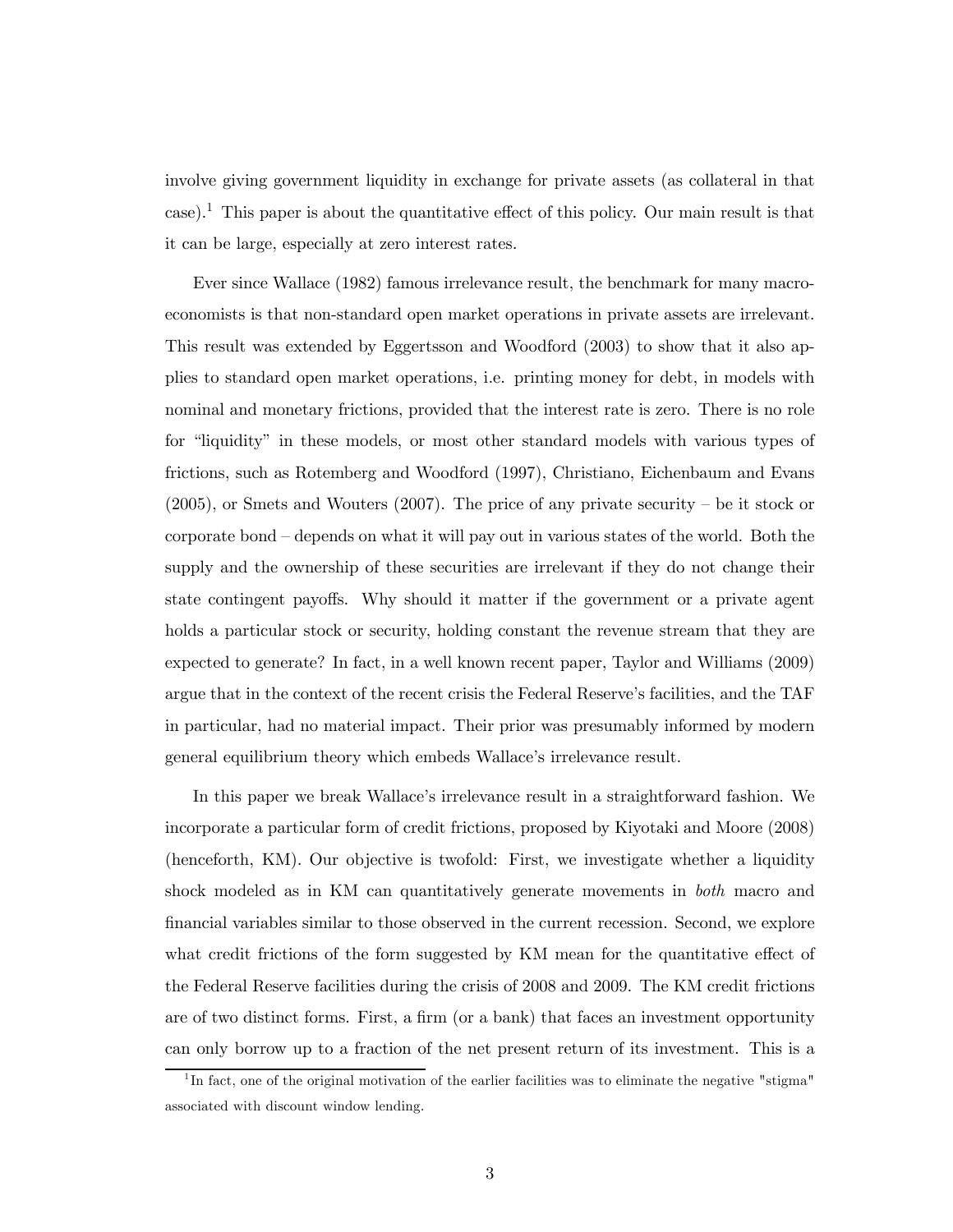relatively standard borrowing constraint.<sup>2</sup> Second, there is a resaleability constraint in the model. A firm that faces an investment opportunity can only sell a certain fraction of its "illiquid" assets in each period. These illiquid assets correspond to equity in other firms. More generally, we interpret these illiquid assets as privately issued commercial paper, loans of banks, stocks, mortgages, and so on. KM argue for this resaleability constraint on ground of imperfect information. We do not underpin its microfoundations in any way, but instead take it as given and explore its quantitative implication. In contrast to private liquidity that is subject to a resaleability constraint, we follow KM and assume that government issued paper, i.e. money and bonds, is not subject to this constraint. This gives government debt and money a primary role as "liquidity" that lubricates transactions. In this world, Wallace's irrelevance result no longer applies because the relative quantity of liquid and illiquid assets in the hands of the private sector affects the equilibrium, and the government can change this composition. This gives a natural story for the crisis of 2008 and the ensuing Fed's response in the context of the KM model.

The shock we then consider as the source of the crisis of 2008 is a shock to the resaleability of private assets. Suddenly, the private market for credit freezes. We think of this shock as capturing central aspects of the crisis of 2008. For our quantitative analysis, we can calibrate this shock by matching a new observable variable that we construct from the flow of funds data and captures the "liquidity share"— the share of liquid assets in the economy. In addition to using this observable to calibrate the shock in the model, we also use the 1 trillion dollar intervention to calibrate the nonstandard policy reaction-function of the government. This allows us not only to explore the quantitative effect of the crisis shock, but also illustrate to counterfactual evolution of the economy had the Federal Reserve not intervened.

We embed the KM credit frictions in a relatively standard dynamic stochastic general equilibrium (DSGE) model along the lines of Christiano, Eichenbaum and Evans (2005) and Smets and Wouters (2007). This model has standard frictions, such as wage and price rigidities and aggregate capital adjustments costs. Standard monetary policy is then

<sup>&</sup>lt;sup>2</sup>The quantitative impact of this friction has been explored in recent work by Liu et al. (2010).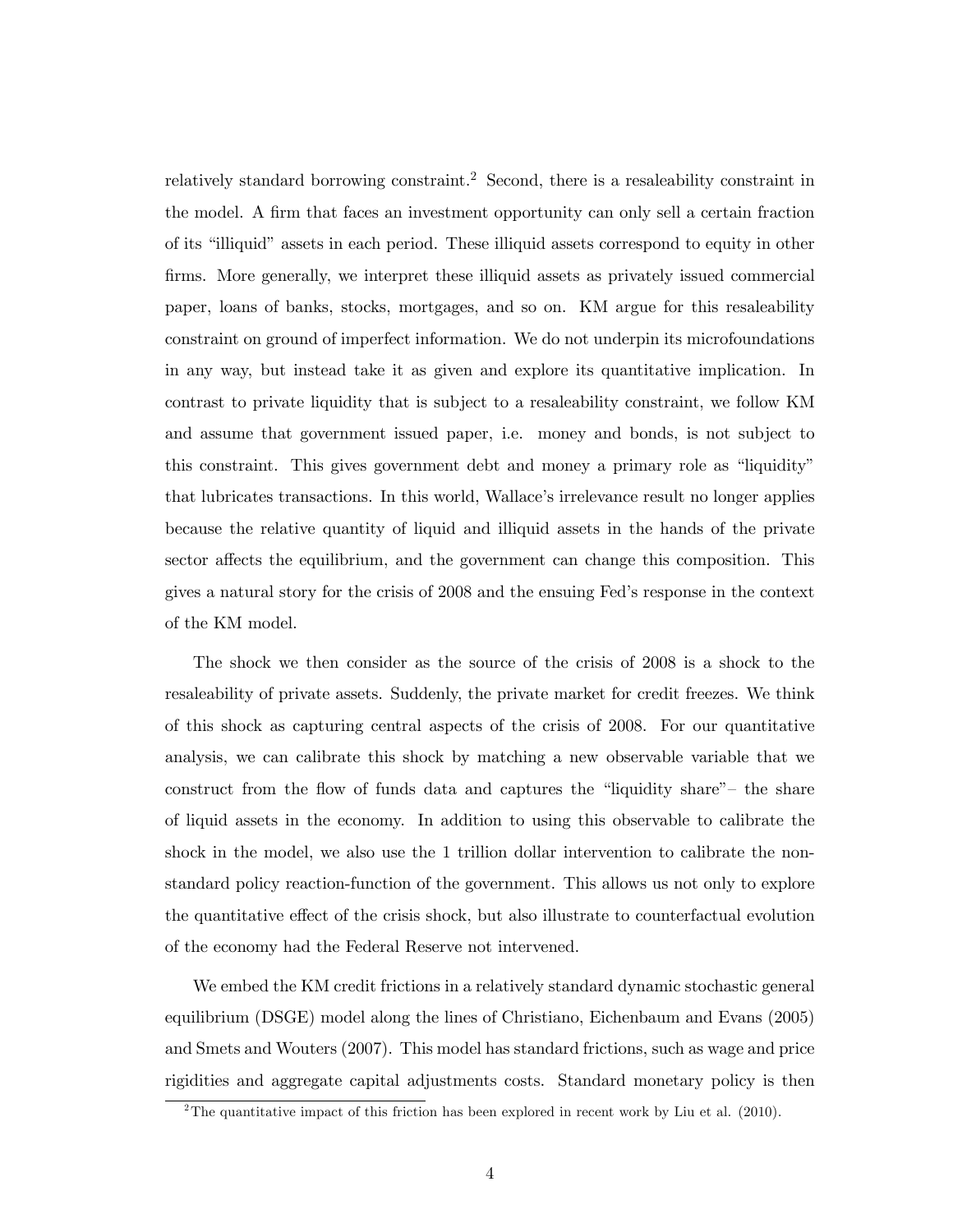variations in the nominal interest rate. Non-standard policy is open market operations in private assets that increase the overall level of liquidity in the economy.

Our first main result is that neither the financial shock nor the 1 trillion dollar intervention have a large quantitative effect in the absence of price and wage rigidities. Our second main result is that if we calibrate the other frictions in the model to values consistent with the existing literature, and monetary policy follows a standard Taylor rule (i.e., interest rate react more than one to one to inflation), then both the financial shock and non-standard policy have a significant effect. Our third result is that once the zero bound on the short-term nominal interest rate is introduced, and in the absence of the intervention, the economy may suffer a Great Depression-style collapse. In contrast, with intervention, the model exhibits similar response as now observed in the US economy. This is the "Great Escape" referred to in the title of the paper, since our numerical example illustrates that in the absence of non-standard policy the US economy could have suffered the second coming of the Great Depression. The reason why the effect of non-standard policy can be especially large at zero interest rates is similar to what is found in Christiano, Eichenbaum and Rebelo (2009) and Eggertsson (2009). They report that the "multiplier of government spending" is unusually large at zero interest rates.

This paper belongs to the strand of literature introducing financial frictions in monetary DSGE models, such as Bernanke, Gertler and Gilchrist (1999), Christiano, Motto and Rostagno (2003, 2009), Goodfriend and McCallum (2007) and Curdia and Woodford (2009a). Gertler and Karadi (2009), Gertler and Kiyotaki (2009) and Curdia and Woodford (2009b) also analyze the role of non-conventional central bank policies in the current recession.

Before going further let us emphasize important limitations of the analysis. Our main objective is to understand if non-standard policy can have quantitative important implications, given the Wallace benchmark that they are irrelevant. To cast light on this question we have chosen a particular form of liquidity constraints proposed by Kiyotaki and Moore (2008) which we believe is natural as a first cut. It is worth stressing, however, that these liquidity constraints are "reduced form" in certain respects, which means that our model is not helpful in its current form to address longer-term question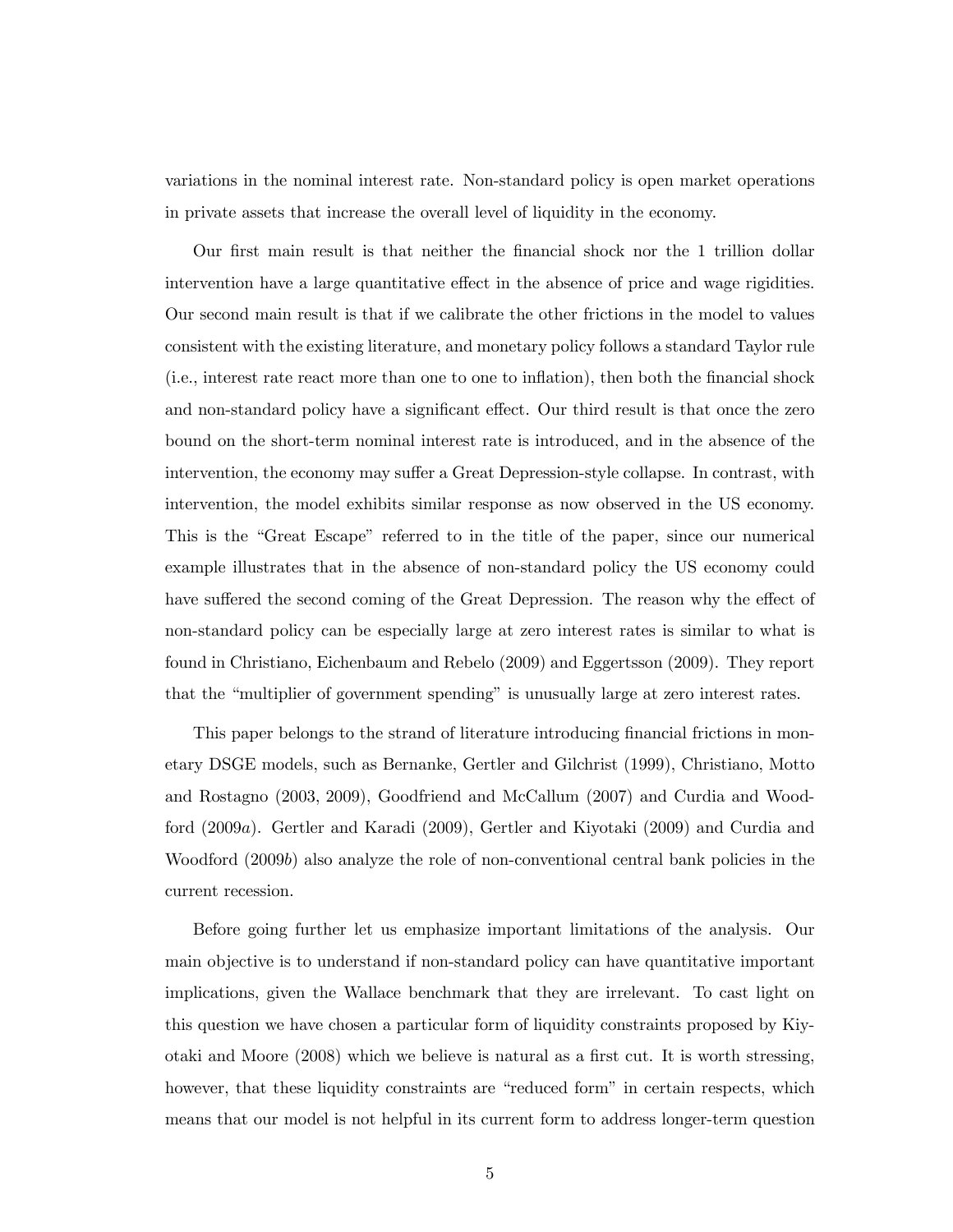that should also be high on the research agenda. In particular our approach is silent on whether interventions of the kind the Federal Reserve has conducted can have an effect the incentive structure of the private sector going forward, which may endogenously change the reduced form liquidity constraints we impose and take as given. More generally, we do not model the costs of intervening, which can be many. Therefore this is not a normative paper, but a positive one: we show that non-standard monetary policy can be quantitatively important for macroeconomic stability in the short-run, and this suggest that understanding their consequences should be high on the research agenda.

## 2 The Model

The model consists of six different economic actors: entrepreneurs, capital producers, retail good producers, final good producers, workers, and government. We start the model's description with the entrepreneurs, as these are the least standard, and are at the heart of our model. Their problem is identical to that in Kiyotaki and Moore (2008), aside from the specification of the "liquid" assets, which in this paper consist of standard real and nominal bonds. The rest of the model is similar to a several recent DSGE studies.

#### 2.1 Entrepreneurs

The economy is populated by a continuum of entrepreneurs  $e \in (0,1)$ , whose objective is given by:

$$
E_t \sum_{s=t}^{\infty} \beta^{s-t} log(c_s(e))
$$
\n(1)

where  $c_t(e)$  is the entrepreneur's consumption. Entrepreneurs have random investment opportunities, and need to acquire resources to take advantage of it. Specifically, they accumulate capital according to the law of motion:

$$
k_{t+1}(e) = \begin{cases} \lambda k_t(e) + i_t(e) & \text{with probability } \varkappa \\ \lambda k_t(e) & \text{with probability } 1 - \varkappa \end{cases} \tag{2}
$$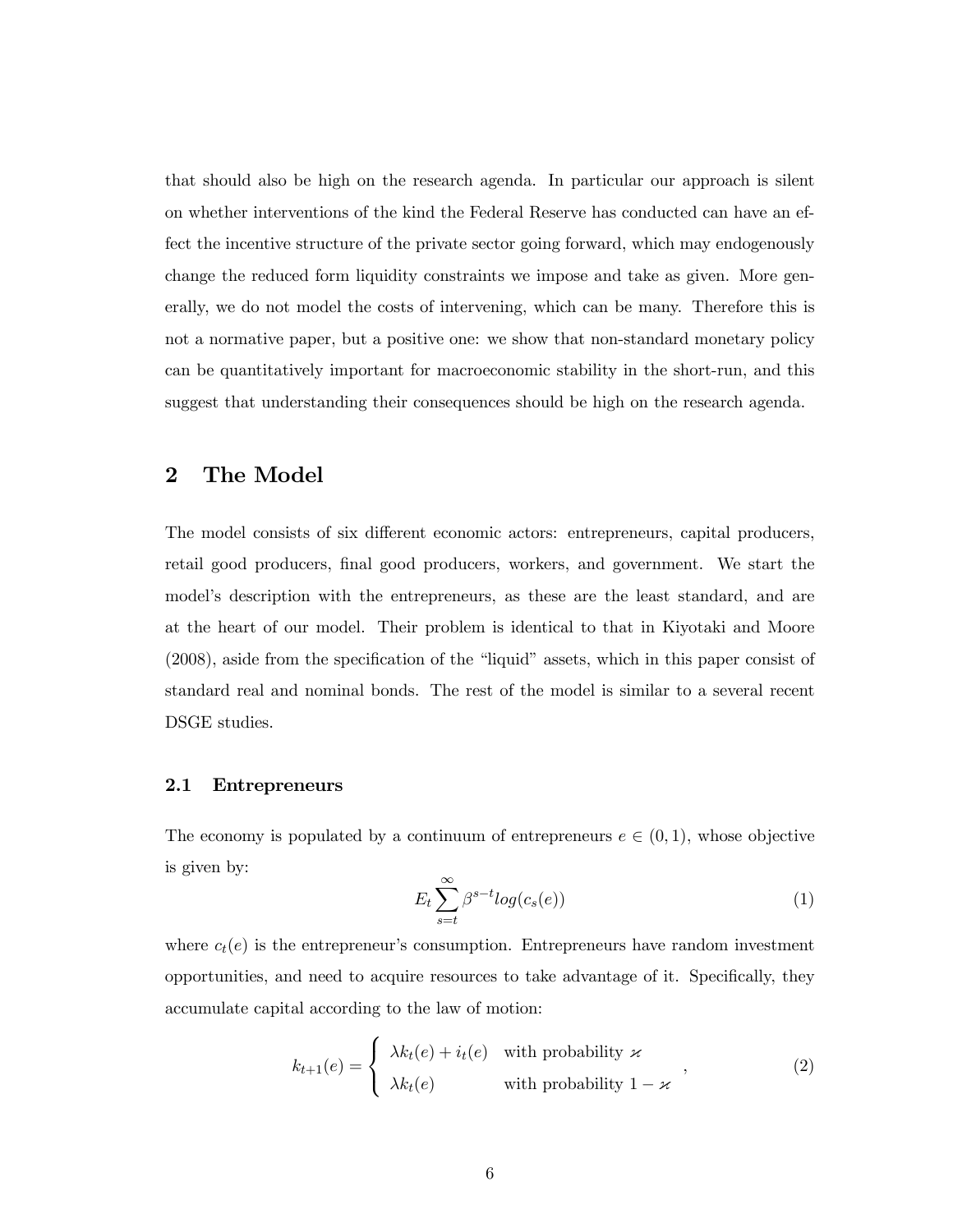where  $0 < \lambda < 1$  is one minus the depreciation rate, and  $i_t(e)$  represents investment. We assume that  $\beta > \lambda$ . Investment opportunities are i.i.d. across time and entrepreneurs. Entrepreneurs rent out capital to firms and earn the rental rate  $r_t^k$ . Equity represents claims on the future stream of such rental rates, and its per-unit value expressed in units of the consumption good is  $q_t$ . The main problem of the entrepreneurs is that they may not have enough money to finance this investment.

Financial market imperfections are modeled as constraints on the evolution of the balance sheet of the entrepreneur. The entrepreneur's liabilities consist of claims issued on her own capital,  $n_t^I(e)$ . Her assets consist of the residual claims on her own capital,  $k_t(e) - n_t^I(e)$ , and on claims on the equity of other entrepreneurs  $n_t^O(e)$ . Moreover, the entrepreneur owns real bonds  $l_t(e)$  – a government issued risk-free bond that pays a gross return  $r_t$  in terms of units of the consumption good. Finally, she has an amount  $b_t(e)$  of risk-free nominal government bond that pay a gross nominal interest rate  $R_t$ . The value of 1 \$ of nominal government bonds in terms of output is  $1/P_t$ , where  $P_t$ is the price level. The entrepreneur's balance sheet at the end of period  $t$  looks as follows:

| Assets                                                 |                    | Liabilities              |                                                    |  |
|--------------------------------------------------------|--------------------|--------------------------|----------------------------------------------------|--|
| real bonds                                             | $l_{t+1}(e)$       | <i>own</i> equity issued | $q_t n_{t+1}^I(e)$                                 |  |
| nominal bonds                                          | $b_{t+1}(e)/P_t$   |                          |                                                    |  |
| equity of<br><i>other</i> entrepreneurs                | $q_t n_{t+1}^O(e)$ |                          |                                                    |  |
| capital stock                                          | $q_t k_{t+1}(e)$   | net worth                | $q_t n_{t+1}(e)$<br>$+l_{t+1}(e) + b_{t+1}(e)/P_t$ |  |
| where $n_t(e) \equiv n_t^O(e) + (k_t(e) - n_t^I(e))$ . |                    |                          |                                                    |  |

The constraints on the evolution of the entrepreneur's balance sheet are as follows. The entrepreneur's Borrowing Constraint (BC) implies that the entrepreneur can issue new equity only up to a fraction  $\theta$  of investment  $i_t(e)$ . The Resaleability Constraint on "own" equity (RCi) implies that in any given period the entrepreneur can sell only a fraction  $\phi_t^I$  of his equity holdings  $k_t(e) - n_t^I(e)$ . These two constraints together imply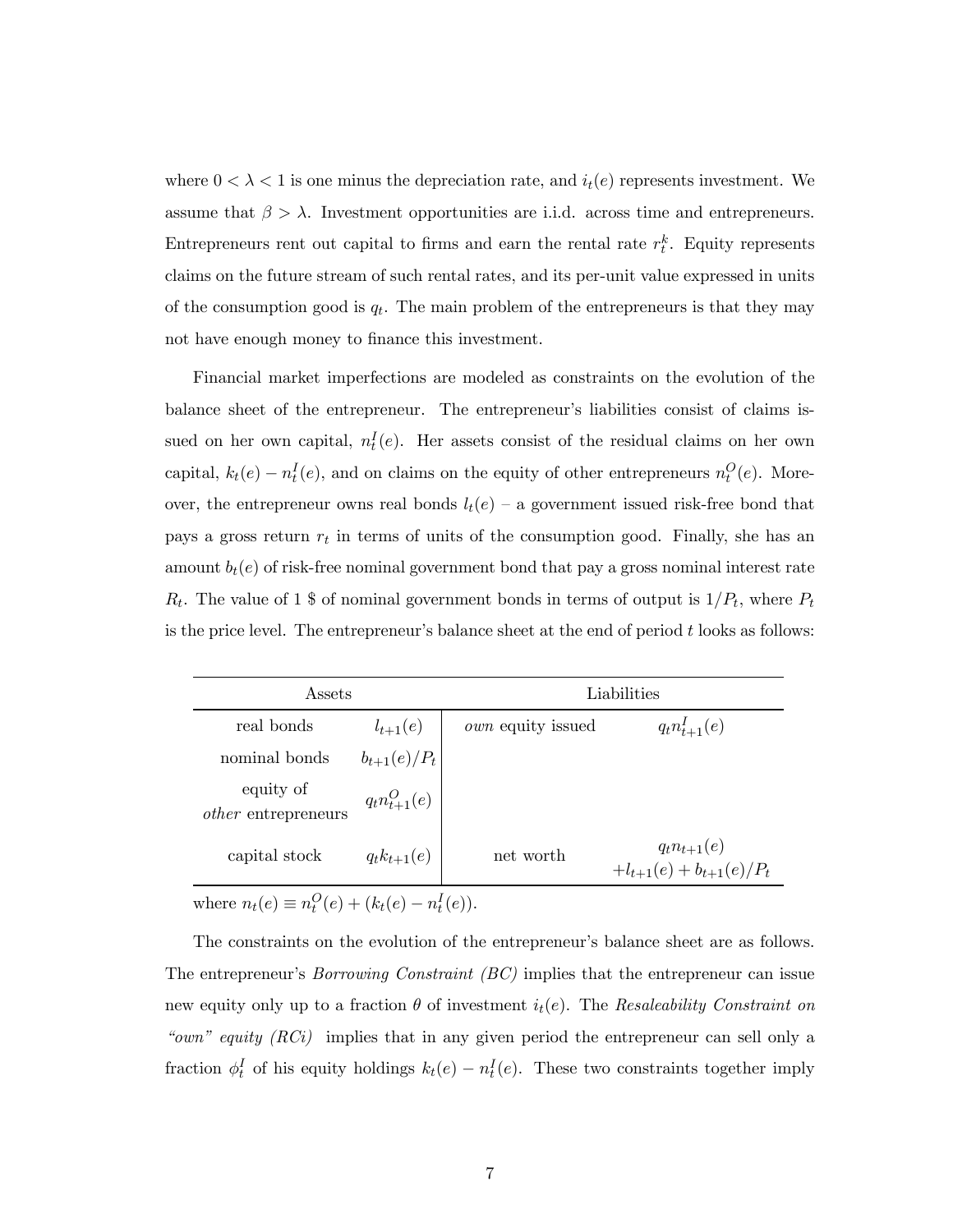that the evolution of  $n_t^I(e)$  is subject to the following inequality:

$$
n_{t+1}^{I}(e) - \lambda n_t^{I}(e) \le \underbrace{\phi_t^{I} \lambda(k_t(e) - n_t^{I}(e))}_{\text{RCi}} + \underbrace{\phi_t i_t(e)}_{\text{BC}}.
$$
\n(3)

Finally, the Resaleability Constraint on "other" equity  $(RCo)$  implies that the entrepreneur can sell only a fraction  $\phi_t^O$  of his equity stake in other entrepreneurs  $n_t^O(e)$ :

$$
-(n_{t+1}^O(e) - \lambda n_t^O(e)) \le \phi_t^O \lambda n_t^O(e). \tag{4}
$$

Assume that  $\phi_t^I = \phi_t^O = \phi_t$  and add (3) and (4) together to obtain:

$$
n_{t+1}(e) \ge (1 - \phi_t) \lambda n_t(e) + (1 - \theta_t) i_t(e). \tag{5}
$$

Note that RCi and BC are similar in spirit: the former is a resaleability constraint on existing equity, the latter on new equity. In addition, the entrepreneur cannot hold negative liquid assets or reserves:

$$
m_{t+1}(e) \geq 0, \tag{6}
$$

$$
b_{t+1}(e) \geq 0. \tag{7}
$$

The entrepreneur's intertemporal budget constraint (flow of funds) is given by:

$$
c_t(e) + p_t^I i_t(e) + q_t(n_{t+1}(e) - \lambda n_t(e) - i_t(e)) + l_{t+1}(e) - r_{t-1}l_t(e)
$$
  
+ 
$$
\frac{b_{t+1}(e) - R_{t-1}b_t(e)}{P_t} \leq r_t^k n_t(e),
$$
 (8)

where  $p_t^I$  is the price of investment in terms of general output, and where we used the law of motion of capital (2) and the definition of  $n_t(e)$ .

#### 2.2 Capital Goods Producers

Capital producers transform the consumption goods into capital goods and operate in a national market. They choose the amount of investment goods produced  $I_t$  so to maximize profits

$$
C(I_t) = p_t^I I_t - I_t [1 + S(\frac{I_t}{I_*})], \tag{9}
$$

taking the price of capital in terms of consumption goods  $p_t^I$  as given. The adjustment cost function depends on steady state aggregate investment I∗ and we assume that  $S(1) = S'(1) = 0$  and  $S''(1) > 0$ . Capital producers' profits, which can differ from zero outside of steady state, are rebated to workers.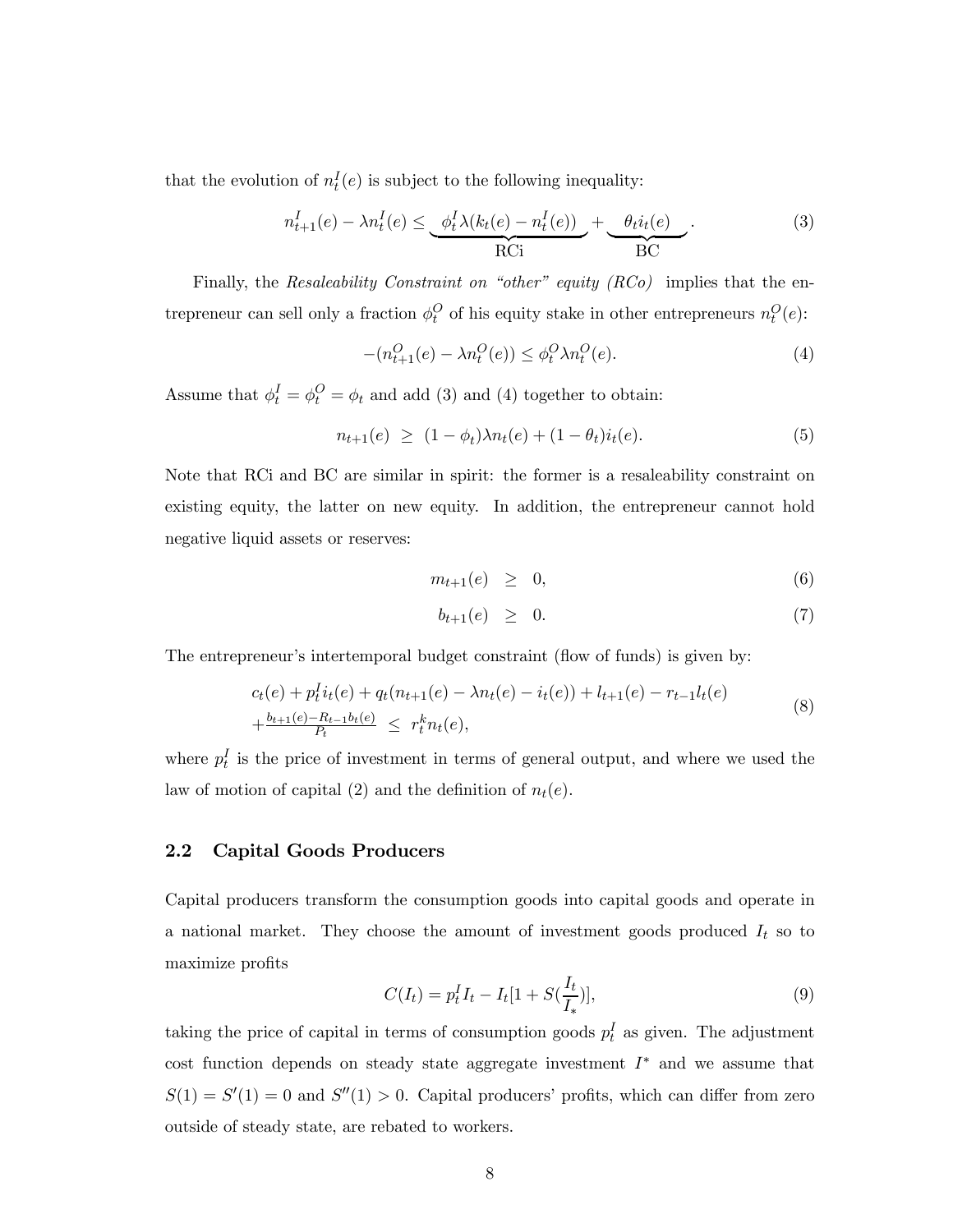#### 2.3 Final Good Producers

Final goods producers operate in monopolistic competition. They buy intermediate goods  $y_t(i)$ , where  $i \in (0, 1)$ , on the market at a price  $p_t(i)$ , expressed in units of the final good (that is,  $p_t(i) = P_t(i)/P_t$ , where  $P_t(i)$  and  $P_t$  are the Dollar prices of intermediate good  $i$  and the final good, respectively). They package the final good  $y_t$  according to:

$$
y_t = \left[ \int_0^1 y_t(i)^{\frac{1}{1+\lambda_f}} di \right]^{1+\lambda_f},\tag{10}
$$

where  $\lambda_f > 0$  and resell it to consumers. Their problem is therefore:

$$
\max_{y_t, y_t(i)} y_t - \int_0^1 p_t(i)y_t(i)di, \text{ subject to } (10)
$$
\n(11)

taking  $p_t(i)$  as given. The maximization problem of the final goods producers gives rise to the following demand function for the intermediate good:

$$
y_t(i) = p_t(i)^{-\frac{1+\lambda_f}{\lambda_f}} y_t,
$$
\n(12)

and the zero profit condition implies that the aggregate price level is given by:

$$
P_t = \left[\int_0^1 P_t(i)^{-\frac{1}{\lambda_f}} di\right]^{-\lambda_f}.
$$

#### 2.4 Intermediate Goods Producers

Intermediate goods producing firms are perfectly competitive. They use the technology:

$$
y_t(i) = A_t k_t(i)^\gamma h_t(i)^{1-\gamma},\tag{13}
$$

with  $0 < \gamma < 1$ , where  $k_t(i)$  is the firm's capital input and  $h_t(i)$  is labor input, and productivity  $A_t$  is common across firms. Labor and capital are hired in competitive markets at the real wage  $w_t$  and rental rate  $r_t^k$ , respectively. The firm's profit, written in unit of the final good, is given by:

$$
\mathcal{P}_t(i) = p_t(i)y_t(i) - w_t h_t(i) - r_t^k k_t(i), \qquad (14)
$$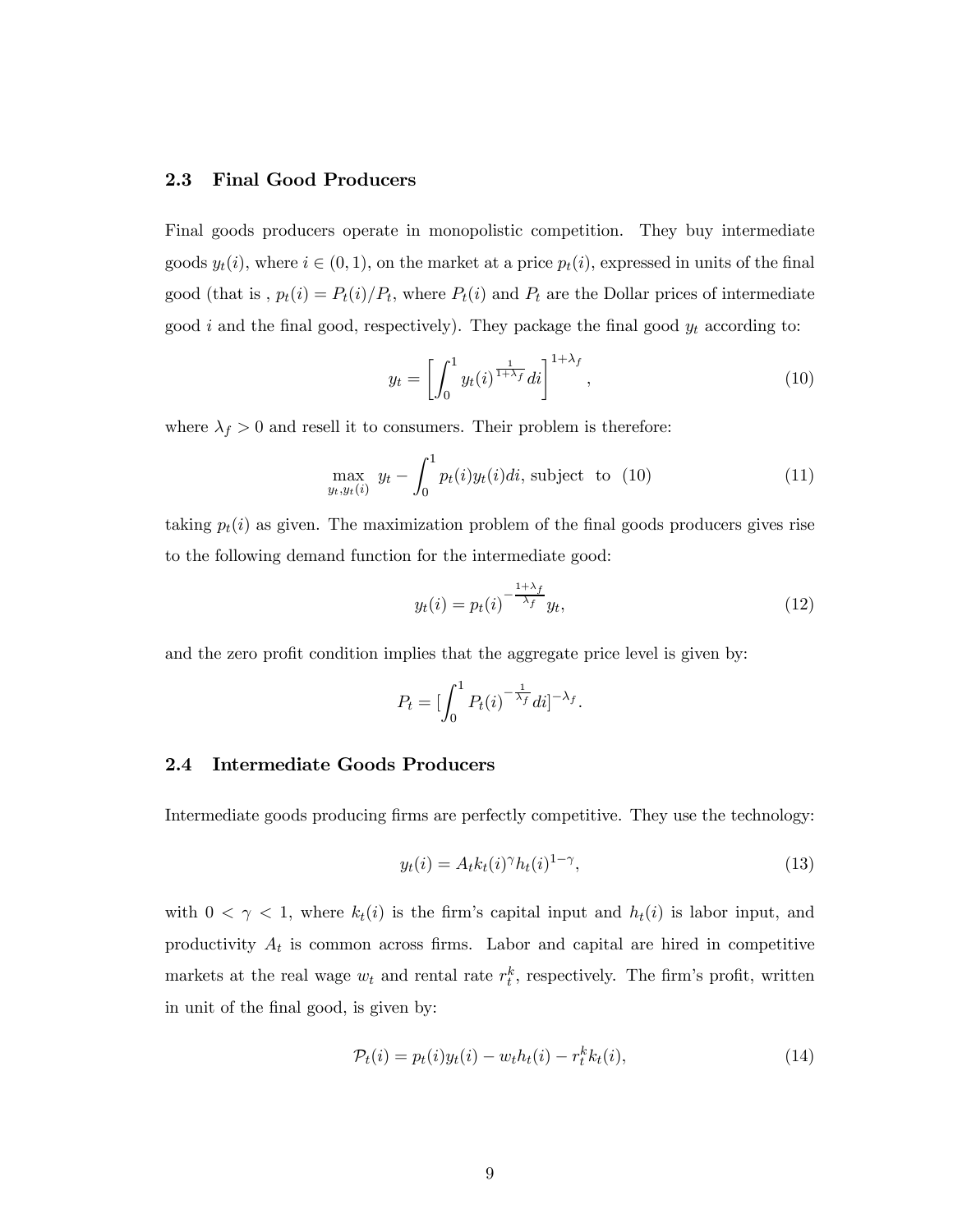Prices are sticky as in Calvo (1983). Specifically, each firm can readjust nominal prices with probability  $1 - \zeta_p$  in each period. The firm's objective is to maximize the present discounted value of profits:

$$
max_{\{p_t(i), y_t(i), k_t(i), h_t(i)\}^{\infty}_1} E_t \sum_{t=1}^{\infty} \beta^t \Xi_t^p \mathcal{P}_t(i), \text{ subject to (12) and (13)}, \quad (15)
$$

where  $\Xi_t^p$  is the marginal utility of consumption of workers, who own the firms.

#### 2.5 Workers

The economy is populated by a continuum of workers  $\omega \in (0,1)$ , all belonging to the same family, but supplying differentiated labor  $h'_t(\omega)$ . Consumption  $c'_t$ , real bonds  $l'_t$ , nominal bonds  $b'_t$ , and equity  $n'_t$  are going to be the same for all workers within the family. The family's flow of funds is given by:

$$
c'_{t} + q_{t}(n'_{t+1} - \lambda n'_{t}) + l'_{t+1} - r_{t-1}l'_{t} + \frac{b'_{t+1} - R_{t-1}b'_{t}}{P_{t}}
$$
  
 
$$
\leq r_{t}^{k} n'_{t} + \int \frac{W_{t}(\omega)}{P_{t}} h'_{t}(\omega) d\omega + C(I_{t}) + \int \mathcal{P}(i) di + \tau_{t}, \quad (16)
$$

where  $W_t(\omega)$  are nominal wages and  $\tau_t$  are lump-sum transfers from the government, and where we assume that workers receive the profit from the intermediate firms and the capital producers. The family planner's objective function is given by:

$$
E_t \sum_{s=t}^{\infty} \beta^{s-t} U[c'_s - \int \frac{\omega_0}{1+\nu} h_s(\omega)^{'1+\nu} d\omega], \qquad (17)
$$

where U[.] is increasing and strictly concave,  $\omega_0 > 0$ ,  $\nu > 0$ . Workers cannot borrow:

$$
n'_{t+1} \geq 0,\tag{18}
$$

$$
l'_{t+1} \geq 0. \tag{19}
$$

$$
b'_{t+1} \geq 0. \tag{20}
$$

The workers' differentiated labor  $h'_t(\omega)$  is packed by competitive labor aggregators into a composite:

$$
h_t' = \left[ \int h_t'(\omega)^{\frac{1}{1 + \lambda_{w,t}}} d\omega \right]^{1 + \lambda_{w,t}}.
$$
\n(21)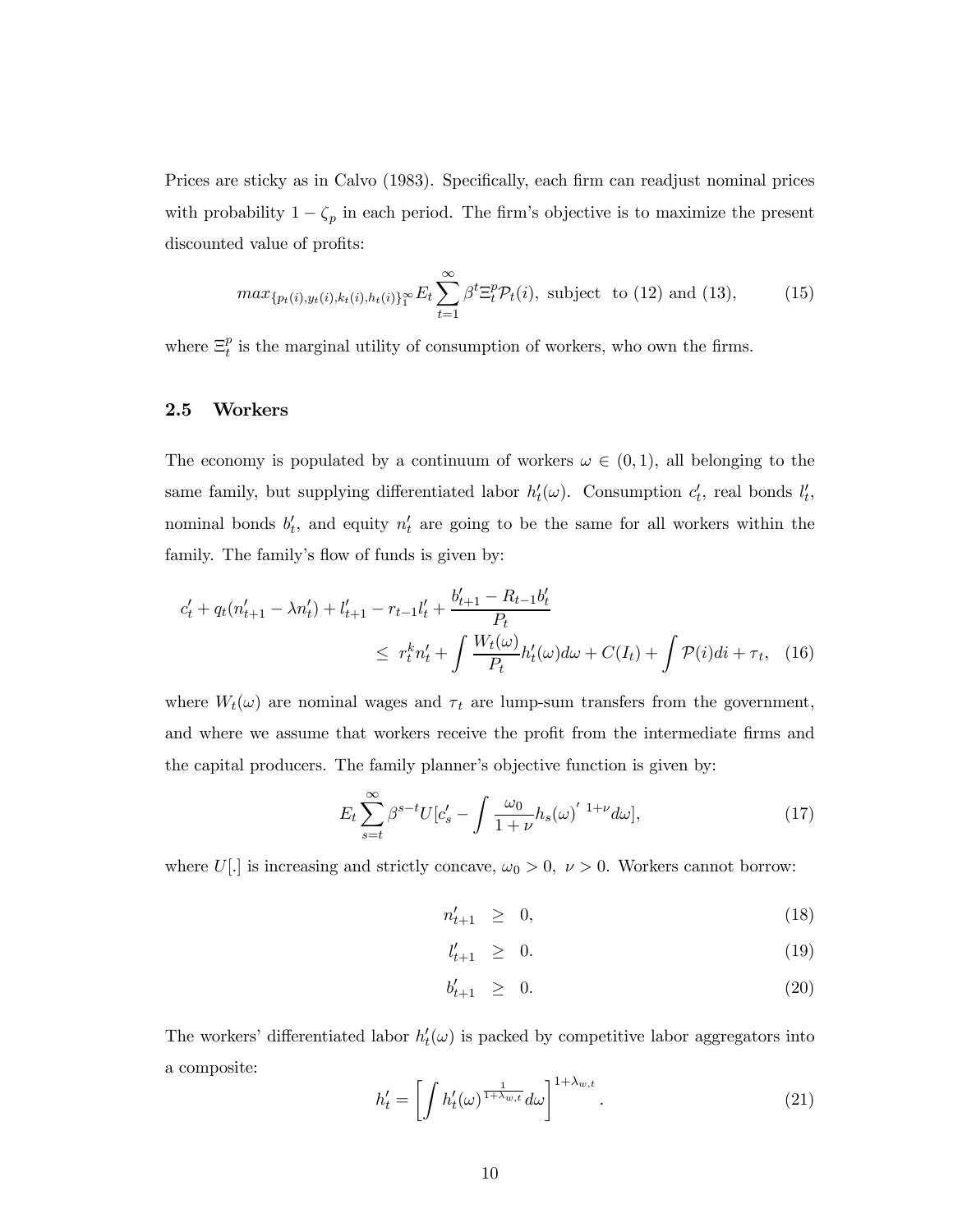Since labor packers are competitive:

$$
W_t h_t' = \int W_t(\omega) h_t'(\omega) d\omega
$$

where  $W_t = w_t P_t$  is the aggregate nominal wage in the economy. The worker is subject to nominal rigidities as in Erceg, Henderson, and Levin (2003). Specifically, the worker can readjust wages with probability  $1 - \zeta_w$  in each period. For those that cannot adjust wages,  $W_t(\omega)$  remains fixed.

#### 2.6 The Government

The central bank's policy amounts to setting directly the nominal interest rate by an interest rate rule:

$$
R_t = R_* \left(\pi_t/\pi^*\right)^{\psi},\tag{22}
$$

where  $\pi^*$  is the inflation target chosen by the central bank. In absence of intervention we assume that the amount of real and nominal debt issued by the government are constant:

$$
L_{t+1} = L_*, \t\t(23)
$$

$$
B_{t+1} = 0. \t\t(24)
$$

where for simplicity we have assumed that nominal bonds are in zero supply. The government budget constraint is:

$$
L_{t+1} - r_{t-1}L_t = \tau_t, \tag{25}
$$

where  $\tau_t$  represents transfers to the the workers.

In case of intervention, the amount of equity  $\tilde{N}^g_t$  purchased by the government at the beginning of period  $t$  follows:

$$
\tilde{N}_t^g = K_* \xi \left(\frac{\phi_t}{\phi_*} - 1\right). \tag{26}
$$

Differently from Kiyotaki and Moore (2008) we assume that the intervention occurs after the liquidity shock is revealed, but before entrepreneurs make their investment and saving decision (and before the idiosyncratic investment opportunity shock occurs). We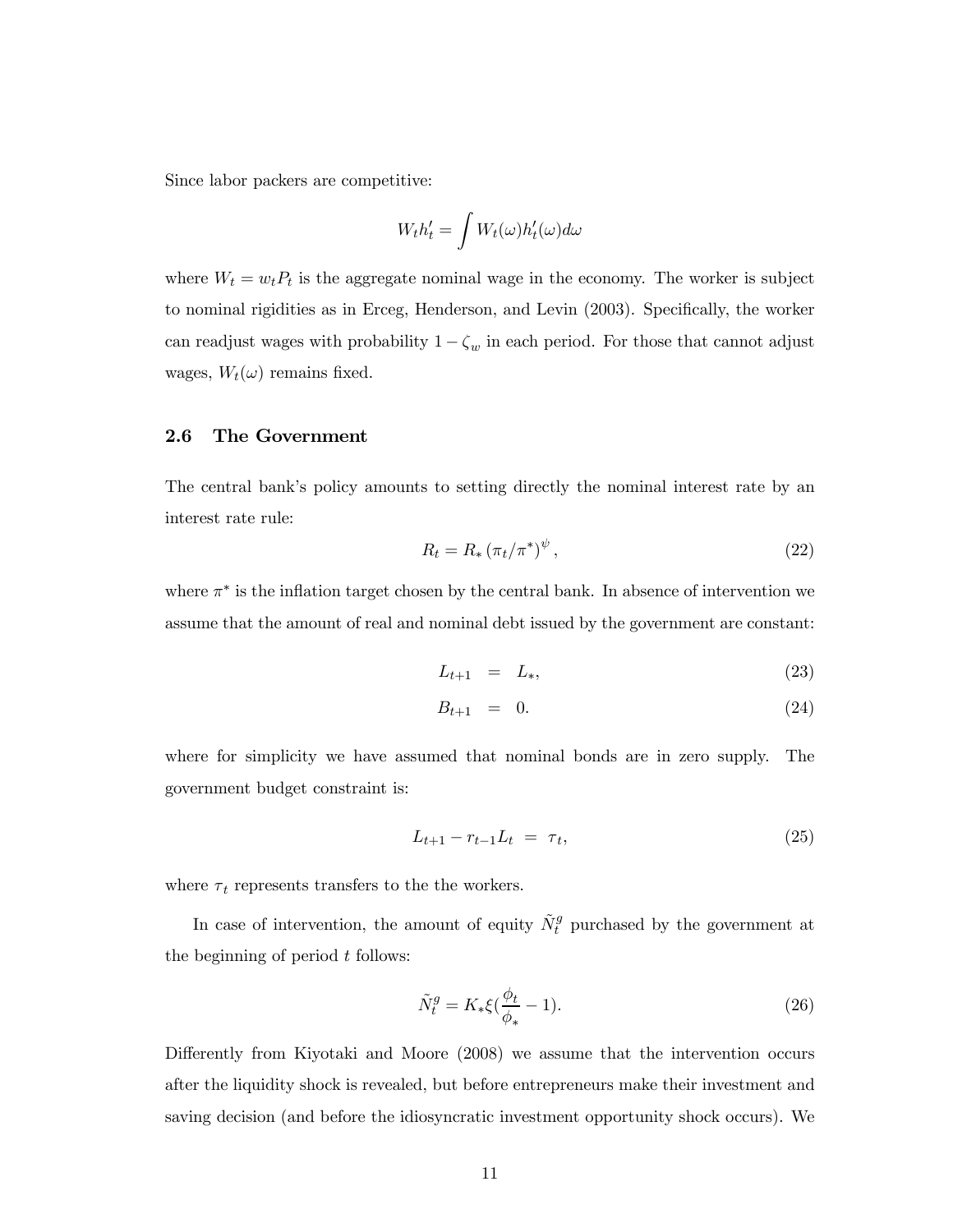model the intervention as a swap of liquid (real bonds) for illiquid assets (and viceversa, when the shock abates), which for each entrepreneur is proportional to her holdings of capital at the end of period  $t - 1$ . In the aggregate, the intervention takes the form:

$$
q_t(\tilde{N}_t^g - N_t^g) = \tilde{L}_t - L_t.
$$
\n<sup>(27)</sup>

where  $\tilde{N}_t^g$  is given by (26), and  $\tilde{L}_t$  represents the amount of liquid assets issued to pay for the capital acquisition. Note that while the intervention is forced, it occurs at time t (hence, post shock) prices, so that in Dollar terms the entrepreneurs' balance sheet at the time of the intervention is unaffected, but now she has more liquid assets.

From the time of the intervention to the end of period  $(t)$  the government intertemporal budget constraint is:

$$
q_t N_{t+1}^g - L_{t+1} + \tau_t = (r_t + q_t \lambda) \tilde{N}_t^g - r_{t-1} \tilde{L}_t + r_t^k \tilde{N}_t^g,
$$
\n(28)

In principle when financial markets open the government could choose to further intervene and acquire a quantity of capital  $N_{t+1}^g$  different from  $\tilde{N}_t^g$  (and correspondingly issue an amount of debt  $L_{t+1}$  different from  $\tilde{L}_t$  ).<sup>3</sup> Our timing protocol precludes this from happening so that:

$$
N_{t+1}^g = \tilde{N}_t^g \tag{29}
$$

$$
L_{t+1} = \tilde{L}_t. \tag{30}
$$

#### 2.7 Resource Constraints and Equilibrium

An equilibrium can now be defined as a sequence for  $\{q_t, w_t, p_t^I, P_t, r_t^k, r_t, R_t\}$  such that: (i) Entrepreneurs choose  $\{c_t(e), i_t(e), k_{t+1}(e), n_{t+1}(e), l_{t+1}(e), b_{t+1}(e)\}$  to maximize (1) subject to the law of motion of capital  $(2)$ , the resaleability/borrowing constraint  $(5)$ , non-negativity of real and nominal bond holdings (6) and (7), and the flow-of-funds constraint (8); (ii) Capital producers choose  $I_t$  to maximize (9); (iii) Intermediate firms

<sup>&</sup>lt;sup>3</sup>This is the form of the intervention in Kiyotaki and Moore (2008), that is,  $N_{t+1}^g$  is determined by (26),  $L_{t+1}$  is determined by the intertemporal budget constraint, while no intervention occurs before markets open  $(\tilde{N}_t^g = N_t^g \text{ and } \tilde{L}_t = L_t).$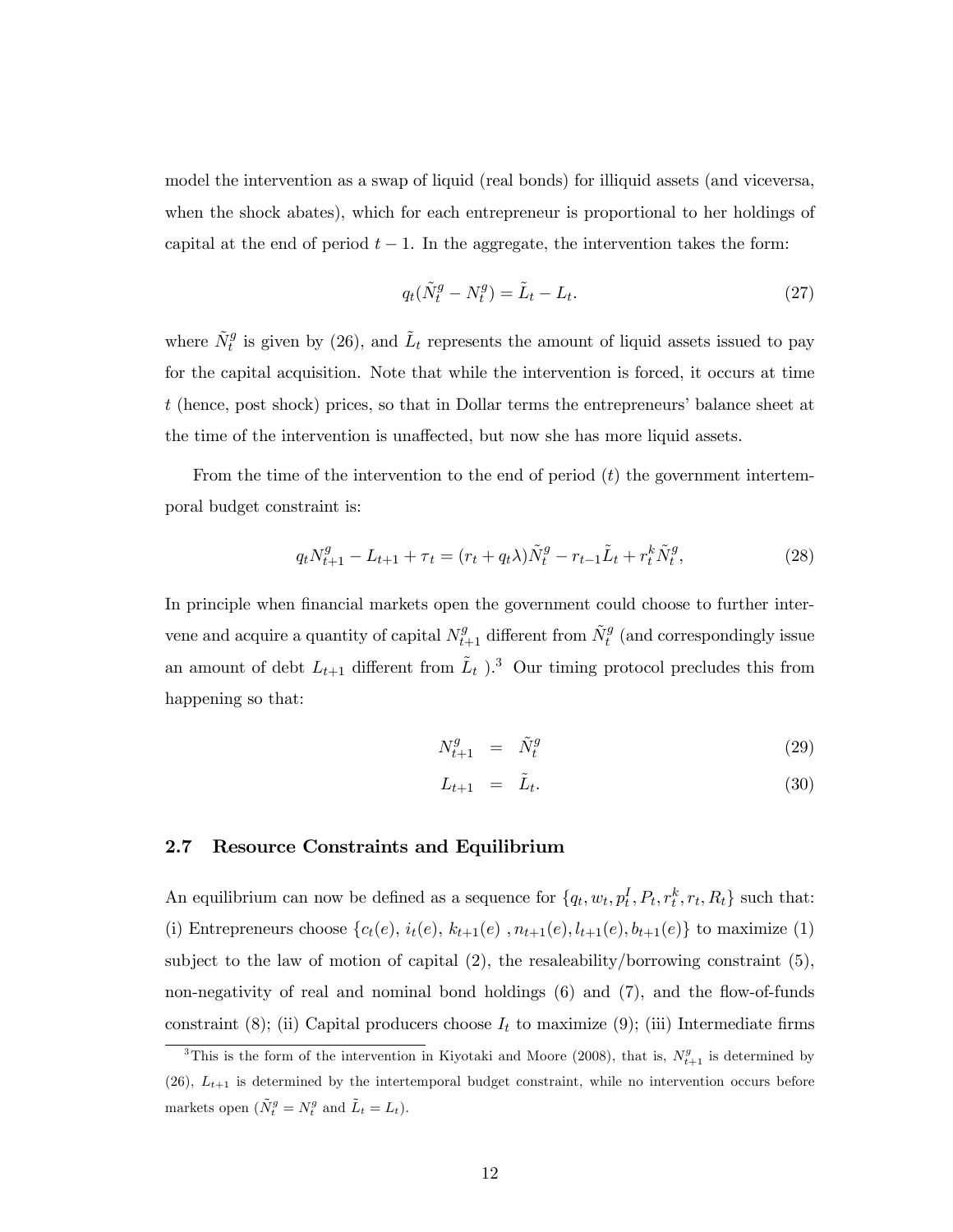choose  $\{p_t(i), y_t(i), k_t(i), h_t(i)\}\$ to maximize (15) subject to the production function (13) and demand by the final goods producers; (iv) Final goods producers solve  $(11)$ ; (v) Workers choose  $\{c'_t(\omega), l'_t(\omega), n'_{t+1}(\omega), m'_{t+1}(\omega), W_t(\omega), h_t(\omega)\}\)$  to maximize (17) subject to the flow-of-funds constraint (16), non-negativity of  $m$  holdings (19) and  $b$  holdings (20), non-negativity of equity holdings (18), and demand by the labor packers. (vi) Labor packers choose  $\{h_t, h_t(\omega)\}\$  subject to (21); (vii) Zero profit conditions for labor packers and final good producers hold; (viii) Markets for labor, output, liquid assets, nominal government bonds, and equity clear:

$$
\int_{i} h_t(i) = h'_t,\tag{31}
$$

$$
Y_t = I_t[1 + S(\frac{I_t}{I_*})] + \int_e c_t(e) + \int_\omega c'_t(\omega), \tag{32}
$$

$$
L_t = \int_e l_t(e) + \int_{\omega} l'_t(\omega), \qquad (33)
$$

$$
0 = \int_{e} b_t(e) + \int_{\omega} b'_t(\omega), \tag{34}
$$

$$
\int_{e} k_t(e) = \int_{\omega} n'_t(\omega) + \int_{e} n_t(e) + \tilde{N}_t^g.
$$
\n(35)

where

$$
I_t = \int_e i_t(e). \tag{36}
$$

### 3 Characterizing a Solution

The Appendix show the first order conditions of the maximization problems listed in the equilibrium definition. It also shows how they can be aggregated so the equilibrium can be characterized in terms of aggregate variables. We take this set of equations and find a steady state of the model, also shown in the appendix. We then approximate the solution around this steady state. The resulting set of equation is linear, apart from the that we keep track of that the nominal interest rate cannot be lower than zero. Our main focus will be on solving the model when it is subject to a shock to  $\phi_t$ . We will see that the zero bound will be binding in this case. We use the solution method described in Eggertsson (2008) to take account of the zero bound.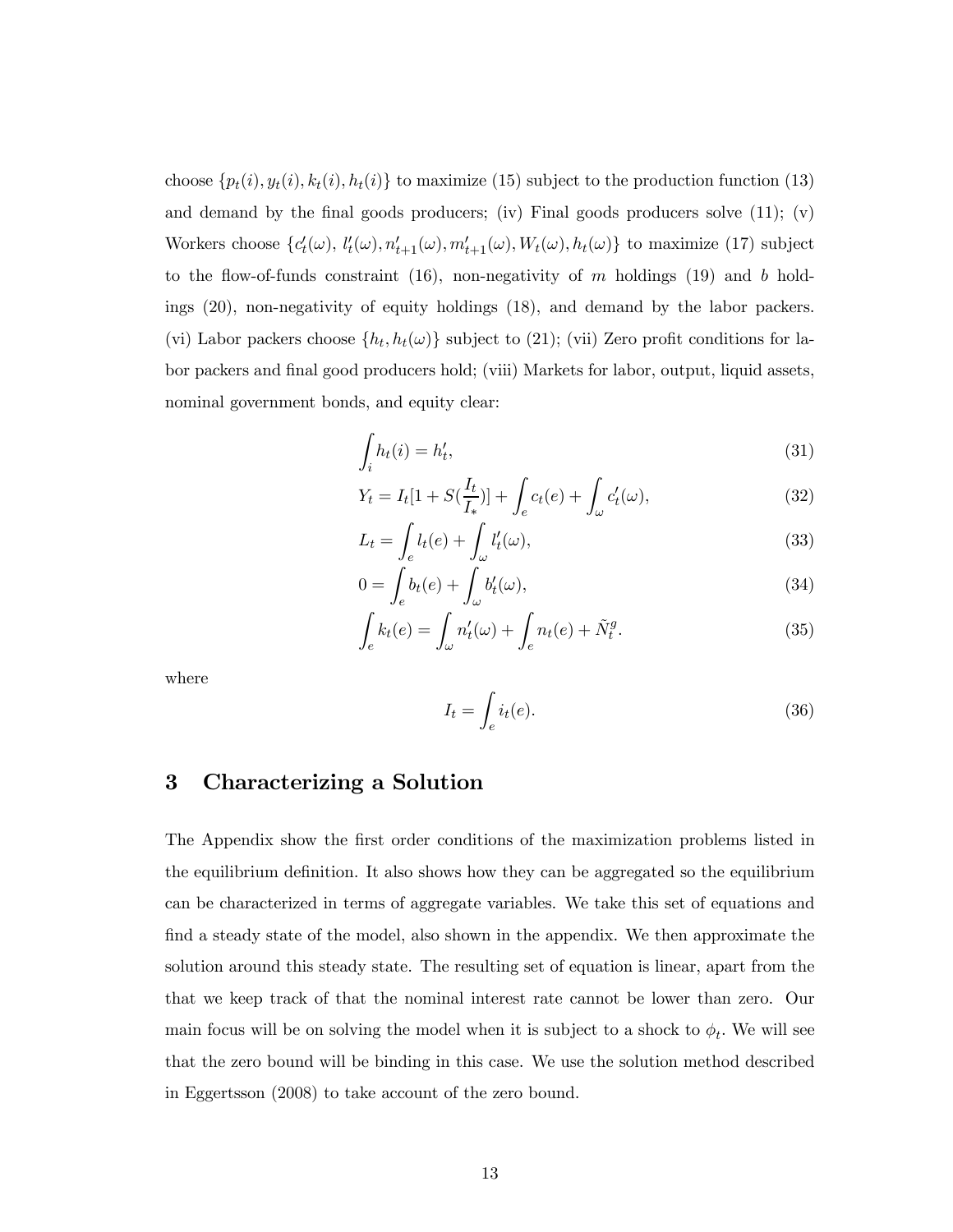## 4 Calibration

| Table 1                     |                                 |                       |                                        |  |  |
|-----------------------------|---------------------------------|-----------------------|----------------------------------------|--|--|
| B                           | $= 0.991$                       |                       | Discount factor                        |  |  |
| $\boldsymbol{\varkappa}$    | $= 0.06$                        |                       | Probability of investment opportunity  |  |  |
| $\lambda$                   | $= 0.975$                       |                       | 1- Depreciation rate                   |  |  |
|                             | $\phi = \theta \quad = \, 0.15$ |                       | Resaleability and borrowing constraint |  |  |
|                             | $L_*/4Y_* = 0.40$               |                       | Steady state liquidity/GDP             |  |  |
| $\gamma$                    | $= 0.33$                        |                       | Capital share                          |  |  |
| $\psi$                      | $= 1.5$                         |                       | Taylor rule coefficient                |  |  |
|                             | $\zeta_p = \zeta_w = 0.66$      |                       | Price/Wage Calvo probability           |  |  |
| $\lambda_p=\lambda_p~=~0.1$ |                                 |                       | Price/Wage steady state markup         |  |  |
| $S''(1) = 3$                |                                 |                       | Adjustment cost parameter              |  |  |
| $\nu$                       | $= 1$                           |                       | Inverse Frisch elasticity              |  |  |
|                             |                                 | Baseline Great Escape |                                        |  |  |
| $\phi_L$                    | $=-0.820$                       | $-0.547$              | Size of the liquidity shock            |  |  |
| $\zeta_{ZB}$                | 0.125<br>$=$                    | 0.031                 | Probability of exiting the zero bound  |  |  |
| $\xi$                       | $=-0.035$                       | $-0.040$              | Government intervention coefficient    |  |  |

We calibrate the model at quarterly frequency. A key variable for our model, and hence for our calibration, is the liquidity share:

$$
ls_t \equiv \frac{L_{t+1}}{L_{t+1} + q_t K_{t+1}}.
$$

which measures the relative quantity of liquid and illiquid assets in the economy. We use data from the U.S. Flow of Funds between 1952q1 and 2008q4 to construct the empirical counterpart of the liquidity share in the model. Our measure of liquid assets consists of all liabilities of the Federal Government, that is, Treasury securities (L.106 line 17) net of holdings by the monetary authority (L.106 line 12) and the budget agency (L.209 line 20) plus reserves (L.108 line 26), vault cash (L.108 line 27) and currency (L.108 line 28) net of remittances to the Federal Government (L.108 line 29). All other assets in the U.S. economy fall into our notion of capital stock. We consolidate the balance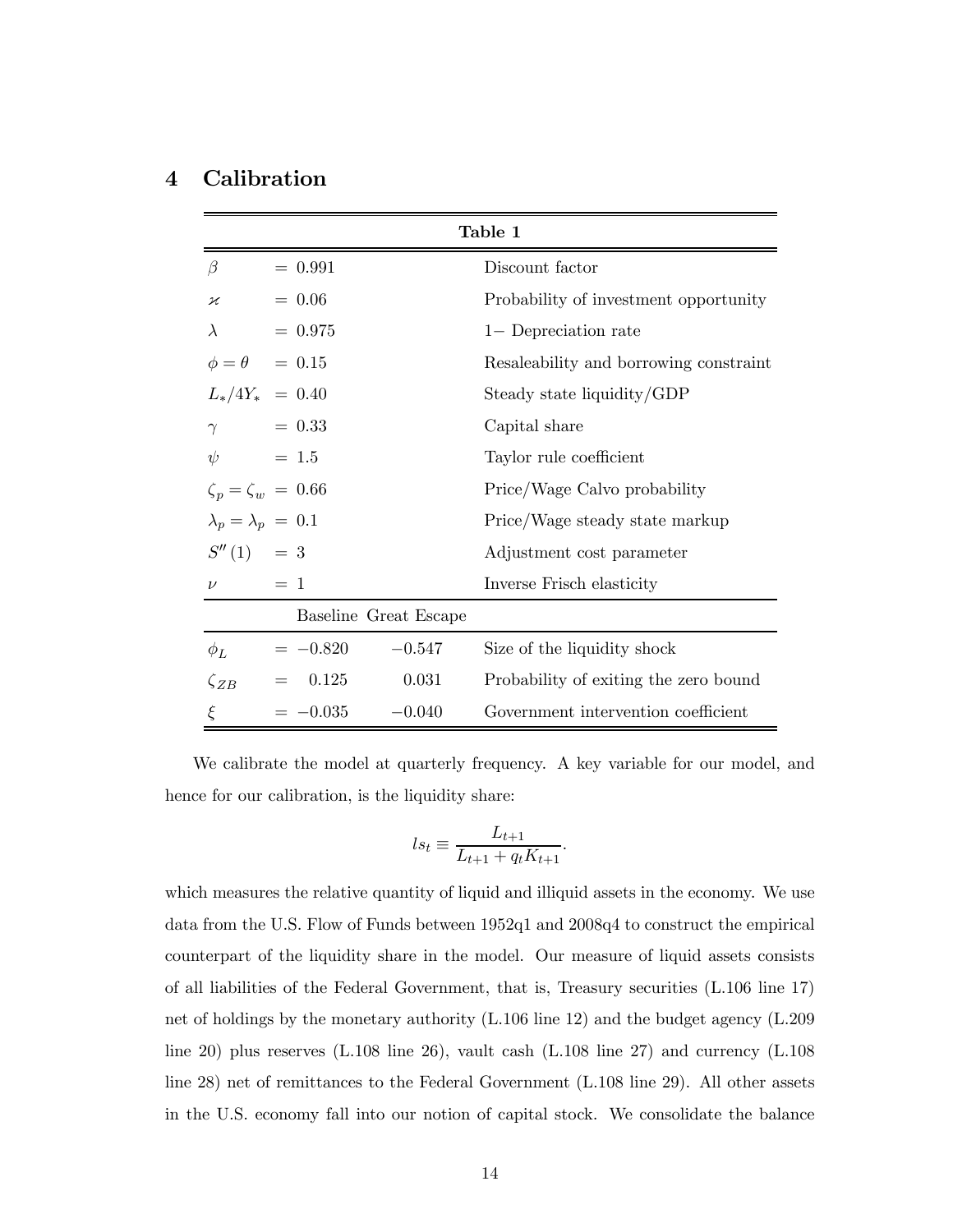sheet of households, non-corporate and corporate sector to obtain the market value of aggregate capital. For households, we sum real estate (B.100 line 3), equipment and software of non-profit organizations (B.100 line 6) and consumer durables (B.100 line 7). For the non-corporate sector, we sum real estate (B.103 line 3), equipment and software (B.103 line 6) and inventories (B.103 line 9). For the corporate sector, we obtain the market value of the capital stock by summing the market value of equity (B.102 line 35) and liabilities (B.102 line 21) net of financial assets (B.102 line 6). We then subtract from the market value of capital for the private sector the government credit market instruments (B.106 line 5), TARP (B.106 line 10) and trade receivables (B.106 line 11). Two qualifications are in order. First, no data is available for the physical capital stock of the financial sector. Second, in our calculations we do not net out liquid and illiquid assets held by the rest of the world. It turns out that if we do net out both liquid and illiquid assets held by the rest of the world the numbers are not very different, since the rest of the world, on net, holds both liquid (government liabilities) and illiquid (private sector liabilities) in roughly the same proportion. The liquidity share calculated taking into account the foreign sector averages 10.56% over the sample period and exhibits very similar dynamics. We fix the steady state liquidity share in the model at its sample mean, equal to 12.64%. At the apex of the financial crisis (i.e. right after Lehman's collapse) the liquidity share jumped to 15.48% in 2008q4 from a value of 12.23% in 2008q3 consistent with its historical average.

Figure 2 shows the evolution of the liquidity share over the sample. We use this variable for two purposes. First, we use it to quantify the magnitude of the liquidity shock during the crisis. As the liquidity shocks hits, liquid assets become relatively more valuable than illiquid ones since entrepreneurs can resell the former but not the latter, thereby raising the liquidity share, ceteris paribus. At the same time we have a government intervention that increases the amount of liquid assets  $L_t$ . Since we know the size of this intervention (1 trillion shown in Figure 1), we can use the liquidity share to obtain a measure of the size of the shock. The next section describes this procedure in more detail. Second, we use the average liquidity share in the data to calibrate the steady state values of the financial friction parameters  $\theta_*$  and  $\phi_*$ , as we discuss below.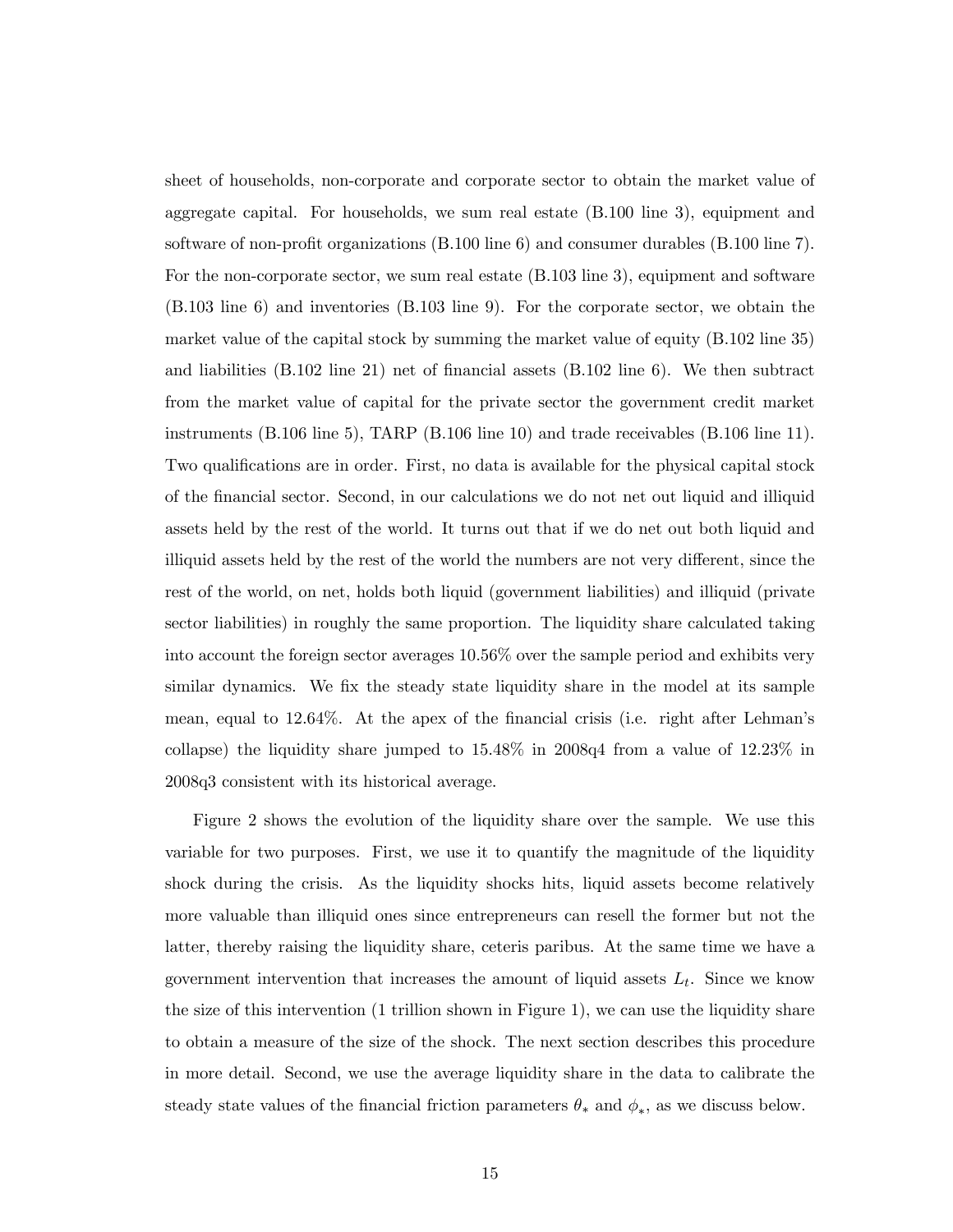

Figure 2: The liquidity share in the data.

In our model the steady state is a function of the overall amount of liquid assets present in the economy. Using the flow of funds data described above we compute the average ratio of liquid assets to GDP in the US economy for post-war data  $(L_*/4Y_*)$ , which is about  $40\%$ <sup>4</sup>. For given amount of liquid assets  $L_*$ , Figure 3 shows that there is a monotonic relationship between the level of  $\phi_*$  and the following variables: 1) liquidity share, 2) the level of  $q_*, 3$  the expected return on the liquid asset, and 4) the average difference in expected returns between the illiquid and liquid assets (the equity premium). These monotonic relationships are fairly intuitive. As  $\phi_*$  drops and financial frictions worsen, the value of installed capital  $q_*$  increases (upper right chart). For a given amount of liquid assets L, this leads to a decline in the liquidity share  $L_*/(L_* + q_*K_*)$  (upper left chart). At the same time, as  $\phi_*$  drops liquid assets become more valuable, hence the

<sup>&</sup>lt;sup>4</sup>We also computed this figure using CBO estimates for the overall amount of government liabilities, and found the same figure.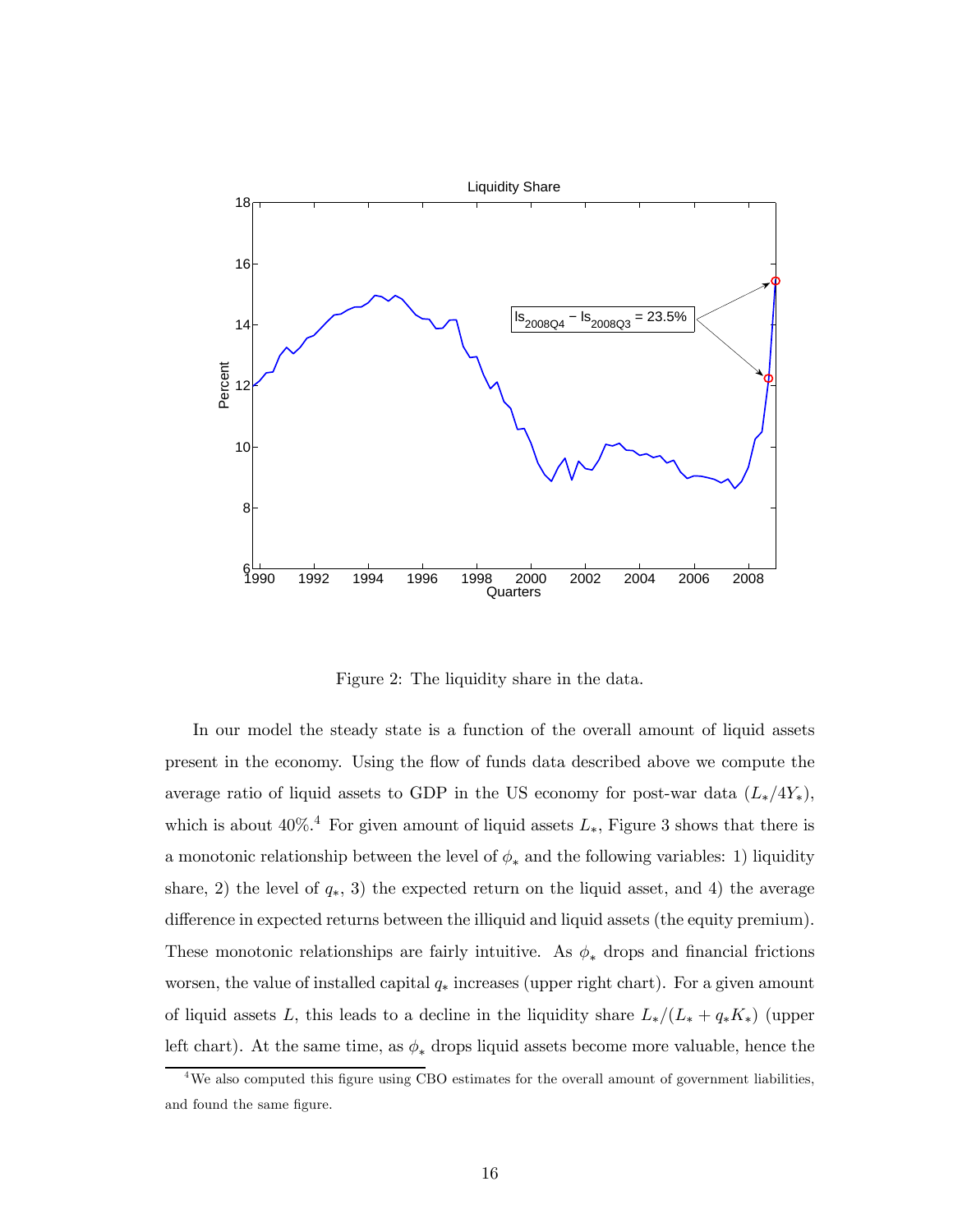

Figure 3: The relation between the resaleability constraint and some key endogenous variables.

return agents demand for holding them decreases (lower left chart). Together with the fact that capital is scarce in the constrained economy, and hence the return to capital is higher, this leads to an increase in the equity premium (lower right chart).

We do not have measures of  $q_*$  from the data and, given our broad definition of capital, we arguably do not have good measures of the equity premium. We do however have a (possibly imperfect) measure of the liquidity share as discussed above. Moreover, we do have measures of the average ex-post return on government liabilities. These range from 1.72 to 2.57 for short (one year) and long (ten years) maturities, respectively. Of course these relationships depend also on the other model parameters, and in particular on  $\theta_*$ <sup>5</sup>. Since  $\phi_*$  and  $\theta_*$  both measure resaleability –  $\theta_*$  on new capital and  $\phi_*$  on existing

 $5$ They depend also on the degree of depreciation and the discount rate, which we discuss below.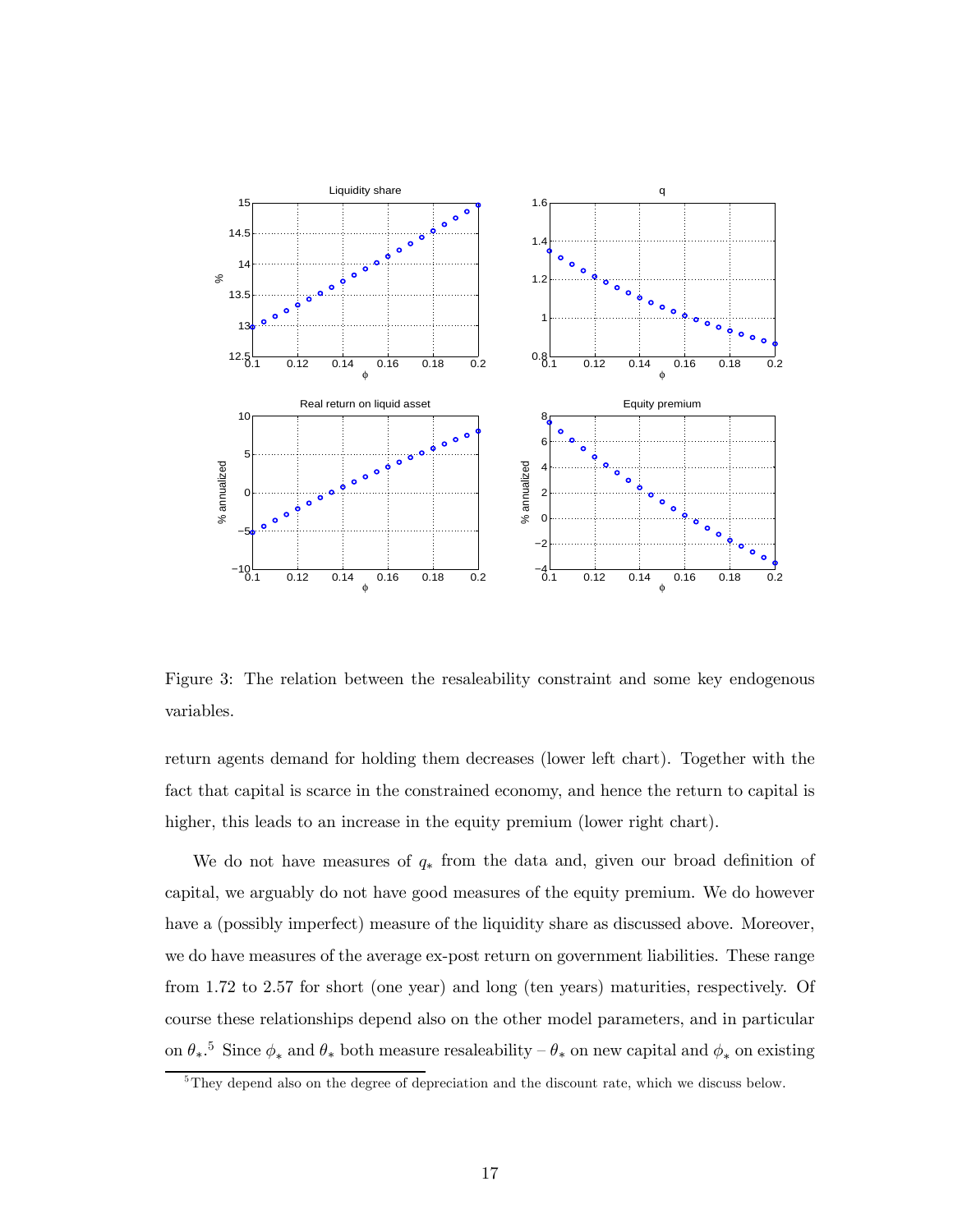one – we tie our hands and set  $\theta_* = \phi_*$ .<sup>6</sup> We set  $\theta_* = \phi_* = .15$ , which implies a liquidity share close to .14 and a real return on liquid assets of 2%. This value for the real return on government liabilities is achieved with the subjective discount factor  $\beta$  set to 0.991.

The literature on investment spikes suggests between 20% (Doms and Dunne, 1998) and 40% (Cooper, Haltiwanger and Power, 1999) of U.S. manufacturing plants adjust their capital each year. Based on this evidence, we calibrate the probability of receiving an investment opportunity in each quarter  $\varkappa$  to 6%. This value is probably close to an upper bound for the average frequency of investment to the extent that in the data very few plants adjust their capital stock more than once a year.

The remaining parameters correspond to standard values in the business cycle literature. We set the inverse Frisch elasticity of labor supply  $\nu$  to 1. We choose a capital share  $\gamma$  of 1/3, an annual depreciation rate of 10% ( $\lambda = 0.975$ ) and a moderate degree of investment adjustment costs  $(S''(1) = 3)$ . The average duration of price and wage contracts is equal to 3 quarters ( $\zeta_p = \zeta_w = 2/3$ ). This value lies roughly in the middle of the estimates of Bils and Klenow (2004) and Nakamura and Steinsson (2008) for prices and possibly on the low side for wages. We also calibrate symmetrically the degree of monopolistic competition in labor and product markets assuming a steady state markup of 10% ( $\lambda_p = \lambda_w = 0.1$ ).

Finally, we set the feedback coefficient on inflation in the interest rate rule (22) to 1.5, a value commonly used in the literature. The quantitative results depend crucially on the expected duration of the shock, whose process is discussed more in the next section. We choose the expected duration of the shock to be 8 quarters, i.e. agents expect the zero bound to be binding for 8 quarters, as will be further discussed. This value is consistent with survey evidence of market participants during the crisis. Later, we present results based on more extreme expectations of financial disruption.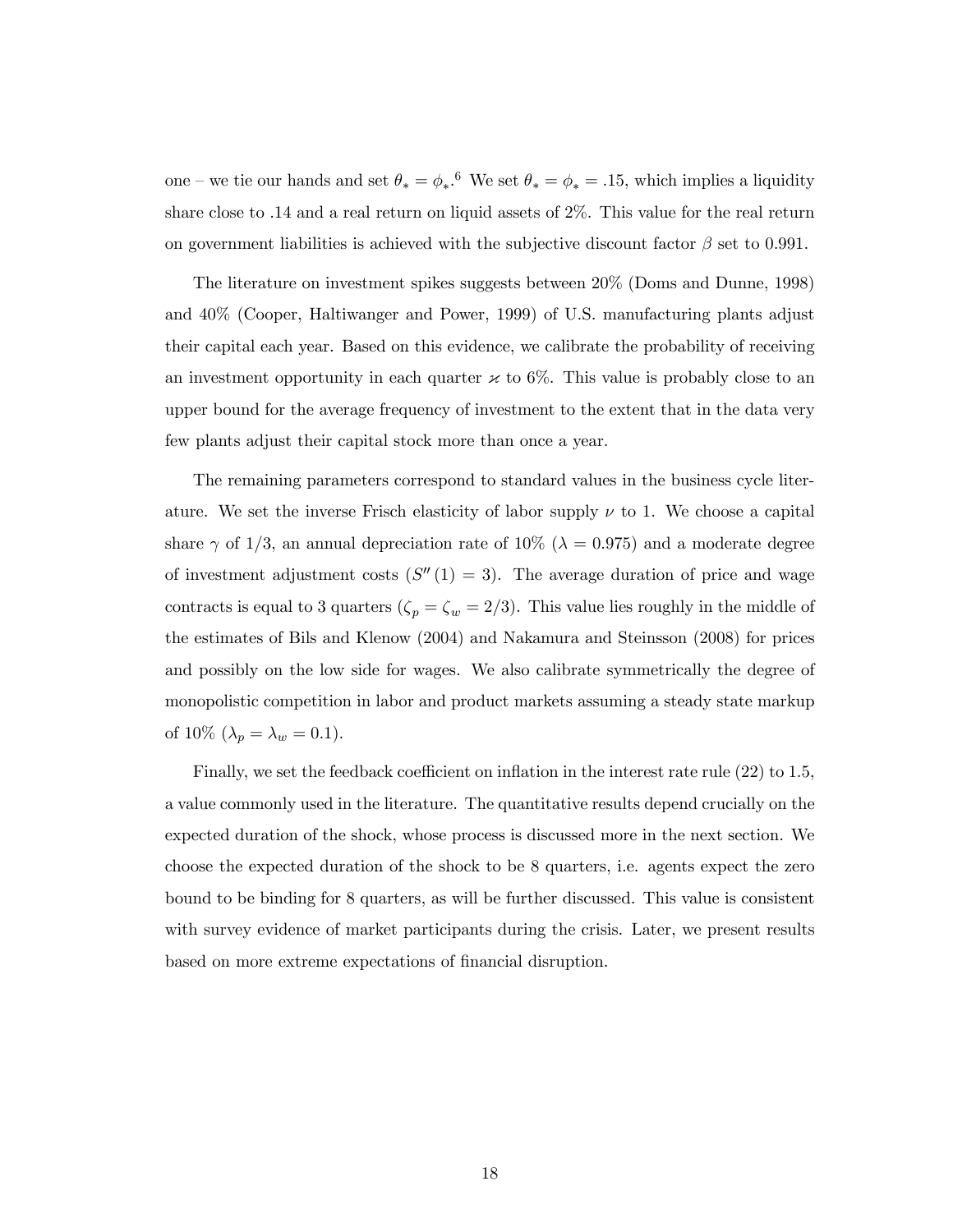

Figure 4: Calibrated intervention and liquidity share.

## 5 Simulating the Financial Crisis: Two Examples

This section describes how we capture the financial crisis and the response of macroeconomic and financial variables. To solve the model we assume that the shock variable  $\phi_t$  follows a two state Markov Process. There is one "crisis" state,  $\hat{\phi}_L < 0$  and one "normal" state  $\hat{\phi}_H = 0$  where hat indicates deviations from steady state. In period 1 we assume that the crisis state hits, starting from steady state in period 0. There is then a transition probability  $\zeta_{ZB}$  that the shock goes back to normal (set at 0.125 in the baseline calibration, i.e., the expected duration of the shock is 8 quarters). Once the shock returns to normal (at some stochastic date  $\tau$ ) we assume it stays there forever.

Two parameters remain to be chosen, the size of the crisis  $\hat{\phi}_L < 0$  and the government

 $6\text{We also conducted experiments where this is the case for the shock as well, and the results do not.}$ change much.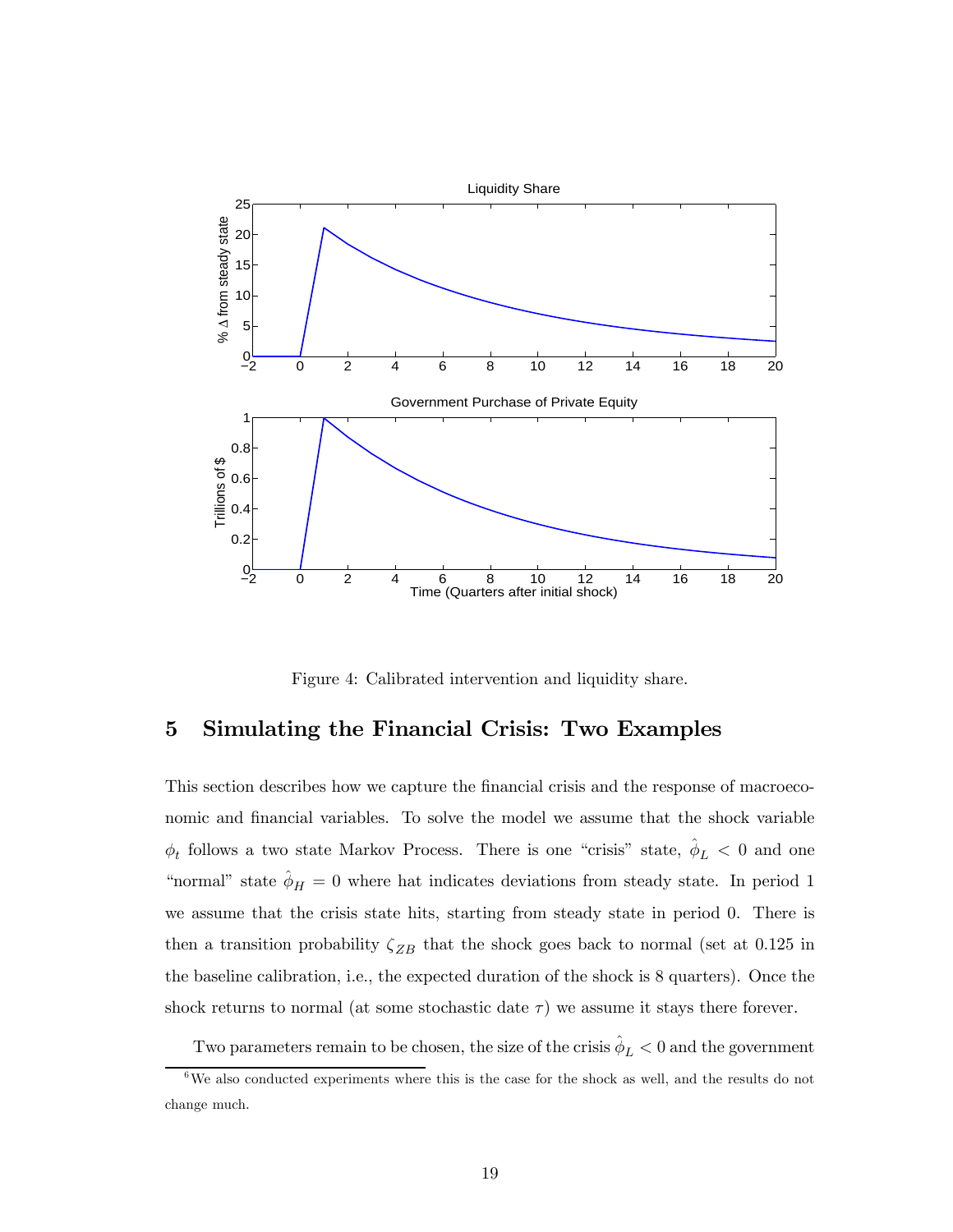response to the crisis in terms of liquidity provision  $\xi$ . The parameter  $\xi$  measures how much liquidity (government debt/money) the Fed pumps into the system in response to the shock  $\hat{\phi}_L$ . We pick these two parameters  $(\hat{\phi}_L, \xi)$  simultaneously to match two features of the data, (i) An increase in the liquidity share of about 20%, consistent with the evidence between 2008q3 and 2008q4; (ii) A government intervention of about \$1 trillion, consistent with the increase in the asset side of the Fed's balance sheet after the collapse of Lehman Brothers. This results in  $\phi_L = -0.82$ , i.e. there is a 82 percent decline in the resaleability of equity in the secondary market. Figure 4 shows the impulse response from the perspective of period 0 in the model for the liquidity share.

We also report the results from a calibration that is a bit less conservative than described above. A key parameter is the persistence of the shock, i.e. the probability of the crisis being over,  $\zeta_{ZB}$ . We calibrated this parameter based on survey evidence, such that the expected duration for crisis was 8 quarters. The Great Depression in the US and the "Great Recession" in Japan were also characterized by zero interest rates, deflationary pressures and weakness in the financial sector. Common reference has been made to these episodes in popular and academic discussion. For example, Time magazine claimed that Ben Bernanke had "prevented another Great Depression" when choosing him as the man of the year 2009. These episodes, however, lasted much longer than 2 years so we regard our baseline as relatively "conservative". For comparison, we therefore also consider a shock with an expected lifetime of 8 years in later sections, a calibration we coin "extreme" while the two year is the "baseline".

# 6 Impact on Macroeconomic and Financial Variables with Intervention

The main question we are interested in is quantitative. In this section, we investigate whether the model can account for a significant portion of the movement in macroeconomic and financial variables observed in the data according to the baseline calibration. We start with the following headline variables: output, inflation, nominal interest rates, the stock market and the spread between equity and government bonds. In this first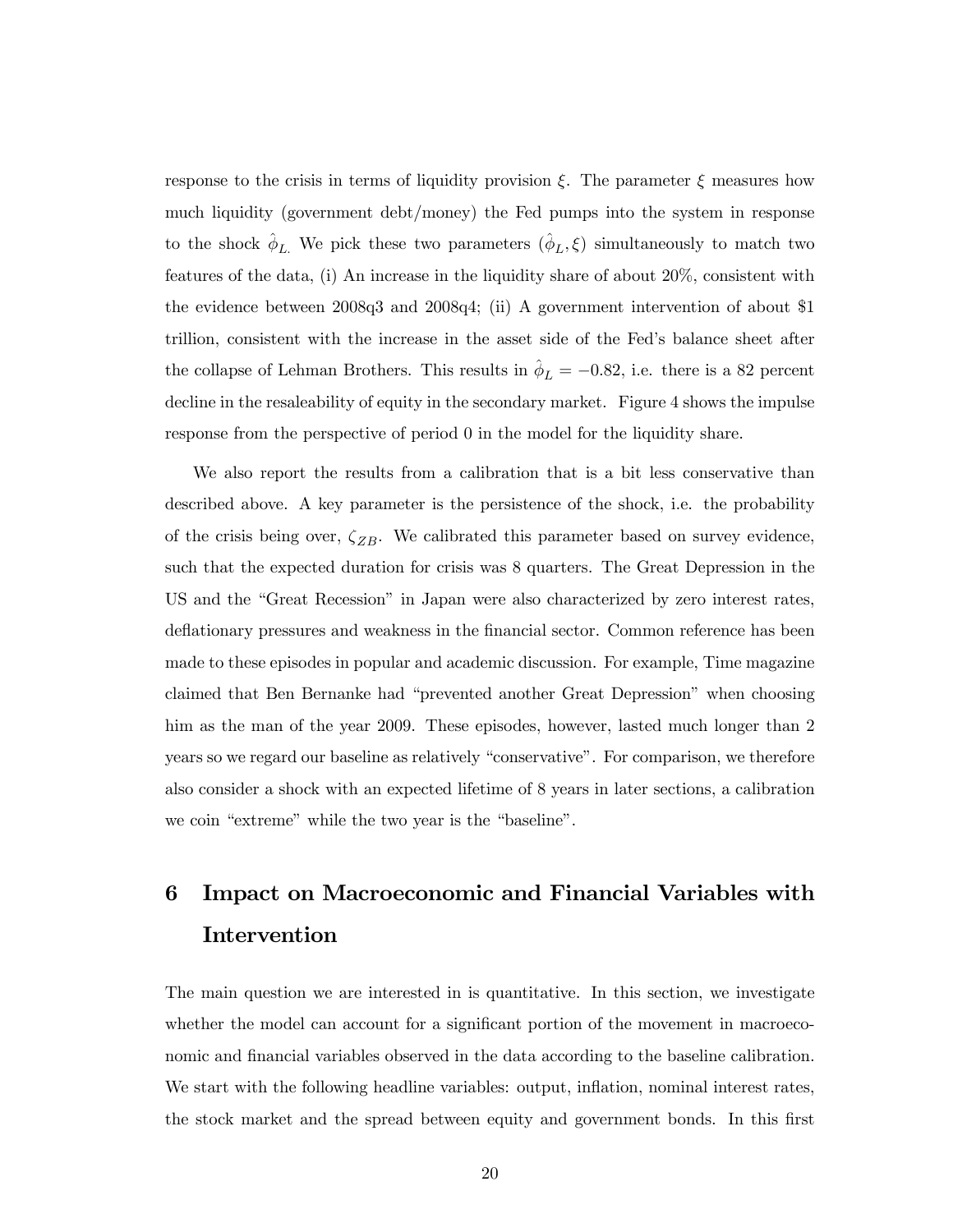

Figure 5: Response of key macro variables to a shock to resaleability of assets (with interventions).

set of results we show the evolution of these variables according to the model, taking the intervention into account. The next section asks what would have happened in the absence of intervention.

Figure 5 shows output inflation and the nominal interest rate in the data and compares it with the impulse responses from the model. We see that the model can explain a simultaneous drop in output inflation and interest rates, roughly of the same order as in the data. The model output, again, is an impulse response function, i.e. we show the expected path of each of the variable conditional on shock hitting in period 0.

The liquidity shock also generates a non-negligible response of financial variables in the model. Figure 6 displays the spread of equity versus the liquid asset, defined as the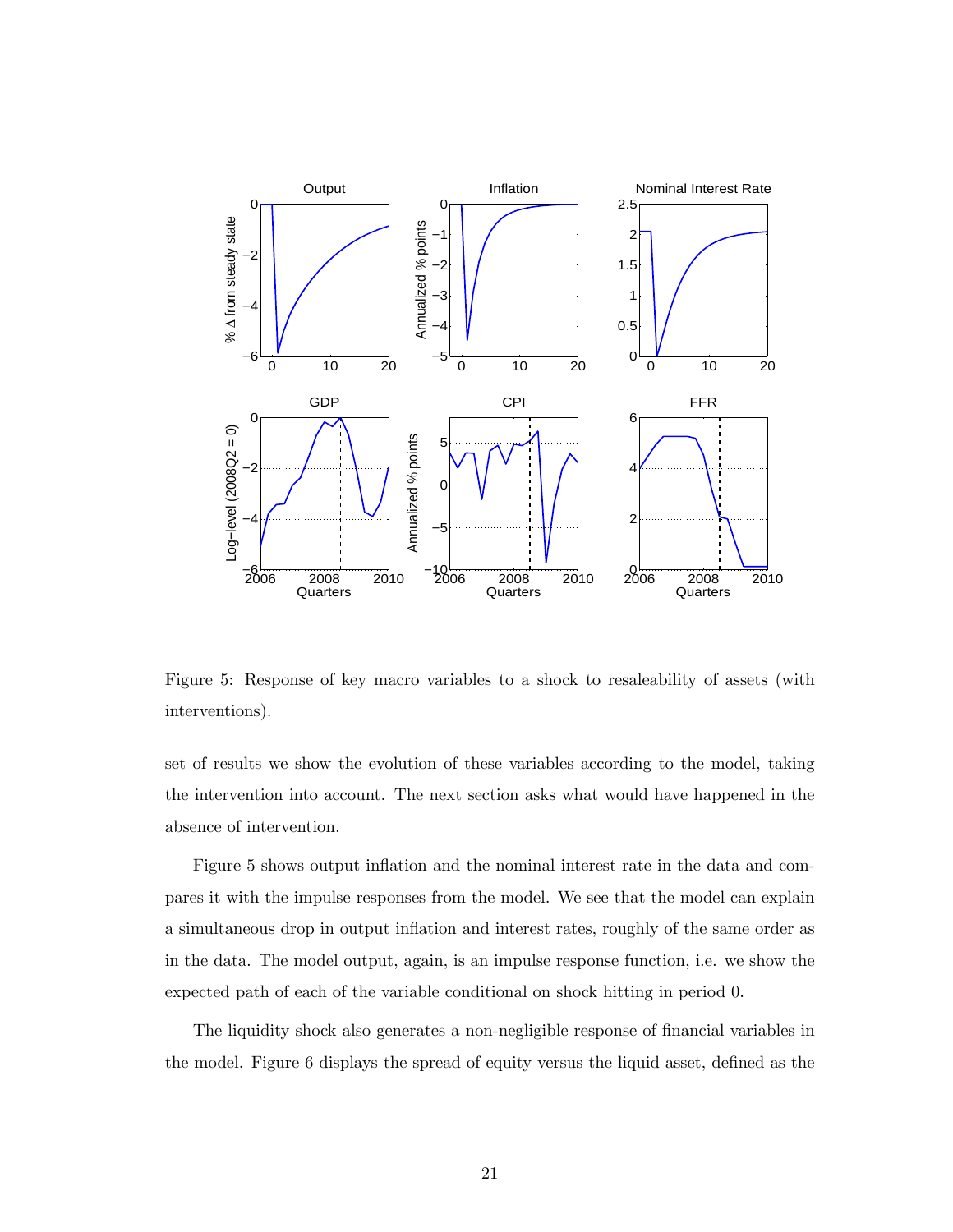

Figure 6: Response of financial variables to the resellability of assets (with intervention).

difference in expected returns between the two type of assets

$$
\Psi_t^{km} \equiv \mathbb{E}_t \left( \frac{r_{t+1}^k + \lambda q_{t+1}}{q_t} - r_t \right). \tag{37}
$$

The liquidity shock causes this spread to increase by about than 350 annualized basis points.

The spread in the model has no immediate empirical counterpart. However, the bottom panel of figure 6 shows that our results are consistent with the behavior during the crisis of the first principal component extracted from a number of spreads between U.S. Treasury securities at various maturities and corporate bonds of different ratings.<sup>7</sup>

The model also produces a drop in the stock market, measured in terms of the price of capital, of about 7 percent. This is of slightly lower order than in the data. We do not want to make too much out of this discrepancy, since a proper definition of the stock

<sup>7</sup>Thanks to Tobias Adrian for providing us with the data.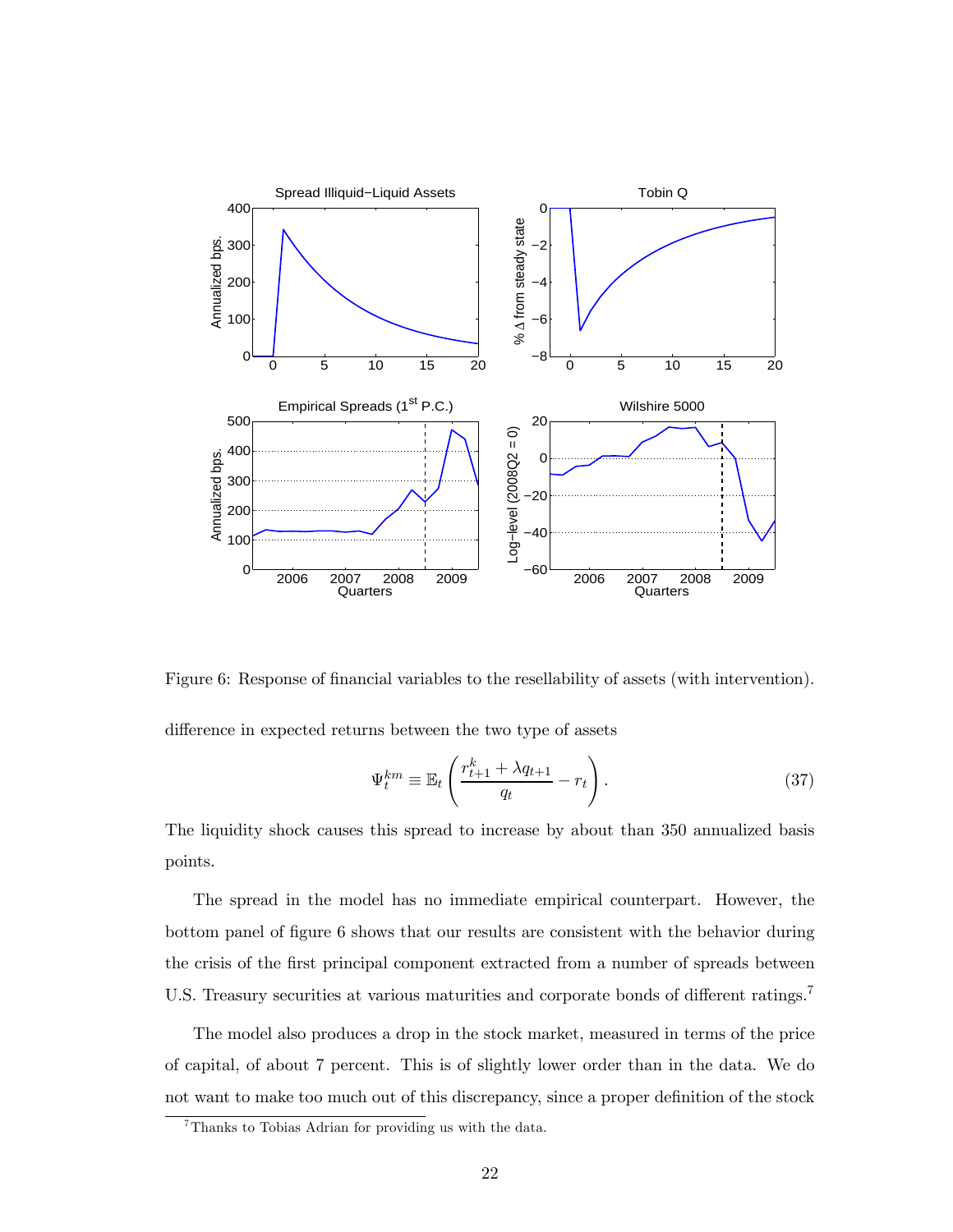

Figure 7: The effect of policy intervention.

market in our model should also measure the change in net present value of profits for the intermediate firms, an extension we leave for future revisions. The bottom line is that our simulated crisis generates movements in macroeconomic and financial variables following a liquidity shock in line with their empirical counterparts during the last months of 2008.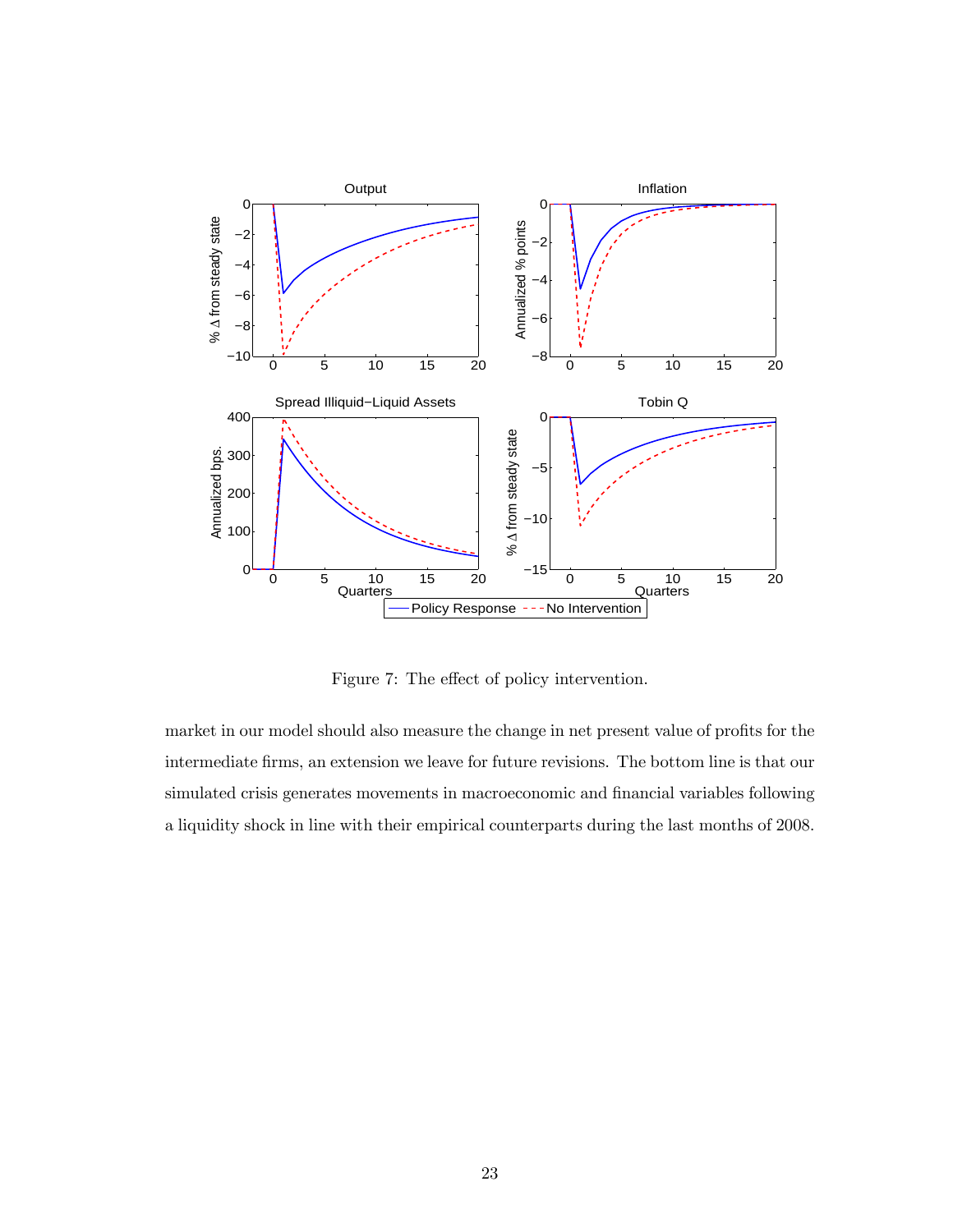# 7 The Great Escape? Did the Fed Prevent a Second Great Depression?

| Table 2                  |       |                       |  |  |  |
|--------------------------|-------|-----------------------|--|--|--|
|                          |       | Baseline Great Escape |  |  |  |
| Full model               | 0.643 | 2.240                 |  |  |  |
| No zero bound constraint | 0.247 | 0.309                 |  |  |  |
| No nominal rigidities    | 0.064 | 0.052                 |  |  |  |

We now consider the following question: What would have happened in the absence of a policy intervention? Figure 7 shows the answer to this question. In the absence of intervention the output drop would have almost doubled, going from a contraction of about 6 percent to 10 percent. A similar story can be told about the stock market and inflation. We also see the effect of the intervention on the spreads. The intervention reduces the spreads by about 50 basis points.

One interesting way of getting a feel for the quantitative significance of the intervention is to compute a "balance sheet multiplier" defined as

$$
M_{B,0} = \frac{E_0 \sum_{t=0}^{\infty} (\hat{Y}_t^I - \hat{Y}_t^N)}{E_0 \sum_{t=0}^{\infty} \hat{N}_{t+1}^g}
$$

where  $\hat{Y}_t^I$  is output when there is intervention and  $\hat{Y}_t^N$  is output without an intervention. The variable  $\hat{N}_{t+1}^g$  measures the intervention (it is zero in its absence). This statistic answers the following question. By how much should output increase (in expected terms) for an expected dollar increase in liquidity? Our measure of the increase in output is the the area between the impulse response for output with and without intervention. The denominator, on the other hand, is the area under the impulse response of the Fed's balance sheet in the model. This multiplier is equal to 0.643. In expected terms a one dollar increase in the balance sheet increases aggregate output by about 60 cents. It is interesting to compare this number to the "multiplier of government spending". In the case of government spending one is usually measuring the effect of consuming some real resources and computing its impact on output. In case of our intervention, however, we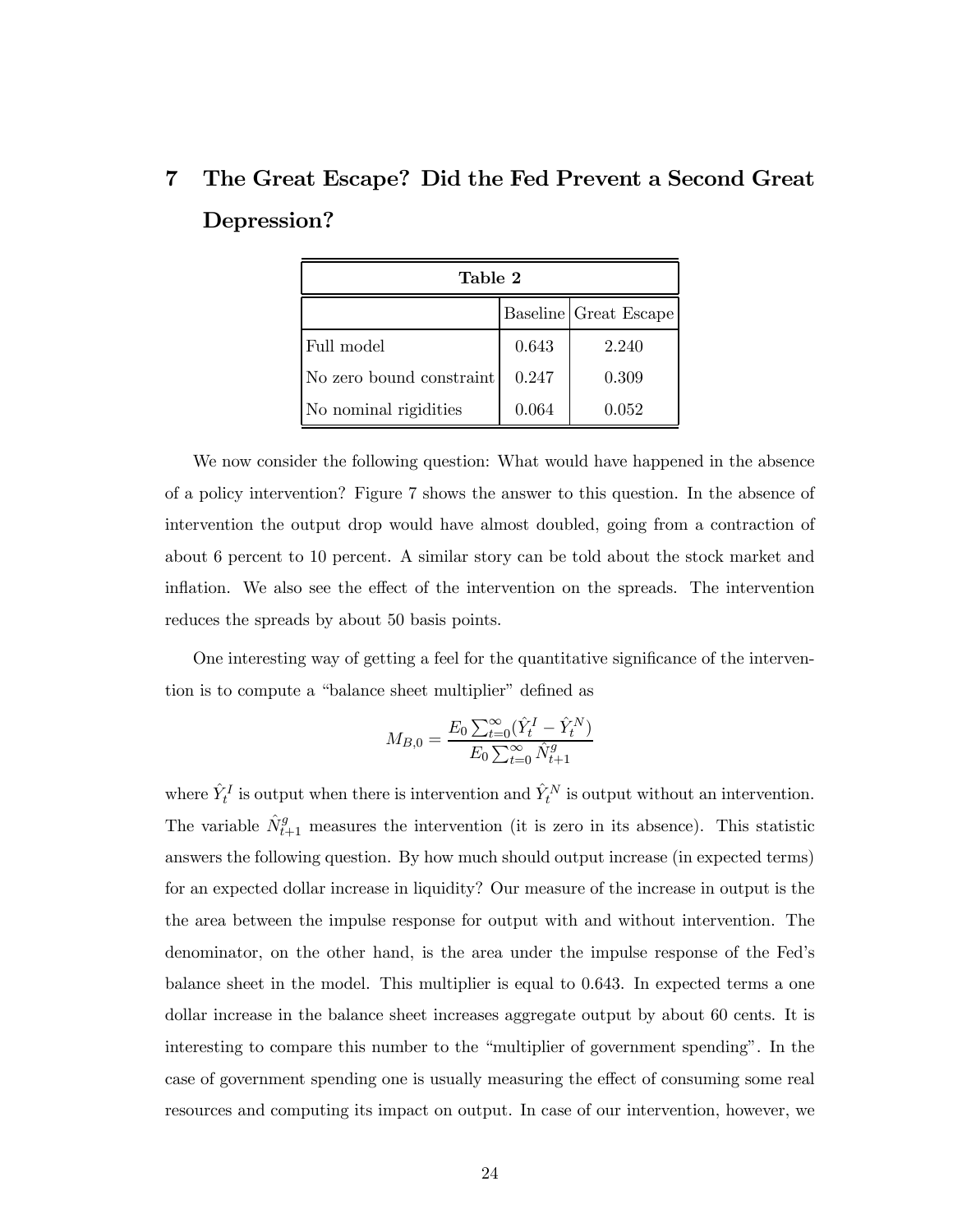are simply considering increasing government liquidity for some time but against this the government is holding privately issued equity, without consuming any real resources. In the model, in fact, not only is the private sector better off because of this, the government makes money on the transaction.

We now consider the equilibrium outcome under a more extreme scenario: What if the shock is expected to last for 8 years instead of 2, i.e. be of similar duration as the shocks perturbing the Japanese economy during the Great Recession or the US during the Great Depression? Figure 8 shows the equilibrium outcome in this case. Without intervention the equilibrium is a disaster. Output collapses by about 20 percent and deflation reaches double digits. In short, the equilibrium outcome starts looking a bit like the Great Depression. What is the effect of policy in this case? As shown by the solid line the policy response essentially creates a similar outcome as before, i.e. a recession of similar order as seen in the data. Hence the same amount of intervention (in dollar terms) becomes even more effective. The statistic for the balance sheet "multiplier" is now 2.24, i.e., the multiplier is three and a half times bigger than before. Experimenting with the model we have found this to be the case in all of the numerical results considered, i.e. as the outcome becomes more unstable, then policy tends to become more effective. This is a similar conclusion as reached by Christiano et al (2009) and Eggertsson (2009) with respect to the government spending multiplier, what Christiano et al (2009) have coined "the divine coincidence", i.e., policy happens to be most effective for the parameter configurations which create the biggest disasters.

## 8 The Role of the Zero Bound

An impulse response only shows the expected path. It does not show a particular history in the model. This is particularly important to keep in mind when interpreting the impulse response for the nominal interest rate. The impulse response function in figure 5 shows that the nominal interest rate is expected to be above zero after the first period. Underlying this calculation are several "contingencies" in which the zero bound stops being binding once the shock is over. It is important to stress, however, that as long as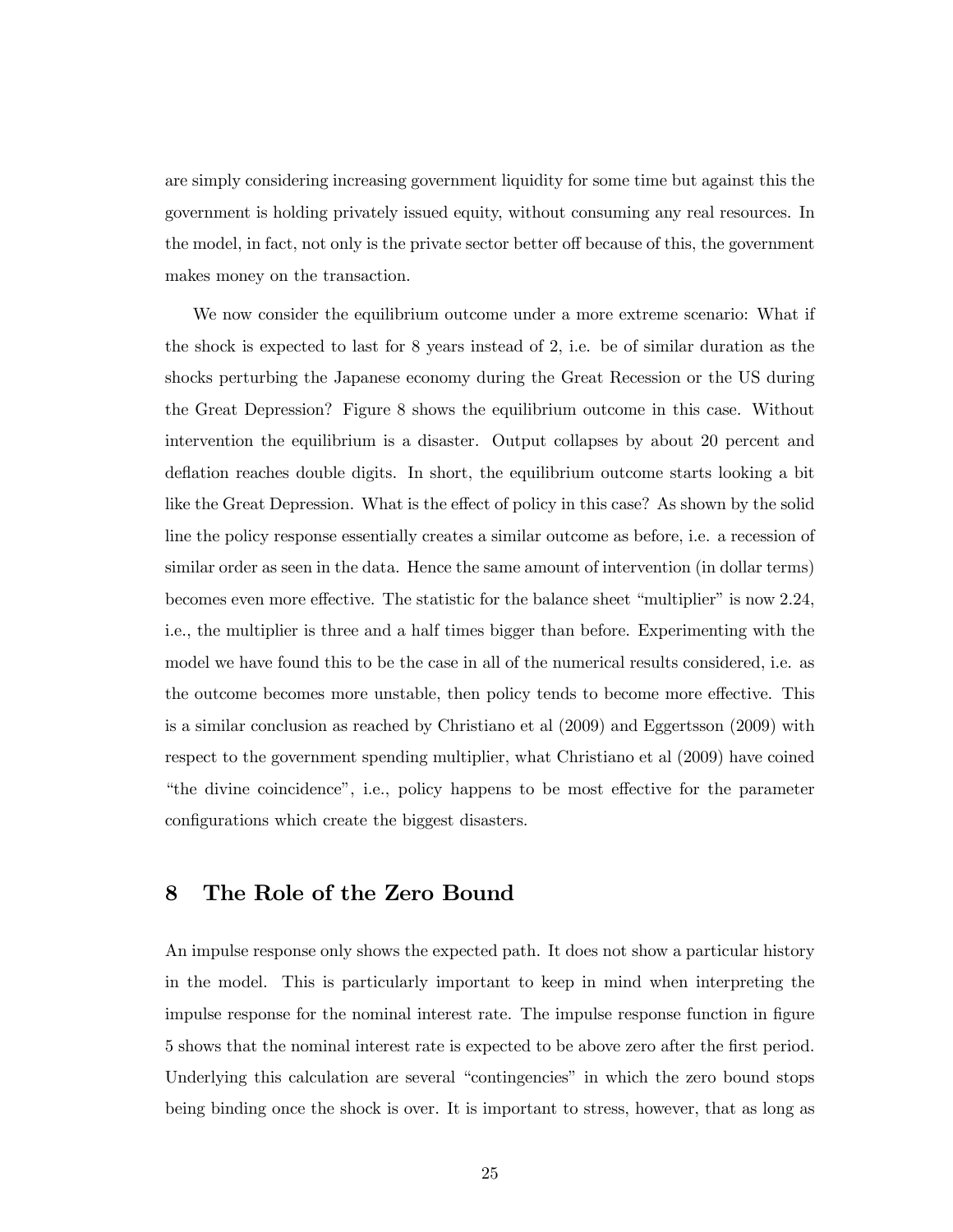

Figure 8: The Great Escape?

the shock is in its "low state", i.e.,  $\phi_L$ , the zero bound remains binding. Figure 9 shows all possible state contingent paths for the nominal interest rate. The first dashed line shows the evolution if the shock reverses to steady state in period 1, the second if it reverses in period 2 and so on. We see that when the shock is over the nominal interest rates will temporarily rise above its steady state. Note that the zero bound is always binding as long as the shock in the low state. The impulse response is then derived by weighting each possible history with the probability of it occurring. The same, of course, underlies the derivation of all the impulse response functions we have shown for various variables.

How important is the fact that the zero bound is binding whenever  $\phi_t = \phi_L$ ? Figure 10 shows the effect of the shocks with and without interventions when the government follows the Taylor rule but does not respect the zero bound. We see that the interest rate becomes negative on impact by about 3.5 percent (without intervention). As a conse-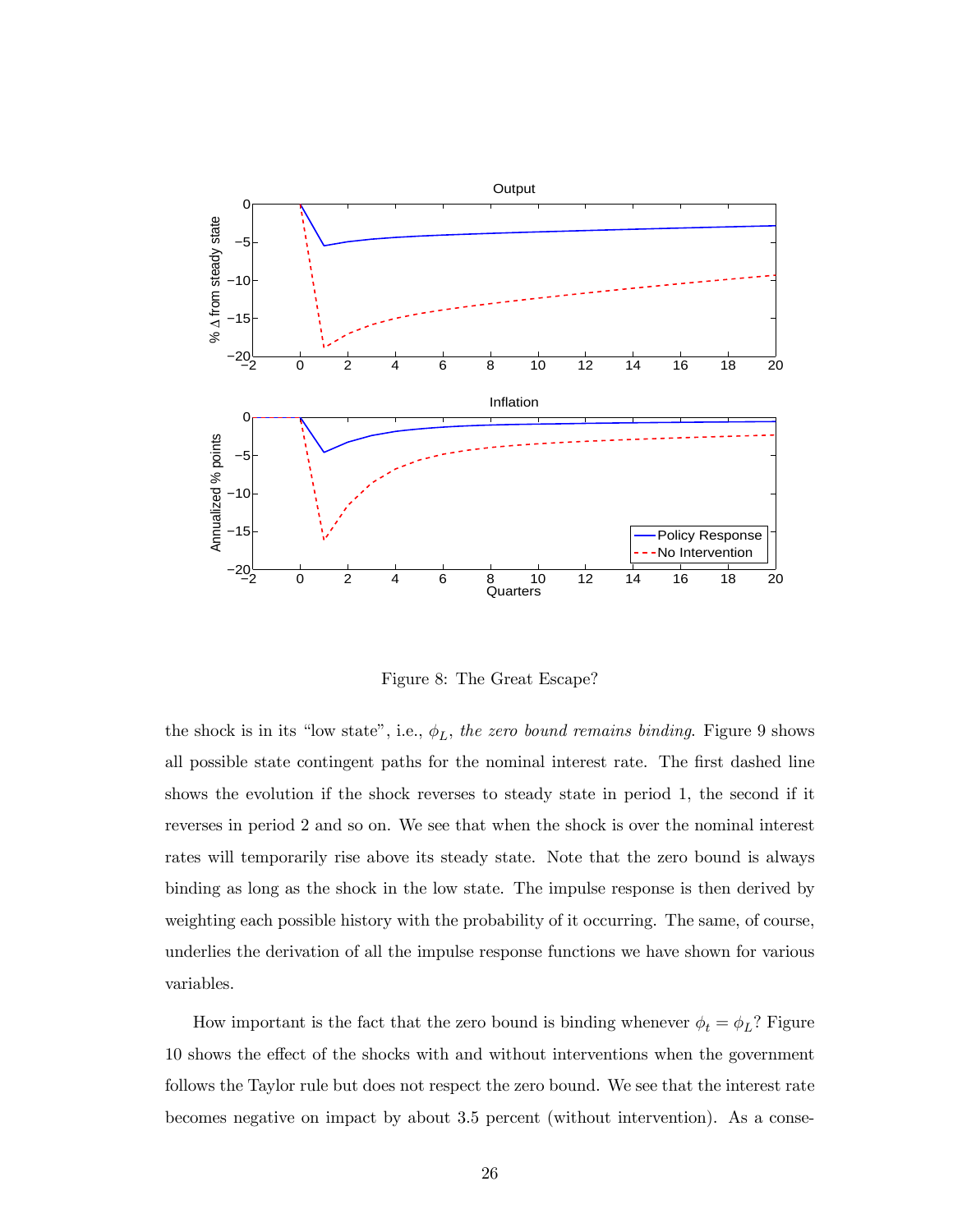

Figure 9: State contingent paths for the nominal interest rate.

quence the economy contracts by much less. The effect of the balance sheet expansion is much smaller in this case. The balance sheet multiplier is now about three times smaller, only about 0.25 as shown in Table 2. As emphasized in the literature on the zero bound, what is going on here is not only the fact that the zero bound is binding in a given period. What is even more important is that people expect it to be binding in the future, which then leads to lower expectations of future income and expected deflation, both of which contract demand. One way of seeing the importance of this force is to observe that the difference between the solution with and without the zero bound becomes even larger in our "extreme Great Depression" calibration. In this case people expect the shock to last longer, and hence the zero bound plays an even bigger role due to the interaction of expectations and demand. In this case the balance sheet multiplier is almost 8 times larger once the zero bound is taken into account as seen in Table 2, as opposed to being 3 times larger in the baseline calibration. The reason for this larger difference is that if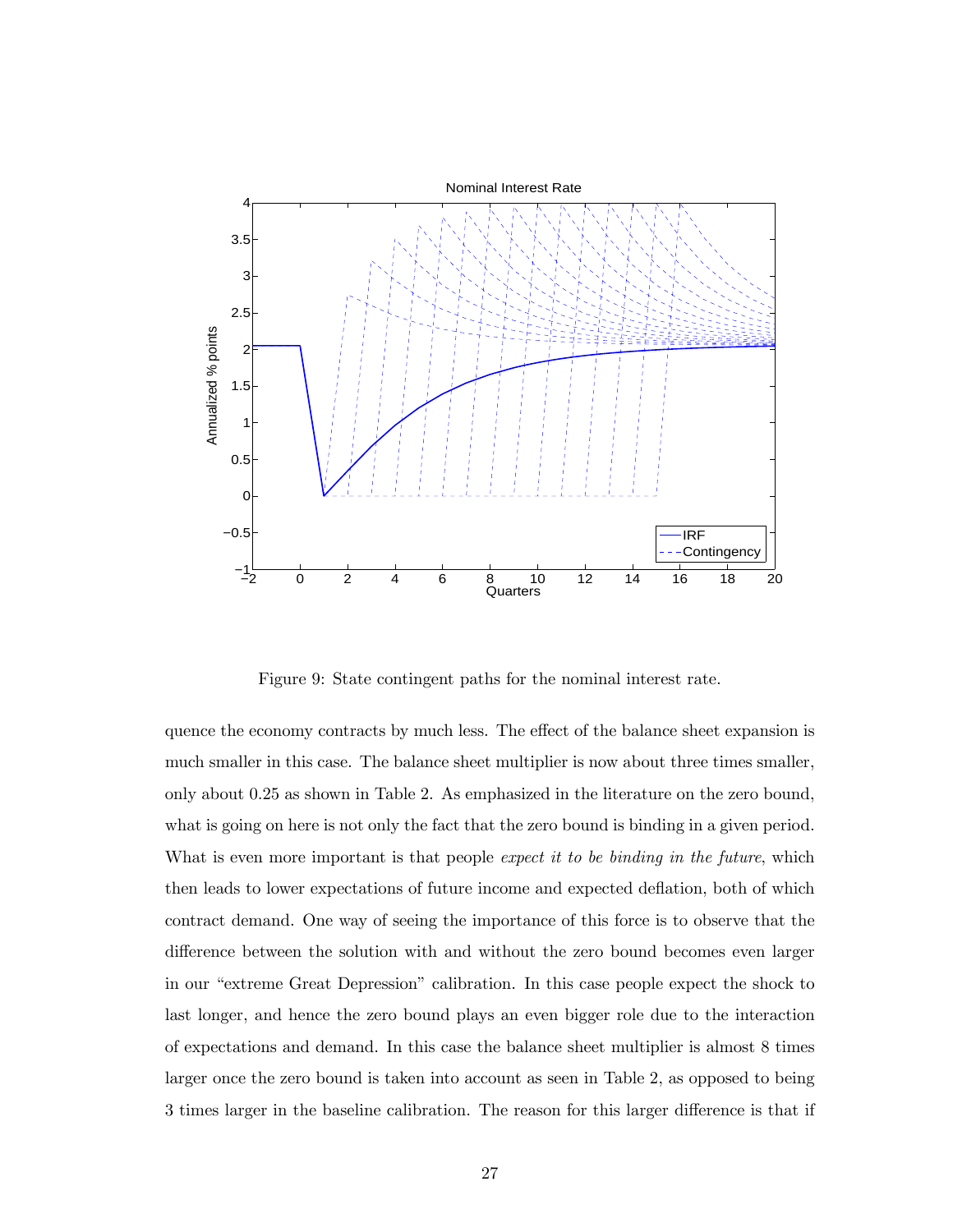

Figure 10: The role of the zero bound

people expect the crisis to last for a long time, the role of expectations of future balance sheet expansion in states of the world in which the zero bound is binding becomes ever more important.

## 9 The Role of Nominal Frictions

Our model is a full scale DSGE model with a variety of frictions. Apart from the financial frictions, of greatest importance are the nominal friction, i.e., that both prices and wages are set only at stochastic intervals. This means that labor and output are demand determined, i.e. the firms and workers commit to supply goods and labor as demanded at the price they post. How important are these rigidities to explain the collapse in output and the consequences of the Fed's balance sheet intervention? Answer: Very important.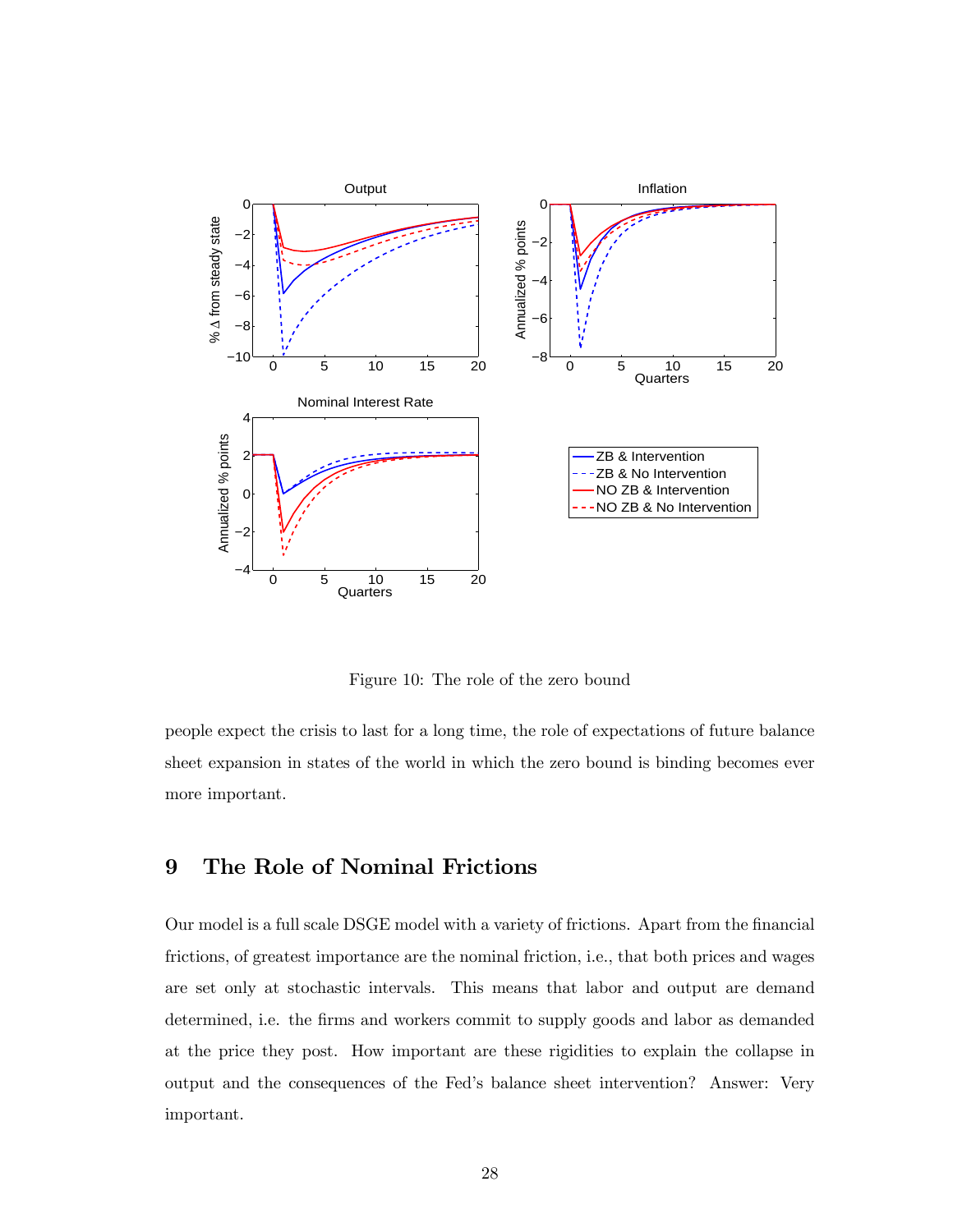

Figure 11: The role of sticky prices and wages.

Figure 11 shows output under the baseline and then also when prices and wages are perfectly flexible. This model is almost identical to the original Kiyotaki-Moore (2008) model. Overall, we see that under flexible prices/wages there is almost no drop in output as a result of the shock. What is the reason for this? It is helpful to study the composition of aggregate output to understand the answer to this question. Output consists of two components, consumption and investment spending. The negative shock causes a big drop in investment with or without flexible prices as we can see in the third panel in Figure 11 . The reason for this is that the shock makes it harder for an investing entrepreneurs to sell their existing assets. Thus they will be able to finance less investment. Because every entrepreneurs invests as much as they can when they have an investment opportunity, this means that aggregate investment will go down. We see that the assumption of price frictions does not matter much in determining by how much investment collapses. They key difference lies in the response of the other component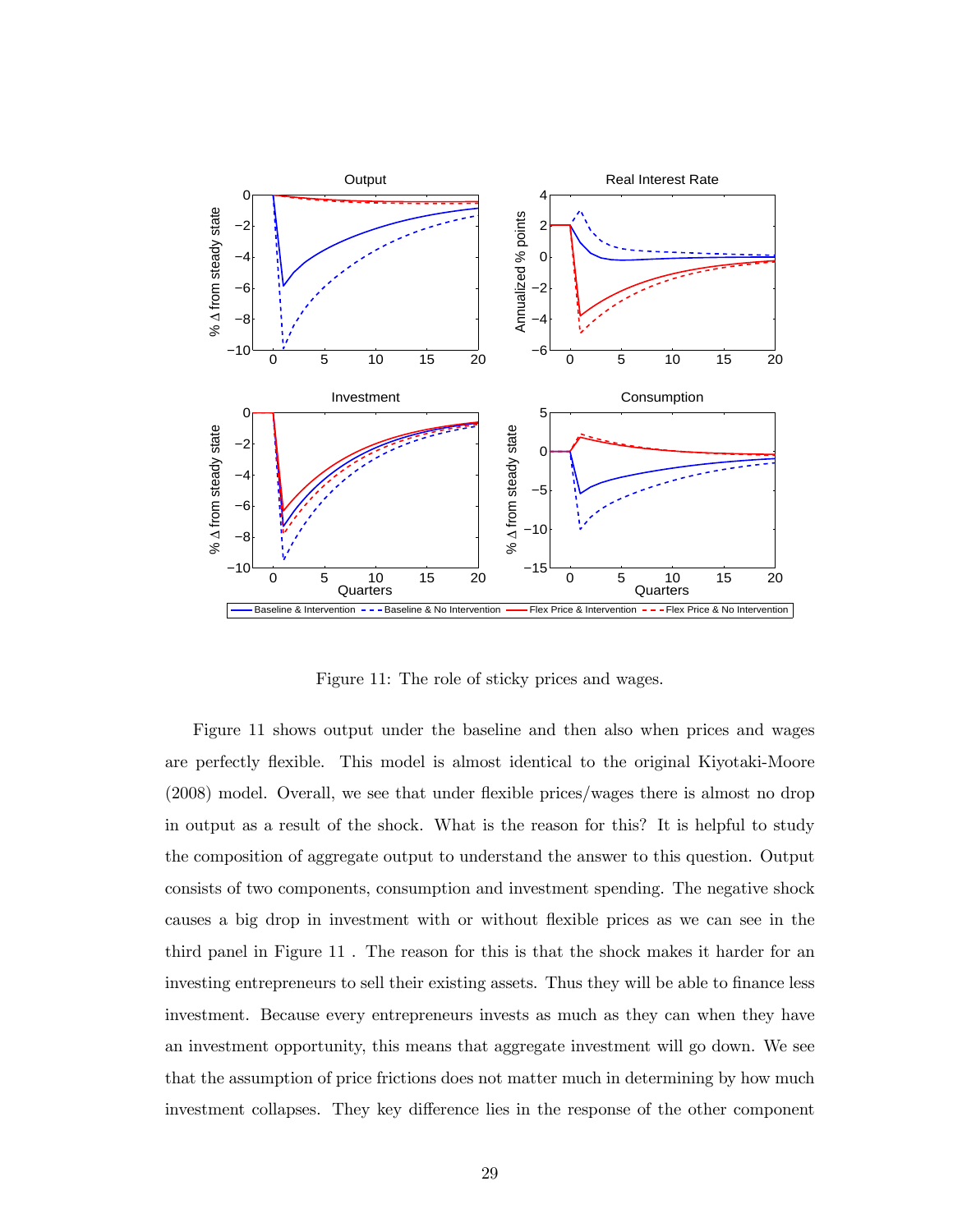of output, that is, consumption. The reason why there is so little drop in output under flexible prices is that the drop in investment is met with a large boom in consumption. In contrast, when prices/wages are rigid, consumption collapses with investment.

Why the difference? It is helpful to understand this by looking at what happens to the real interest rate under flexible prices, which will be equal to the difference between the nominal interest rates and expected inflation, i.e.

$$
\hat{r}_t = \hat{R}_t - E_t \pi_{t+1}
$$

As we can see in Figure 11, the real interest rate becomes negative in the flexible price/wage variation of the model. This happens so as to induce people to consume more to make up for the collapse in investment. This change in the real interest rate is hard to achieve when prices are rigid. If all prices were fixed, then  $E_t \pi_{t+1} = 0$ . Negative real interest rates could only be achieved with negative nominal interest rates, which is obviously a problem. With some price flexibility, the problem becomes even harder. The contraction is associated with expected deflation in the model, which makes the real interest rate even higher, thus going in the opposite direction of what the flexible price allocation calls for. That explains the disaster we see under rigid prices. While negative real interest rates are required, the interaction of the zero bound and price frictions lead to very high real interest rate (due to expected deflation) which causes consumption to collapse with investment. The result can be a Great Depression scenario.

### 10 Conclusions

In this paper we studied the effect on non-standard monetary policy using a theory of credit friction proposed by Kiyotaki and Moore (2008). We found that non-standard policy can have large effects. This is particularly true at zero interest rates. We showed a numerical example in which the model economy generates a collapse of the same order as the Great Depression in the absence of non-standard government policies.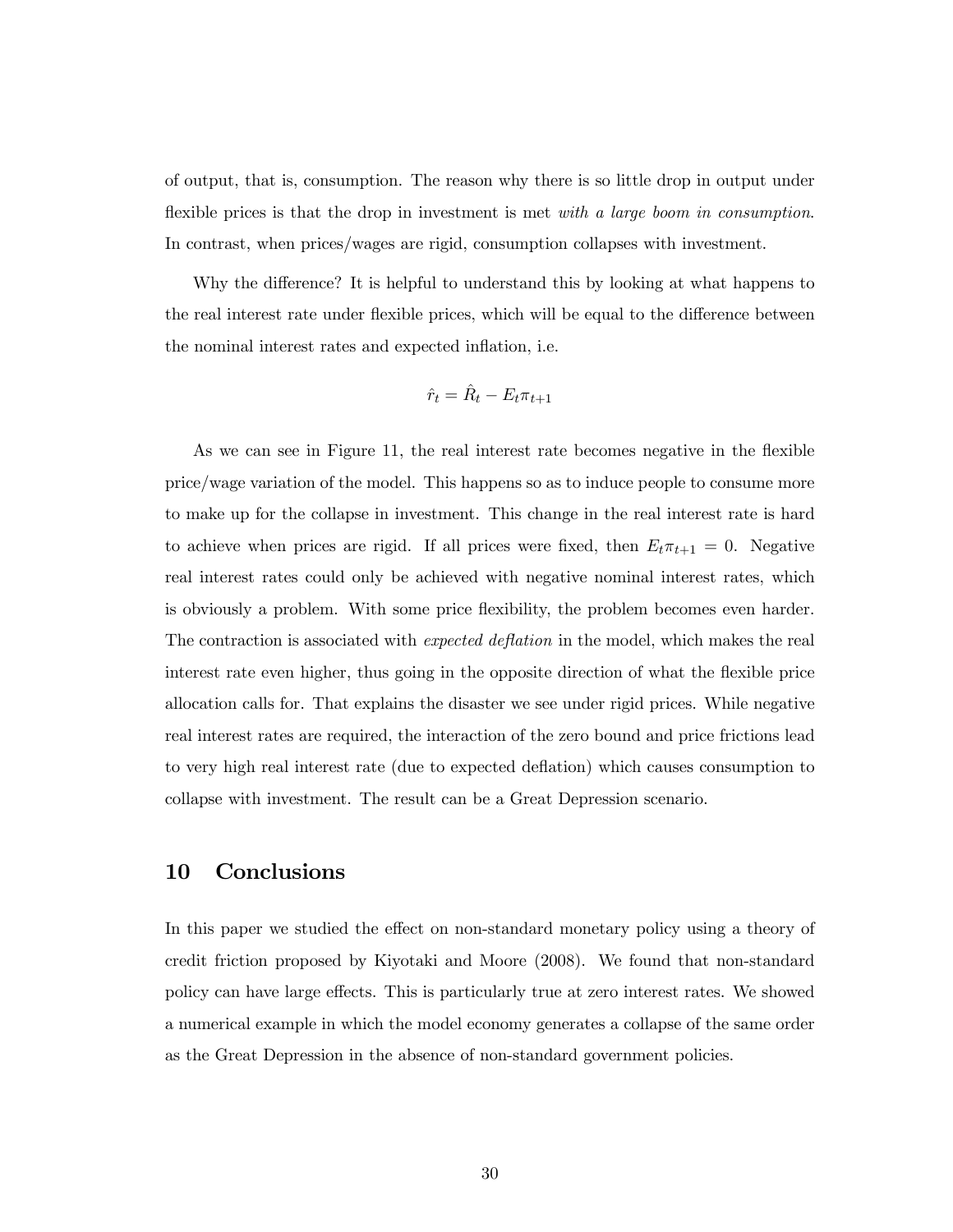## References

- [1] Bernanke, B., Gertler, M. and Gilchrist, S. (1999): "The Financial Accelerator in a Quantitative Business Cycle Framework," in Taylor J. and Woodford, M. (eds.), Handbook of Macroeconomics, Amsterdam: North Holland.
- [2] Bils, M. and Klenow, P. (2004): "Some Evidence on the Importance of Sticky Prices," Journal of Political Economy 112, pp. 947-985.
- [3] Christiano, L., Eichenbaum, M. and Evans, C. (2005): "Nominal Rigidities and the Dynamic Effects of a Shock to Monetary Policy," Journal of Political Economy 113, pp. 1-45.
- [4] Christiano, L., Eichenbaum, M. and Rebelo, S. (2009): "When Is the Government Spending Multiplier Large?" Mimeo, Northerwestern University.
- [5] Christiano, L., Motto, R. and Rostagno, M. (2009): "Financial Factors in Economic Fluctuations," Mimeo, Northwestern University and European Central Bank.
- [6] Christiano, L., Motto, R. and Rostagno, M. (2003): "The Great Depression and the Friedman-Schwartz Hypothesis," Journal of Money, Credit and Banking 35, pp. 1119-1197.
- [7] Cooper, R., Haltiwanger, J. and Power, L. (1999): "Machine Replacement and the Business Cycle: Lumps and Bumps," American Economic Review 89, pp. 921-946.
- [8] Curdia, V. and Woodford, M. (2009a): "Credit Frictions and Optimal Monetary Policy," Mimeo, Federal Reserve Bank of New York and Columbia University.
- [9] Curdia, V. and Woodford, M. (2009b): "Conventional and Unconvential Monetary Policy," Federal Reserve Bank of New York Staff Reports 404.
- [10] Doms, M. and Dunne, T. (1998): "Capital Adjustment Patterns in Manufacturing Plants," Review of Economic Dynamics 1, pp. 409-429.
- [11] Eggertsson, G. (2009): "What fiscal policy is effective at zero interest rates?" New York Fed Staff Report.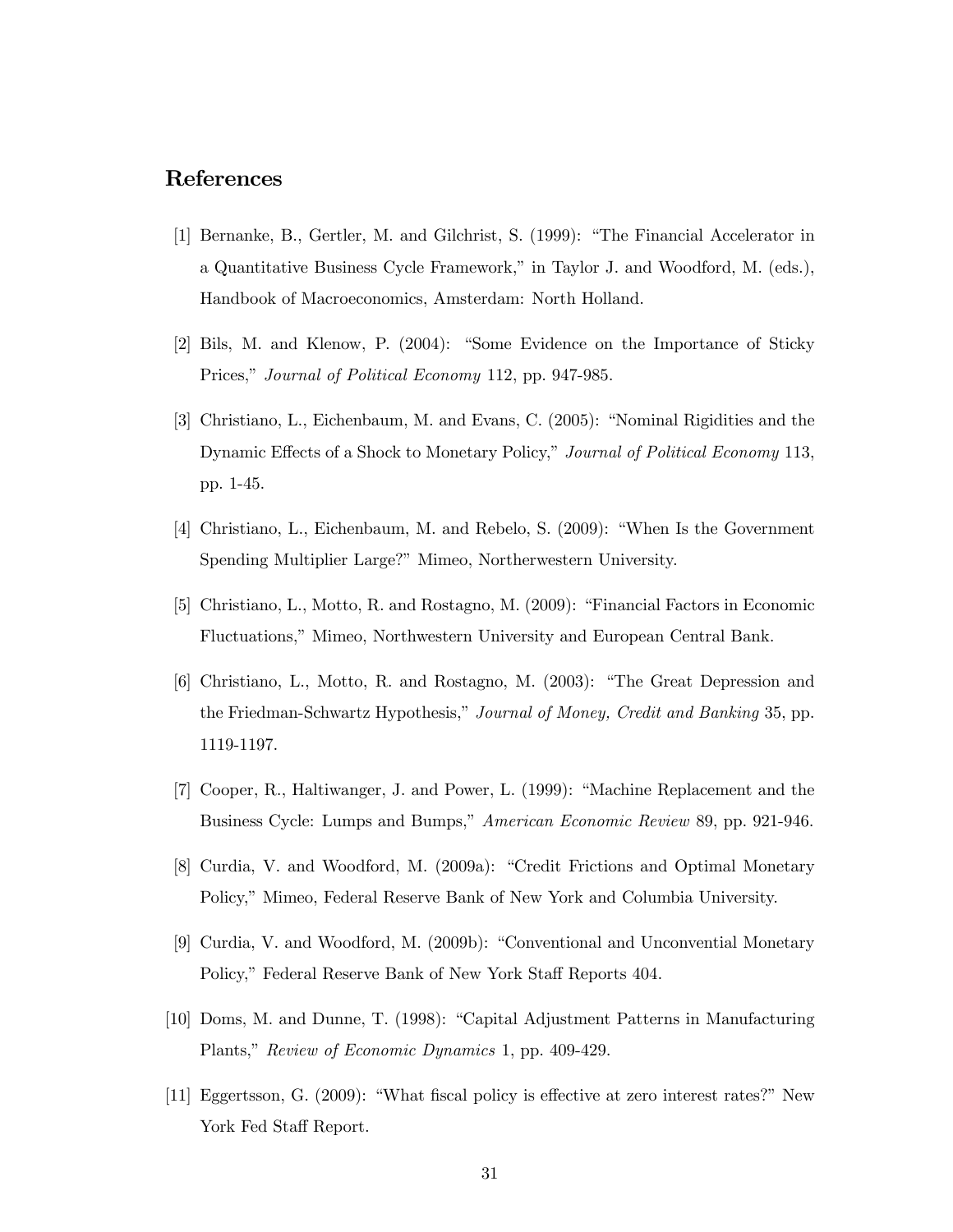- [12] Eggertsson, Gauti, and Michael Woodford (2003). "The Zero Bound on Interest Rates and Optimal Monetary Policy," Brookings Papers on Economic Activity 1, 212-219.
- [13] Gertler, M. and Karadi, P. (2009): "A Model of Unconventional Monetary Policy," Mimeo, New York University.
- [14] Gertler, M. and Kiyotaki, N. (2009): "Financial Intermediation and Credit Policy in Business Cycle Analysis," Mimeo, New York University and Princeton University.
- [15] Goodfriend, M. and McCallum, B. (2007): "Banking and Interest Rates in Monetary Policy Analysis: A Quantitative Exploration," Journal of Monetary Economics 54, pp. 1480-1507.
- [16] Kiyotaki, N. and J. Moore (2008): "Liquidity, Monetary Policy and Business Cycles," Mimeo, Princeton University.
- [17] Liu, Z., Wang, P. and Zha , T.(2010): "Do Credit Constraints Amplify Macroeconomic Fluctuations?" Working Paper 2010-1, Federal Reserve Bank of Atlanta.
- [18] Nakamura, E. and Steinsson, J. (2008): "Five Facts About Prices: A Reevaluation of Menu Cost Models," Quarterly Journal of Economics 123, pp. 1415-1464.
- [19] Taylor, J.B. and Williams, J. C. (2009): "A Black Swan in the Money market." American Economic Journal: Macroeconomics 1, pp. 58-83.
- [20] Wallace, Neil. (1981): "A Modigliani-Miller Theorem for Open-Market Operations," American Economic Review 71, 267-74.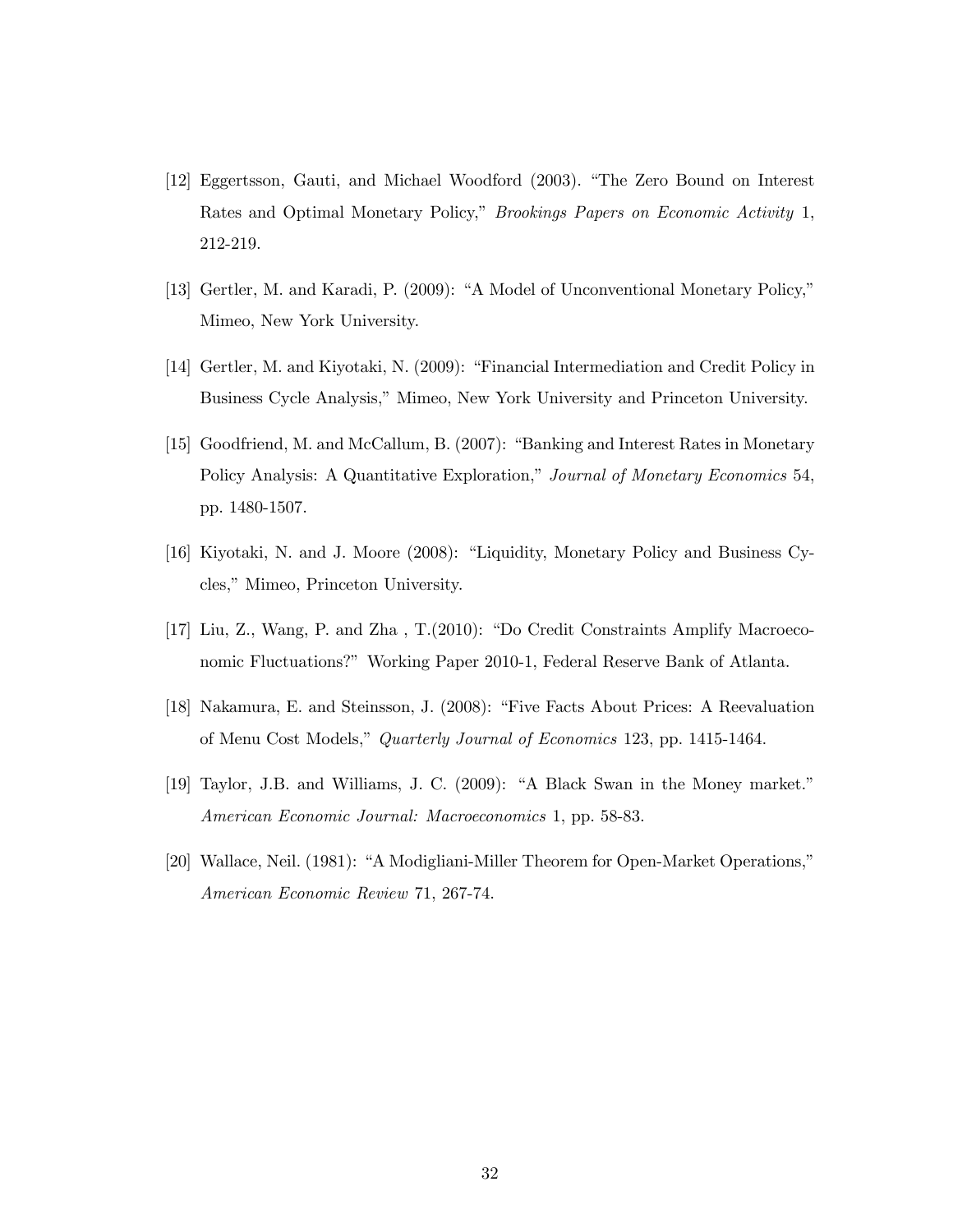## 11 Appendix

Entrepreneur's problem: The entrepreneur's problem depends on whether the constraint (5) is binding. Under the following parametric configuration:

Condition 1  $(1 - \lambda)\theta + \varkappa \lambda \phi > (1 - \lambda)(1 - \varkappa),$ 

the credit and resaleability constraints are loose enough that the constraint is not binding, at least in the neighborhood of steady state. Note that this condition makes sure that constraint 5 is not bounding at steady state (for  $I_t = \int_0^{\infty} i_t(e) = (1 - \lambda)K_*$ , and  $\int_0^{\infty} n_t(e) = \varkappa K_*$ ).

Claim 1 Under condition 1 the following holds in a neighborhood of the steady state: (i) the resource allocation is first best; (ii)  $q_t = 1$ ; (iii) Return to capital approximately equals the time preference rate minus depreciation:  $r_t^k \sim \frac{1}{\beta} - \lambda$ .

Note that since Tobin's  $q$  is one, there is no advantage from having investment opportunities: entrepreneurs are indifferent between buying equity in the market and producing it. We want to restrict attention to an equilibrium where  $q_t$  is greater than one. Hence we make the following assumption:

Assumption 1 :  $\theta_*$ ,  $\phi_*$  are such that  $q_* > 1$ .

Under assumption 1  $q_t > 1$  in a neighborhood of the steady state.

Claim 2 Under assumption 1 the following holds in a neighborhood of the steady state:  $(i)$  the resaleability constraint  $(5)$  is binding for an entrepreneur with investment opportunities; (ii) the resaleability constraint  $(5)$  is not binding for an entrepreneur without investment opportunities; (iii) An entrepreneur with investment opportunities ( $e^i \in (0, \varkappa)$ , where *i* is for saver) will choose not to hold the liquid assets:  $l_{t+1}(e^i) = 0$ ,  $b_{t+1}(e^i) = 0$ ;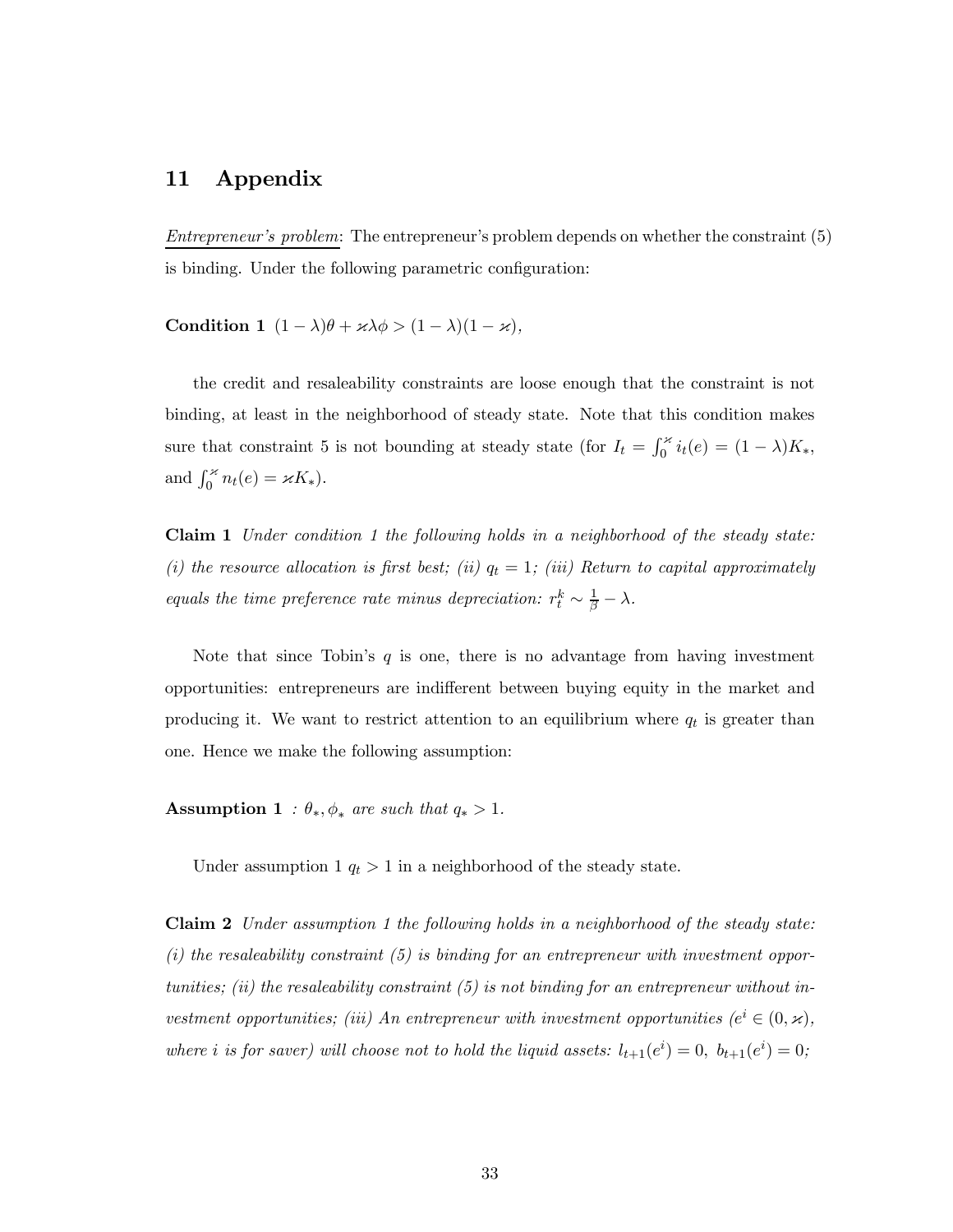We prove these claims at the end of the appendix.

Since for an entrepreneur with an investing opportunity constraint (5) binds we can then make her problem simpler and substitute for  $n_{t+1}(e)$  in (5) into the intertemporal budget constraint (8), and obtain:

$$
c_t(e^i) + (p_t^I - q_t\theta_t)i_t(e^i) + l_{t+1}(e^i) + \frac{b_{t+1}(e^i)}{P_t} \le r_{t-1}l_t(e^i) + \frac{R_{t-1}b_t(e)}{P_t} + (r_t^k + q_t\phi_t\lambda)n_t(e^i).
$$
(K.38)

The right hand side indicates the resources available to the entrepreneur: income from equity, the fraction of equity that can be sold in the market, plus previous period money holdings. The left hand side indicates that the investing entrepreneur can use these resources to consume or to finance the fraction of investment for which she cannot borrow. Alternatively, we can substitute for  $i_t(e)$  in (5) into (8) and obtain:

$$
c_t(e^i) + q_t^R n_{t+1}(e^i) + l_{t+1}(e^i) + \frac{b_{t+1}(e^i)}{P_t} \le r_{t-1}l_t(e^i) + \frac{R_{t-1}b_t(e^i)}{P_t} + [r_t^k + ((1 - \phi_t)q_t^R + \phi_t q_t)\lambda]n_t(e^i),
$$
(K.39)

where

$$
q_t^R = \frac{p_t^I - \theta_t q_t}{(1 - \theta_t)}\tag{K.40}
$$

is the effective replacement cost of equity for the investing entrepreneur: she needs a downpayment of  $p_t^I - \theta_t q_t$  output units to obtain  $(1 - \theta_t)$  of inside equity. Note that  $q_*^R$  < 1 whenever  $q_*$  > 1, since  $p_*^I = 1$ . For an entrepreneur without an investing opportunity  $e^s \in (\varkappa, 1)$  (where s is for saver) the intertemporal budget constraint is:

$$
c_t(e^s) + q_t n_{t+1}(e^s) + l_{t+1}(e^s) + \frac{b_{t+1}(e^s)}{P_t} \leq r_{t-1} l_t(e^s) + \frac{R_{t-1} b_t(e^s)}{P_t} + (r_t^k + q_t \lambda) n_t(e^s).
$$
\n(K.41)

The Lagrangian for an investing entrepreneur is:

$$
\mathcal{L} = [log(c_t(e^i)) - \eta_t(e^i)(c_t(e^i) + q_t^R n_{t+1}(e^i) + l_{t+1}(e^i) + \frac{b_{t+1}(e^i)}{P_t} + \dots) \n+ z_{m,t}(e^i)l_{t+1}(e^i) + z_{b,t}(e^i)b_{t+1}(e^i)] + \varkappa\beta E_t[log(c_{t+1}(e^i)) - \eta_{t+1}(e^i)(c_{t+1}(e^i) + \dots \n\cdots - [r_{t+1}^k + ((1 - \phi_{t+1})q_{t+1}^R + \phi_{t+1}q_{t+1})\lambda]n_{t+1}(e^i) - r_tl_{t+1}(e^i) + \frac{R_tb_{t+1}(e^i)}{P_{t+1}})] \n+ (1 - \varkappa)\beta E_t[log(c_{t+1}(e^s)) - \eta_{t+1}(e^s)(c_{t+1}(e^s) + \dots - (r_{t+1}^k + q_{t+1}\lambda)n_{t+1}(e^i) - r_tl_{t+1}(e^i) \n+ \frac{R_tb_{t+1}(e^i)}{P_{t+1}})] + \dots
$$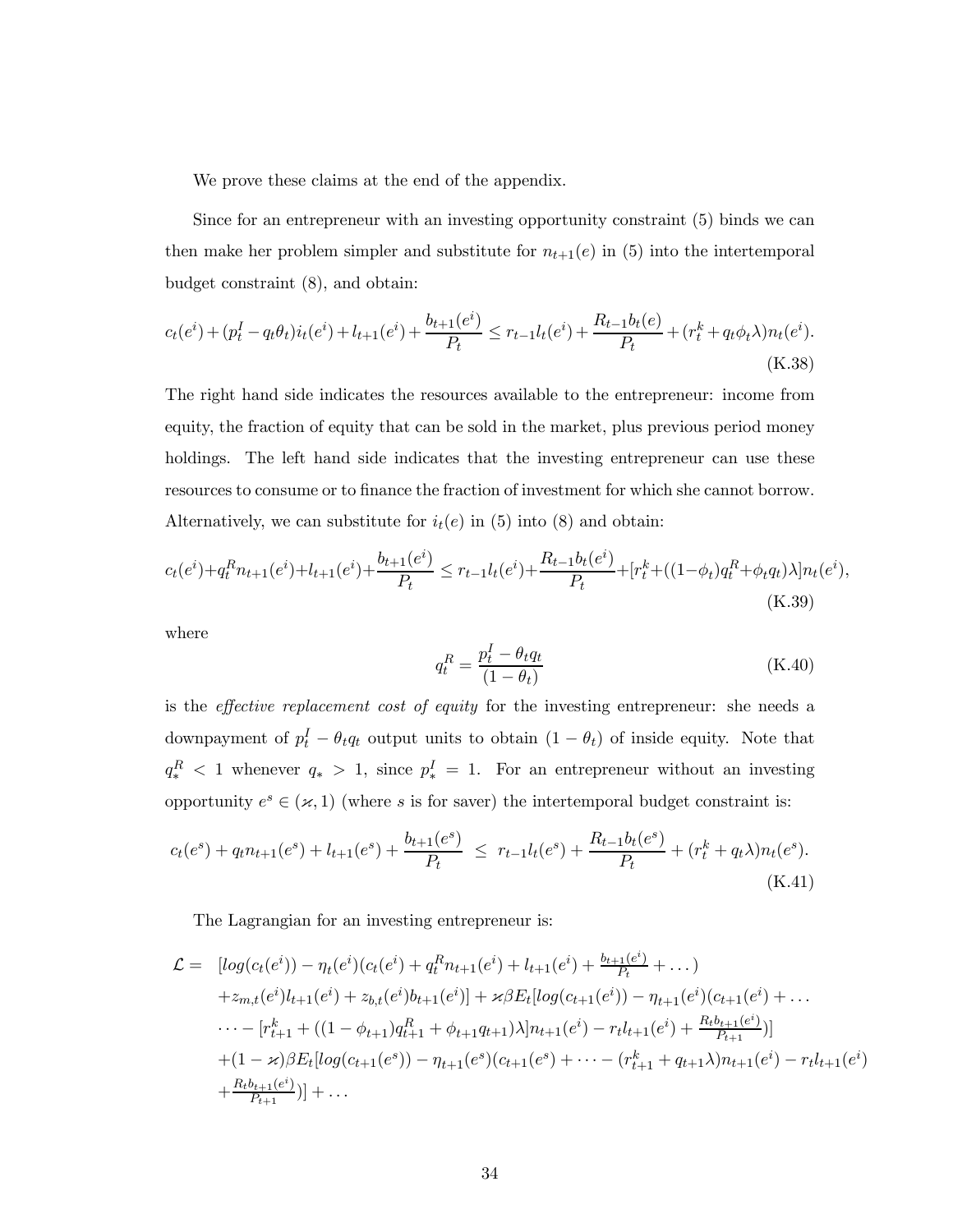where  $\eta_t(e^i)$ ,  $\eta_t(e^s)$ ,  $z_{m,t}(e^i)$ , and  $z_{b,t}(e^i)$  are the multipliers associated with constraints  $(K.39)$ ,  $(K.41)$ ,  $(6)$ , and  $(7)$ , respectively. The first order conditions are:

$$
(\partial c_t(e^i)) \frac{1}{c_t(e^i)} = \eta_t(e^i)
$$
  
\n
$$
(\partial n_{t+1}(e^i)) \frac{1}{q_t^R \eta_t(e^i)} = \varkappa \beta E_t[\eta_{t+1}(e^i)[r_{t+1}^k + ((1 - \phi_{t+1})q_{t+1}^R + \phi_{t+1}q_{t+1})\lambda]]
$$
  
\n
$$
+ (1 - \varkappa)\beta E_t[\eta_{t+1}(e^s)[r_{t+1}^k + q_{t+1}\lambda]]
$$
  
\n
$$
(\partial l_{t+1}(e^s)) \eta_t(e^i) - z_{m,t}(e^i) = \varkappa \beta E_t[\eta_{t+1}(e^i)r_t] + (1 - \varkappa)\beta E_t[\eta_{t+1}(e^s)r_t]
$$

$$
(\partial b_{t+1}(e^s)) \quad \eta_t(e^i) - z_{b,t}(e^i) = \varkappa \beta E_t[\eta_{t+1}(e^i) R_t \frac{P_t}{P_{t+1}}] + (1 - \varkappa) \beta E_t[\eta_{t+1}(e^s) R_t \frac{P_t}{P_{t+1}}]
$$

The Lagrangian for an entrepreneur without an investing opportunity is:

$$
\mathcal{L} = [log(c_t(e^s)) - \eta_t(e^s)(c_t(e^s) + q_t n_{t+1}(e^s) + l_{t+1}(e^s) + \frac{b_{t+1}(e^s)}{P_t} + \dots)]
$$
  
+  $\mathcal{\kappa} \beta E_t [log(c_{t+1}(e^i)) - \eta_{t+1}(e^i)(c_{t+1}(e^i) + \dots$   
-  $[r_{t+1}^k + ((1 - \phi_{t+1})q_{t+1}^R + \phi_{t+1}q_{t+1})\lambda]n_{t+1}(e^s) - r_t l_{t+1}(e^s) + \frac{R_t b_{t+1}(e^s)}{P_{t+1}})]$   
+  $(1 - \mathcal{\kappa}) \beta E_t [log(c_{t+1}(e^s)) - \eta_{t+1}(e^s)(c_{t+1}(e^s) + \dots - (r_{t+1}^k + q_{t+1}\lambda)n_{t+1}(e^s))$   
-  $r_t l_{t+1}(e^s) + \frac{R_t b_{t+1}(e^s)}{P_{t+1}}(e^s))] + \dots$ 

where  $\eta_t(e^i)$  and  $\eta_t(e^s)$  are the multipliers associated with constraints (K.39) and (K.41), respectively. The first order conditions are:

$$
(\partial c_t(e^s)) \frac{1}{c_t(e^s)} = \eta_t(e^s)
$$
  
\n
$$
(\partial n_{t+1}(e^s)) \quad q_t \eta_t(e^s) = \varkappa \beta E_t[\eta_{t+1}(e^i)[r_{t+1}^k + ((1 - \phi_{t+1})q_{t+1}^R + \phi_{t+1}q_{t+1})\lambda]]
$$
  
\n
$$
+ (1 - \varkappa)\beta E_t[\eta_{t+1}(e^s)[r_{t+1}^k + q_{t+1}\lambda]]
$$
  
\n
$$
(\partial l_{t+1}(e^s)) \quad \eta_t(e^s) = \varkappa \beta E_t[\eta_{t+1}(e^i)r_t] + (1 - \varkappa)\beta E_t[\eta_{t+1}(e^s)r_t]
$$
  
\n
$$
(\partial b_{t+1}(e^s)) \quad \eta_t(e^s) = \varkappa \beta E_t[\eta_{t+1}(e^i)R_t \frac{P_t}{P_{t+1}}] + (1 - \varkappa)\beta E_t[\eta_{t+1}(e^s)R_t \frac{P_t}{P_{t+1}}]
$$

By equating the right hand side of the first order condition with respect to  $l_{t+1}\big(e^s\big)$ and  $n_{t+1}(e^s)$  for the entrepreneur without an investing opportunity:

$$
\kappa E_t \left[ \frac{1}{c_{t+1}(e^i)} r_t \right] + (1 - \varkappa) E_t \left[ \frac{1}{c_{t+1}(e^s)} r_t \right] =
$$
\n
$$
\kappa E_t \left[ \frac{1}{c_{t+1}(e^i)} \frac{r_{t+1}^k + ((1 - \phi_{t+1})q_{t+1}^k + \phi_{t+1}q_{t+1})\lambda}{q_t} \right] + (1 - \varkappa) E_t \left[ \frac{1}{c_{t+1}(e^s)} \frac{r_{t+1}^k + q_{t+1}\lambda}{q_t} \right].
$$
\n(K.42)

Another arbitrage condition is between liquid assets and reserves:

$$
\mathcal{E}E_t\left[\frac{1}{c_{t+1}(e^i)}r_t\right] + (1 - \varkappa)E_t\left[\frac{1}{c_{t+1}(e^s)}r_t\right] =
$$
\n
$$
\mathcal{E}E_t\left[\frac{1}{c_{t+1}(e^i)}\frac{R_tP_t}{P_{t+1}}\right] + (1 - \varkappa)E_t\left[\frac{1}{c_{t+1}(e^s)}\frac{R_tP_t}{P_{t+1}}\right].
$$
\n(K.43)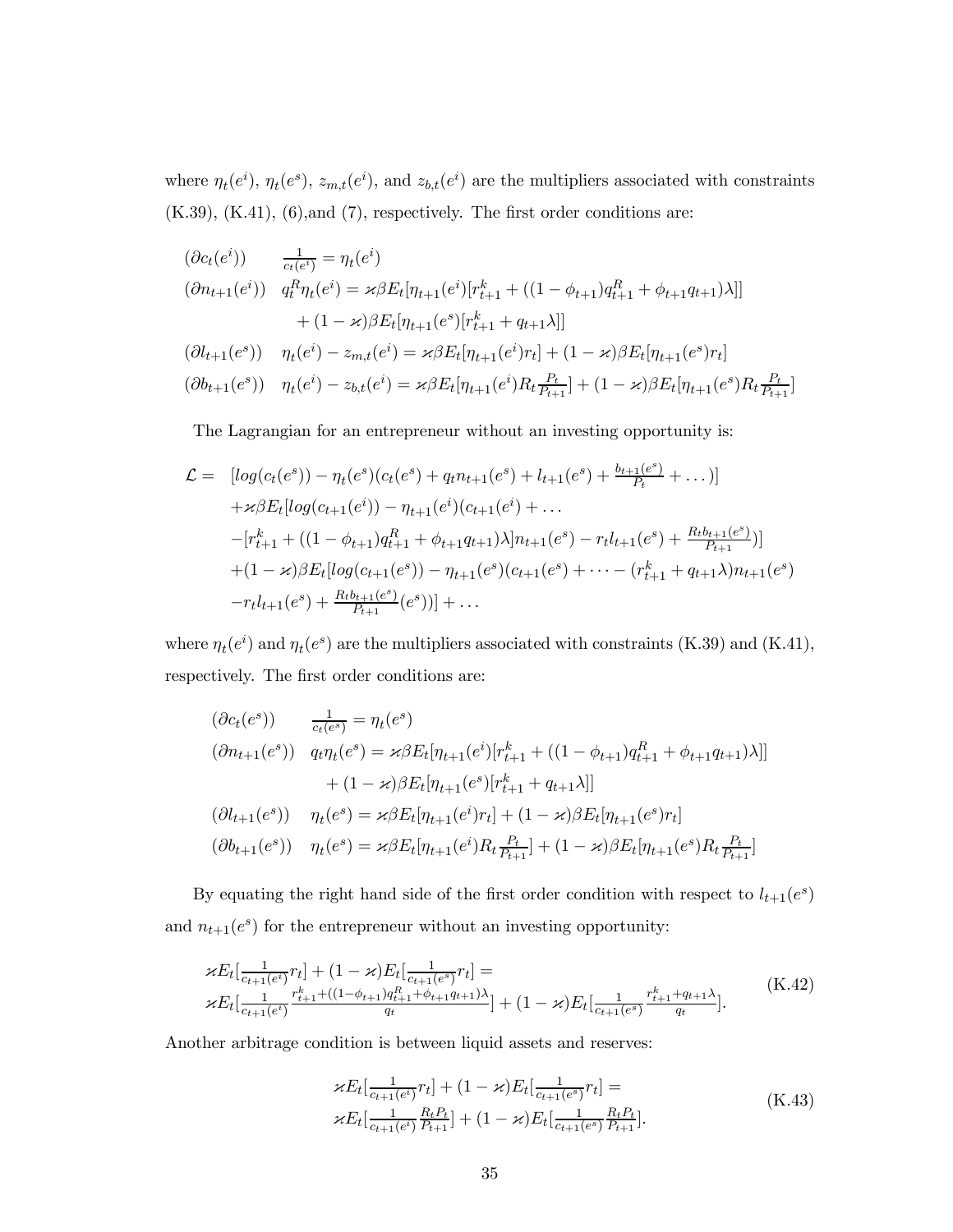Define  $W_t(e^i)$  and  $W_t(e^s)$  as the right hand side of (K.39) and (K.41) respectively (i.e.,  $\mathcal{W}_t(e^i) = r_{t-1}l_t(e^i) + \frac{R_{t-1}b_t(e^i)}{P_t} + [r_t^k + ((1 - \phi_t)q_t^R + \phi_t q_t)\lambda]n_t(e^i)$  and  $\mathcal{W}_t(e^s) =$  $r_{t-1}l_t(e^s) + \frac{R_{t-1}b_t(e^s)}{P_t} + (r_t^k + q_t\lambda)n_t(e^s)$ . We conjecture that the policy functions  $c_t(e^i) =$  $b\mathcal{W}_t(e^i)$  and  $c_t(e^s) = b\mathcal{W}_t(e^s)$ . Substituting these into the first order conditions one can see that these are indeed the solutions with  $b = 1 - \beta$ . Hence we have:

$$
c_t(e^i) = (1 - \beta)(r_{t-1}l_t(e^i) + \frac{R_{t-1}b_t(e^i)}{P_t} + [r_t^k + ((1 - \phi_t)q_t^R + \phi_t q_t)\lambda]n_t(e^i)\text{K.44})
$$

and 
$$
c_t(e^s) = (1 - \beta)(r_{t-1}l_t(e^s) + \frac{R_{t-1}b_t(e^s)}{P_t} + (r_t^k + q_t\lambda)n_t(e^s)
$$
). (K.45)

From (K.38) it follows that:

$$
(p_t^I - q_t \theta_t) i_t(e^i) = \beta (r_{t-1} l_t(e^i) + \frac{R_{t-1} b_t(e^i)}{P_t} + (r_t^k + q_t \phi_t \lambda) n_t(e^i)) - (1 - \beta)(1 - \phi_t) q_t^R \lambda n_t(e^i).
$$
  
(K.46)  
Note that since  $q_t^R < 1 < q_t$ , then  $c_t(e^i) < c_t(e^s)$  and  $\frac{r_{t+1}^k + (1 - \phi_{t+1}) q_{t+1}^R + \phi_{t+1} q_{t+1}) \lambda}{q_t} <$ 

 $\frac{r_{t+1}^k+q_{t+1}\lambda}{q_t}$ . Therefore equity is "risky" relative to money in that it pays a low return when consumption is low.

Since  $l_{t+1}(e^i) = 0$  the quantity  $n_{t+1}(e^i)$  can be found by substituting (K.44) into (K.39) and obtain:

$$
q_t^R n_{t+1}(e^i) = \beta (r_{t-1} l_t(e^i) + [r_t^k + ((1 - \phi_t) q_t^R + \phi_t q_t) \lambda] n_t(e^i) ). \tag{K.47}
$$

For the saving entrepreneur the overall amount of savings is given by:

$$
q_t n_{t+1}(e^s) + l_{t+1}(e^s) + \frac{b_{t+1}(e^i)}{P_t} = \beta (r_{t-1} l_t(e^s) + \frac{R_{t-1} b_t(e^s)}{P_t} + (r_t^k + q_t \lambda) n_t(e^s) ).
$$

Its composition between money, reserves, and equity holdings is such that:

## Claim 3 All non-investing entrepreneurs have the same equity and reserves to money holdings ratios.

We prove the above claim at the end of the appendix.

The first order conditions for the *capital producers* imply:

$$
p_t^I = 1 + S(\frac{I_t}{I_*}) + S'(\frac{I_t}{I_*})\frac{I_t}{I_*}.
$$
\n(K.48)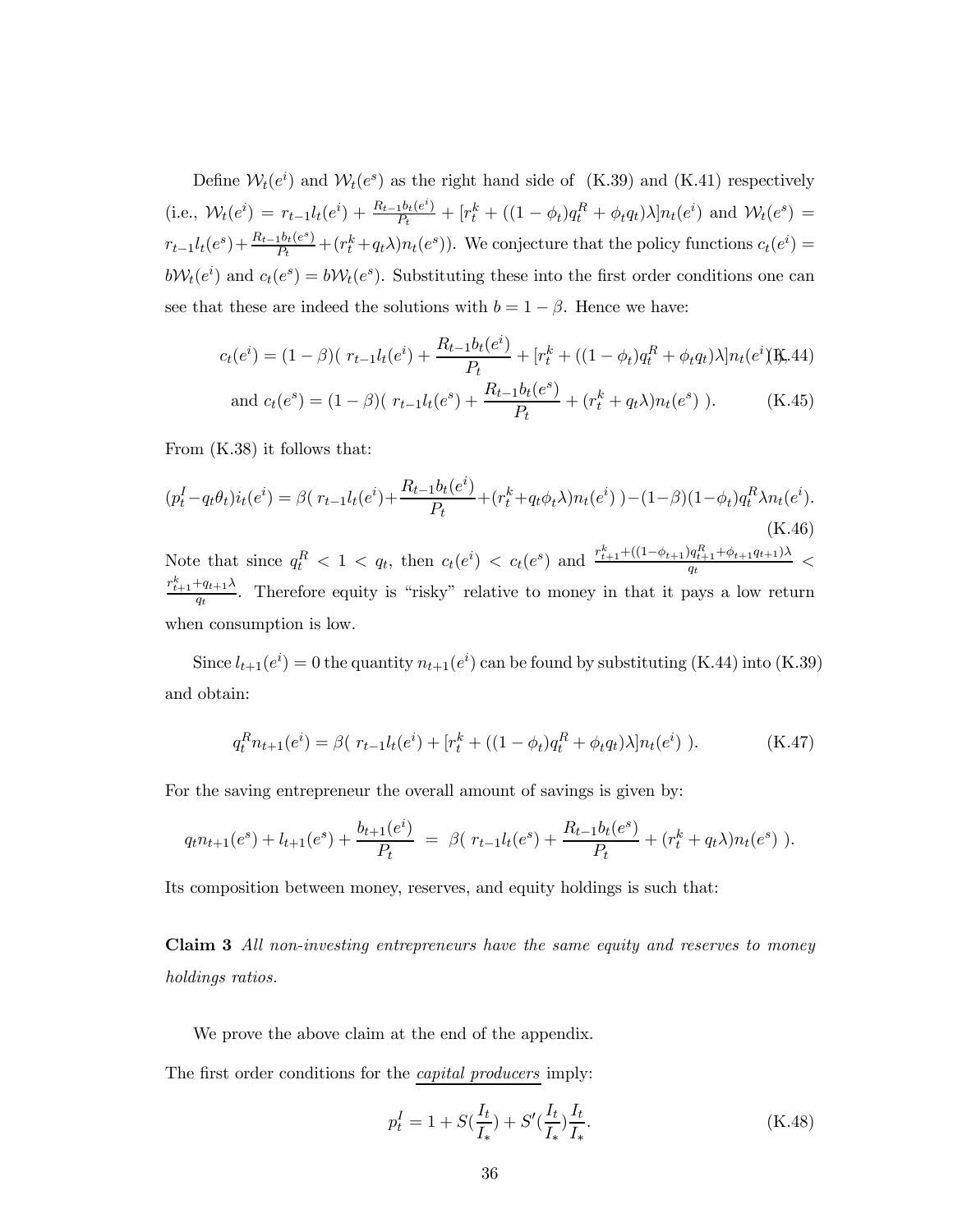Final goods producers' problem: The first order conditions for the final goods producers are:

$$
( \partial y_t ) \t\t 1 = \mu_{f,t} \t\t (K.49)
$$

$$
(\partial y_t(i)) - p_t(i) + \mu_{f,t}(1 + \lambda_{f,t})[\dots]^{\lambda_{f,t}} y_t(i)^{-\frac{\lambda_{f,t}}{1 + \lambda_{f,t}}} = 0
$$
 (K.50)

Note that  $[\dots]^{\lambda_{f,t}} = y$  $\lambda_{f,t}$  $t_t^{1+\lambda_{f,t}}$ . From the first order conditions one obtains:

$$
y_t(i) = (p_t(i))^{-\frac{1+\lambda_{f,t}}{\lambda_{f,t}}} y_t
$$

Combining this condition with the zero profit condition (these firms are competitive) one obtains the expression

$$
1 = \left[ \int_0^1 p_t(i)^{-\frac{1}{\lambda_{f,t}}} d \right]^{-\lambda_{f,t}}.
$$
 (K.51)

Firm's problem: Cost minimization subject to 13 yields the conditions:

$$
(\partial h_t(i)) \quad \mathcal{V}_t(i)(1-\gamma)A_t k_t(i)^{\gamma} h_t(i)^{-\gamma} = w_t
$$

$$
(\partial k_t(i)) \quad \mathcal{V}_t(i)\gamma A_t k_t(i)^{\gamma-1} h_t(i)^{1-\gamma} = r_t^k
$$

where  $V_t(i)$  is the Lagrange multiplier associated with 13. In turn, these conditions imply:

$$
\frac{k_t(i)}{h_t(i)} = \frac{\gamma}{1 - \gamma} \frac{w_t}{r_t^k}.
$$
\n(K.52)

If we integrate both sides of the equation with respect to di and define  $K_t = \int k_t(i)di$ and  $H_t = \int h_t(i)di$  we obtain a relationship between aggregate labor and capital:

$$
K_t = \frac{\gamma}{1 - \gamma} \frac{w_t}{r_t^k} H_t.
$$
\n(K.53)

Total cost, expressed in terms of the final good, can be rewritten as:

Cost = 
$$
(w_t + r_t^k \frac{k_t(i)}{h_t(i)}) h_t(i)
$$
  
=  $(w_t + r_t^k \frac{k_t(i)}{h_t(i)}) y_t(i) A_t^{-1} \left(\frac{k_t(i)}{h_t(i)}\right)^{-\gamma}$ .

The marginal cost  $mc_t$  (which coincides with  $V_t(i)$ , the Lagrange multiplier associated with 13) is the same for all firms and equal to:

$$
mc_t = (w_t + w_t \frac{k_t(i)}{h_t(i)}) A_t^{-1} \left(\frac{k_t(i)}{h_t(i)}\right)^{-\gamma}
$$
  
=  $\gamma^{-\gamma} (1 - \gamma)^{-(1-\gamma)} w_t^{1-\gamma} r_t^k \gamma A_t^{-1}.$  (K.54)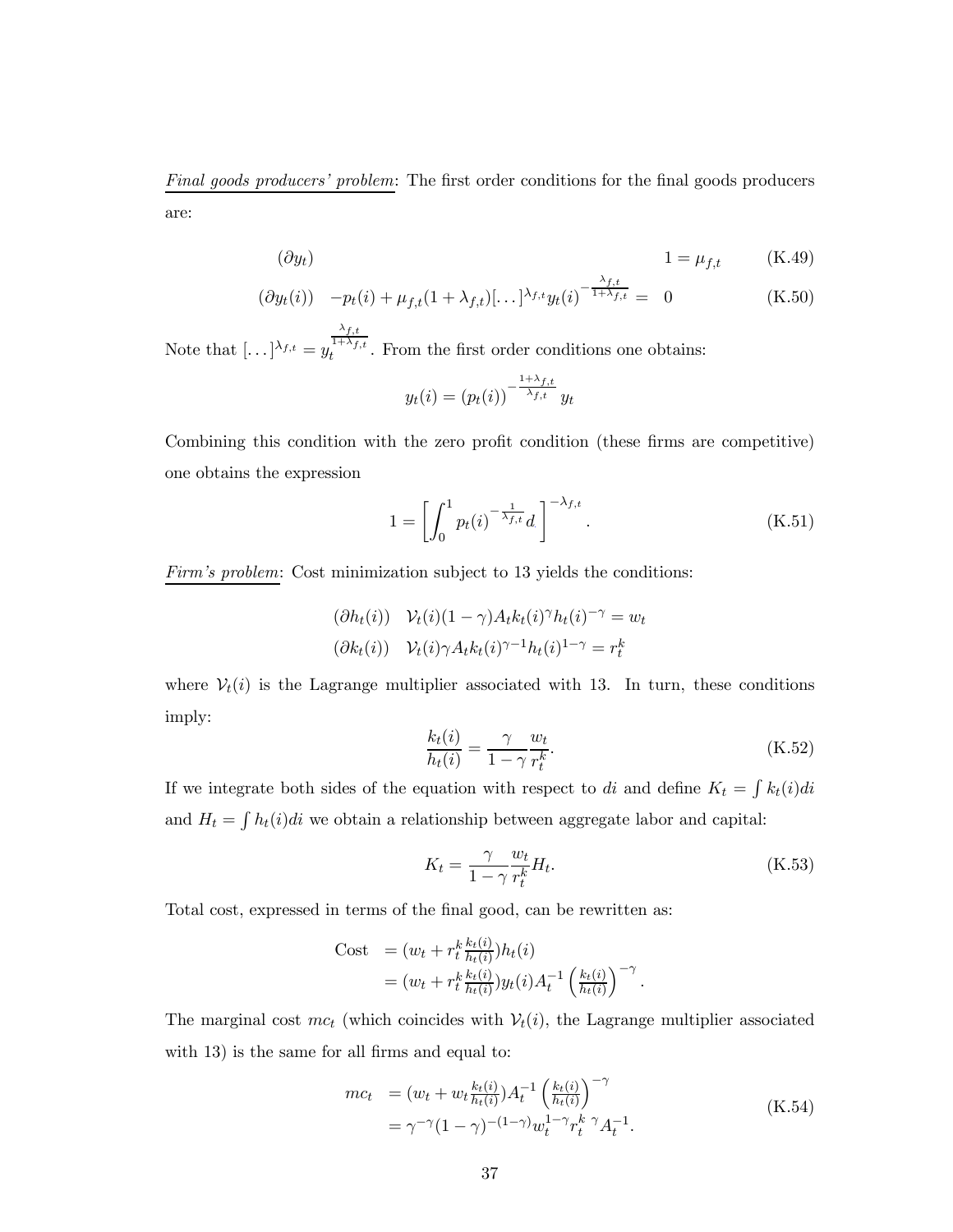For those firms that can adjust prices, the problem is to choose a price level  $\tilde{P}_t(i)$  that maximizes the expected present discounted value of profits in all states of nature where the firm is stuck with that price in the future:

$$
\max_{\tilde{P}_t(i)} \quad \Xi_t^p \left( \tilde{P}_t(i) - MC_t \right) y_t(i) \n+ E_t \sum_{s=1}^{\infty} \zeta_p^s \beta^s \Xi_{t+s}^p \left( \tilde{P}_t(i) \left( \Pi_{l=1}^s \pi_{t+l-1}^{t_p} \pi_*^{1-t_p} \right) - MC_{t+s} \right) y_{t+s}(i) \ns.t. \quad y_{t+s}(i) = \left( \frac{\tilde{P}_t(i) \left( \Pi_{l=1}^s \pi_{t+l-1}^{t_p} \pi_*^{1-t_p} \right)}{P_{t+s}} \right)^{-\frac{1+\lambda_{f,t+s}}{\lambda_{f,t+s}}} y_{t+s},
$$
\n(K.55)

where  $\beta^s \Xi_{t+s}^p$  is the discount rate used by firms in discounting future. This expression can be rewritten in real terms as:

$$
\max_{\tilde{p}_t} \quad \Xi_t^p(\tilde{p}_t - mc_t) y_t(i) \n+ E_t \sum_{s=1}^{\infty} \zeta_p^s \beta^s \Xi_{t+s}^p(\Pi_{l=1}^s \pi_{t+l}) \left( \tilde{p}_t \frac{\Pi_{l=1}^s \pi_{t+l-1}^{t_p} \pi_{t+l}^{1-\iota_p}}{\Pi_{l=1}^s \pi_{t+l}} - mc_{t+s} \right) y_{t+s}(i) \ns.t. y \quad t+s(i) = \left( \tilde{p}_t \frac{\Pi_{l=1}^s \pi_{t+l-1}^{t_p} \pi_{t+l}^{1-\iota_p}}{\Pi_{l=1}^s \pi_{t+l}} \right)^{-\frac{1+\lambda_{f,t+s}}{\lambda_{f,t+s}}} y_{t+s},
$$
\n(K.56)

where since all firms readjusting prices face an identical problem and we consider only the symmetric equilibrium in which all firms that can readjust prices will choose the same  $p_t(i)$ , we denote this price as  $\tilde{p}_t$ . The first order condition for the firm is:

$$
\frac{\xi_{t}}{\lambda_{f,t}} \tilde{p}_{t}^{-\frac{(1+\lambda_{f,t})}{\lambda_{f,t}}-1} (\tilde{p}_{t} - (1+\lambda_{f,t})mc_{t}) y_{t}(i) + E_{t} \sum_{s=1}^{\infty} \zeta_{p}^{s} \beta^{s} \frac{\xi_{t+s}}{\lambda_{f,t+s}} \left(\frac{\tilde{p}_{t}}{\Pi_{t=1}^{s} \pi_{t+1}}\right)^{\frac{(1+\lambda_{f,t+s})}{\lambda_{f,t+s}}-1} \left(\Pi_{t=1}^{s} \pi_{t+l-1}^{t_{p}} \pi_{t}^{1-t_{p}}\right)^{\frac{(1+\lambda_{f,t+s})}{\lambda_{f,t+s}}} (\text{K.57})
$$
\n
$$
\left(\tilde{p}_{t} \frac{\Pi_{t=1}^{s} \pi_{t+l-1}^{t_{p}} \pi_{t+l}^{-1}}{\Pi_{t=1}^{s} \pi_{t+l}} - (1+\lambda_{f,t+s})mc_{t+s}\right) y_{t+s}(i) = 0.
$$

Expression (K.51) becomes:

$$
1 = \left[ (1 - \zeta_p) \tilde{p}_t^{-\frac{1}{\lambda_{f,t}}} + \zeta_p (\pi_{t-1}^{\iota_p} \pi_*^{1-\iota_p} \pi_t^{-1})^{-\frac{1}{\lambda_{f,t}}} \right]^{-\lambda_{f,t}}.
$$
 (K.58)

Worker's problem: We discuss the worker's consumption/saving decision first, and the wage setting decision later. The Lagrangian for the worker's intertemporal problem in terms of  $n'_{t+1}$ ,  $l'_{t+1}$ , and  $b'_{t+1}$  is:

$$
\mathcal{L} = \left[ U(c'_{t} + \dots) - \eta'_{t}(c'_{t} + q_{t}n_{t+1} + r_{t-1}l'_{t+1} + \frac{b_{t+1}(e^{s})}{P_{t}} + \dots) + z_{n,t}(\omega)n_{t+1} + z_{m,t}(\omega)l_{t+1} + z_{b,t}(\omega)b_{t+1}\right] + \beta E_{t}[U(c'_{t+1} + \dots) - \eta'_{t+1}(c'_{t+1} + \dots - [r^{k}_{t+1} + q_{t+1}\lambda]n_{t+1} + r_{t}l'_{t+1} + \frac{R_{t}b'_{t+1}}{P_{t+1}})] + \dots
$$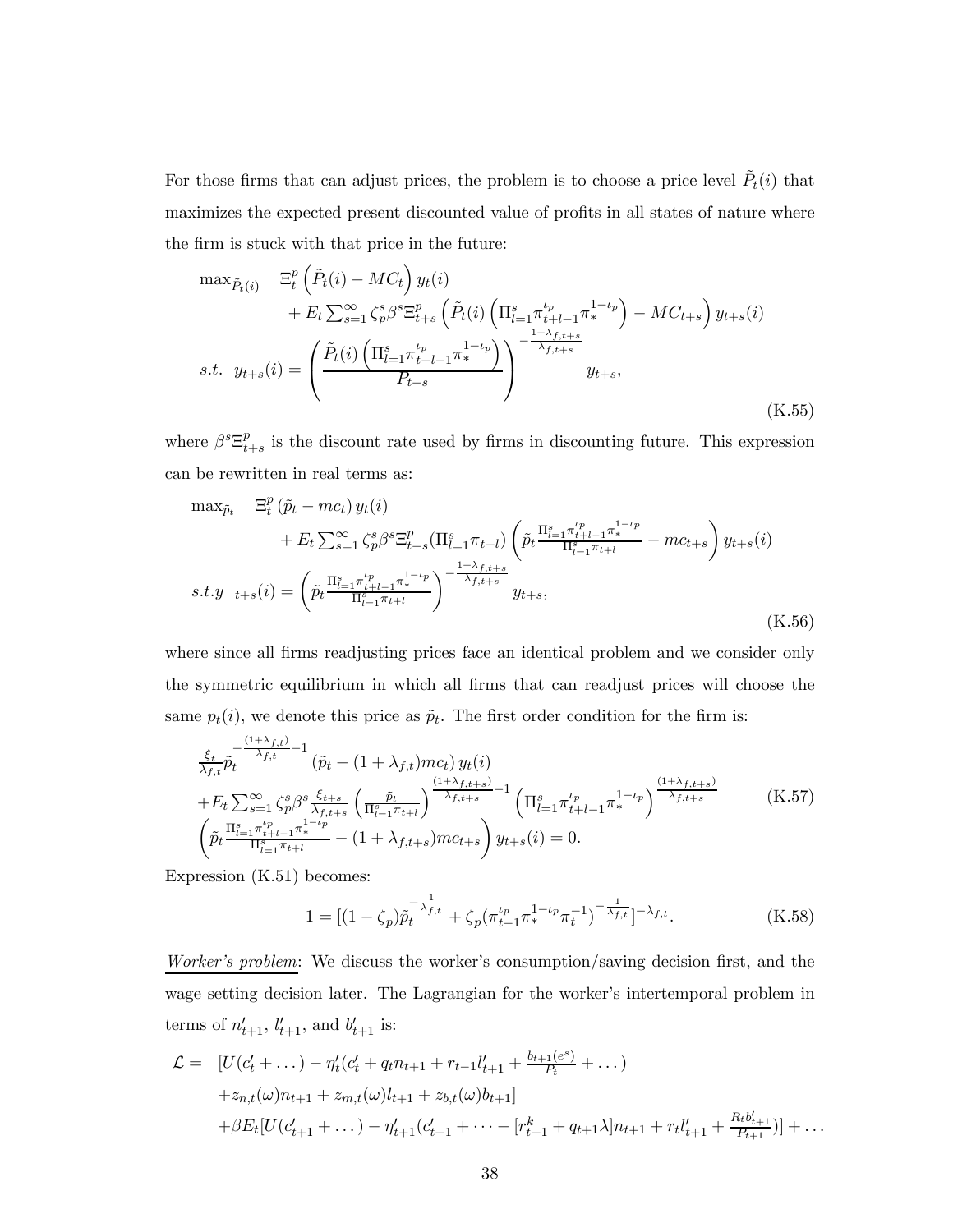where  $\eta'_t$ ,  $z_{n,t}(\omega)$ , and  $z_{m,t}(\omega)$  are the multipliers associated with constraints (16), (18) (19), and (20), respectively. The first order conditions are:

$$
(\partial c'_t) \qquad U'(c'_t + \dots) = \eta'_t
$$
  
\n
$$
(\partial n'_{t+1}) \quad q_t \eta'_t + z_{n,t}(\omega) = \beta E_t [\eta'_{t+1}[r^k_{t+1} + q_{t+1}\lambda]]
$$
  
\n
$$
(\partial l'_{t+1}) \qquad p_t \eta'_t + z_{m,t}(\omega) = \beta E_t [\eta'_{t+1} p_{t+1}]
$$
  
\n
$$
(\partial b'_{t+1}) \qquad \eta'_t + z_{m,t}(\omega) = \beta E_t [\eta'_{t+1} \frac{R_t P_t}{P_{t+1}}]
$$

together with the slack conditions on the constraints (18) and (19). We postulate that the solution to the worker's consumption/saving problem is:

$$
c'_{t} = \int \frac{W_{t}(\omega)}{P_{t}} h'_{t}(\omega) d\omega + \int \mathcal{P}(i) d + C(I_{t}) + \tau_{t}, \qquad (K.59)
$$

$$
n'_{t+1} = 0,\t\t(K.60)
$$

$$
l'_{t+1} = 0,\t\t(K.61)
$$

$$
b'_{t+1} = 0.\t\t(K.62)
$$

Now to the wage setting decision. From the first order conditions of the labor packers one obtains the labor demand from each worker:

$$
h_t(\omega) = \left(\frac{W_t(\omega)}{W_t}\right)^{-\frac{1+\lambda_w}{\lambda_w}} h'_t \tag{K.63}
$$

where  $W_t$  represents aggregate nominal wages. Combining this condition with the zero profit condition one obtains an expression for the aggregate nominal wage:

$$
W_t = \left[ \int_0^1 W_t(\omega)^{\frac{1}{\lambda_{w,t}}} dt \right]^{\lambda_{w,t}}.
$$
 (K.64)

For those workers that can adjust their wage, the problem is to choose a wage  $\tilde{W}_t(\omega)$ that maximizes utility in all states of nature where the household is stuck with that wage in the future:

$$
\max_{\tilde{W}_t(\omega)} E_t \sum_{s=0}^{\infty} (\zeta_w \beta)^s U[c'_s - \int \frac{\omega}{1+\nu} h_s(\omega)^{1+\nu} d\omega]
$$
  
s.t. K.63 for  $s = 0, ..., \infty$ ,  

$$
c'_{t+s}... \leq ... + \int \frac{W_{t+s}}{P_{t+s}} h'_{t+s}(\omega) d\omega
$$
  
for  $s = 0, ..., \infty$ , and  $W_{t+s}(\omega) = \mathcal{X}_{t,s} \tilde{W}_t(\omega)$  for  $s = 1, ..., \infty$  (K.65)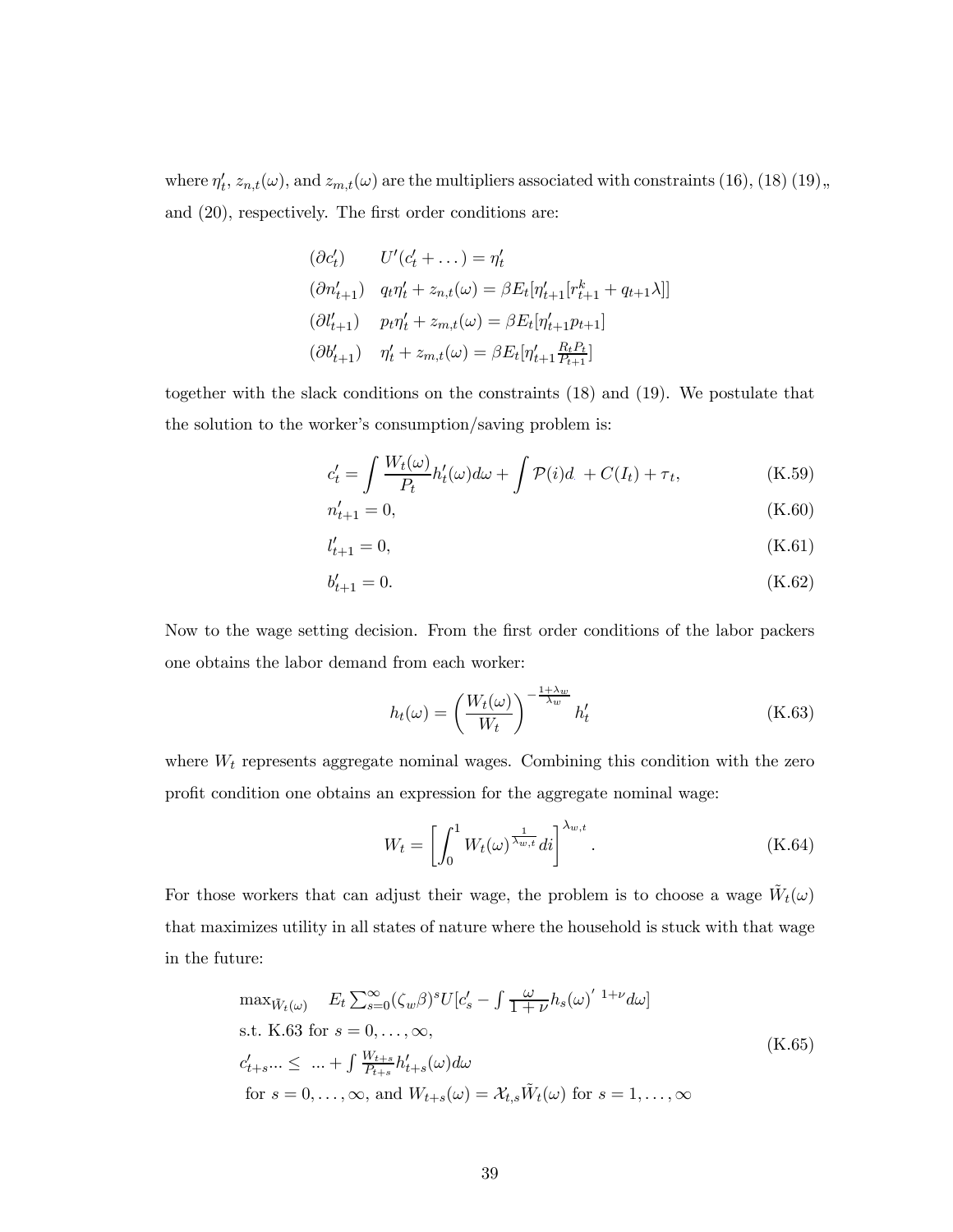where we have rewritten the worker's budget constraint in terms of nominal wages, and where

$$
\mathcal{X}_{t,s} = \begin{cases} 1 & \text{if } s = 0 \\ \Pi_{l=1}^s \pi^{1-\iota_w}_* \pi_{t+l-1}^{\iota_w} & \text{otherwise.} \end{cases}
$$

The first order condition for this problem with respect to  $\tilde{W}_t(\omega)$  are:

$$
E_t \sum_{s=0}^{\infty} (\zeta_w \beta)^s U' [c'_{t+s} + \dots] \left( \frac{\mathcal{X}_{t,s} \tilde{W}_t(\omega)}{W_{t+s}} \right)^{-\frac{1+\lambda_w}{\lambda_w} - 1} \frac{\mathcal{X}_{t,s}}{W_{t+s}} h'_{t+s}
$$
\n
$$
\left[ \frac{\mathcal{X}_{t,s} \tilde{W}_t(\omega)}{P_{t+s}} - (1 + \lambda_w) \omega h_{t+s} (\omega)' \right] = 0.
$$
\n(K.66)

The planner faces an identical problem for all agents readjusting wages, and we will consider only the symmetric equilibrium in which she chooses the same wage for all agents that can readjust their wage  $\tilde{W}_t(\omega) = \tilde{W}_t$ . From K.64 it follows that:

$$
W_t = \left[ (1 - \zeta_w) \tilde{W}_t^{\frac{1}{\lambda_w}} + \zeta_w (\pi_*^{1 - \iota_w} \pi_{t-1}^{\iota_w} W_{t-1})^{\frac{1}{\lambda_w}} \right]^{\lambda_w}.
$$
 (K.67)

Since both  $W_t$  and  $\tilde{W}_t$  are trending because of inflation, we need to express both (K.66) and (K.67) in terms of the stationary variables  $w_t = \frac{W_t}{P_t}$  and  $\tilde{w}_t = \frac{\tilde{W}_t}{P_t}$ :

$$
w_t = \left[ (1 - \zeta_w) \tilde{w}_t^{\frac{1}{\lambda_w}} + \zeta_w (\pi_*^{1 - \iota_w} \pi_{t-1}^{\iota_w} \frac{w_{t-1}}{\pi_t})^{\frac{1}{\lambda_w}} \right]^{\lambda_w}.
$$
 (K.68)

$$
E_t \sum_{s=0}^{\infty} (\zeta_w \beta)^s U'[\ldots] \left( \frac{\tilde{\mathcal{X}}_{t,s} \tilde{w}_t}{w_{t+s}} \right)^{-\frac{1+2\lambda_w}{\lambda_w}} \frac{\tilde{\mathcal{X}}_{t,s}}{w_{t+s}} h'_{t+s} \left[ \tilde{\mathcal{X}}_{t,s} \tilde{w}_t - (1+\lambda_w) \omega h_{t+s}(\omega)' \right] = 0.
$$
\n(K.69)

where

$$
\tilde{\mathcal{X}}_{t,s} = \begin{cases} 1 \text{ if } s = 0 \\ \frac{\Pi_{l=1}^s \pi^{1-\iota w}_* \pi^{ \iota w}_{t+l-1} }{\Pi_{l=1}^s \pi_{t+l}} \text{ otherwise.} \end{cases}
$$

#### Aggregation and Equilibrium conditions:

Aggregating expression (K.46) we obtain:

$$
(p_t^I - q_t \theta_t)I_t = \beta(\varkappa r_{t-1}L_t + (r_t^k + q_t \phi_t \lambda)\varkappa K_t) - (1 - \beta)(1 - \phi_t)q_t^R \lambda \varkappa K_t, \quad \text{(K.70)}
$$

where we used the fact that reserves are in zero aggregate supply from  $(24)$ , and that resource constraint for capital (35) implies:

$$
K_t=N_t
$$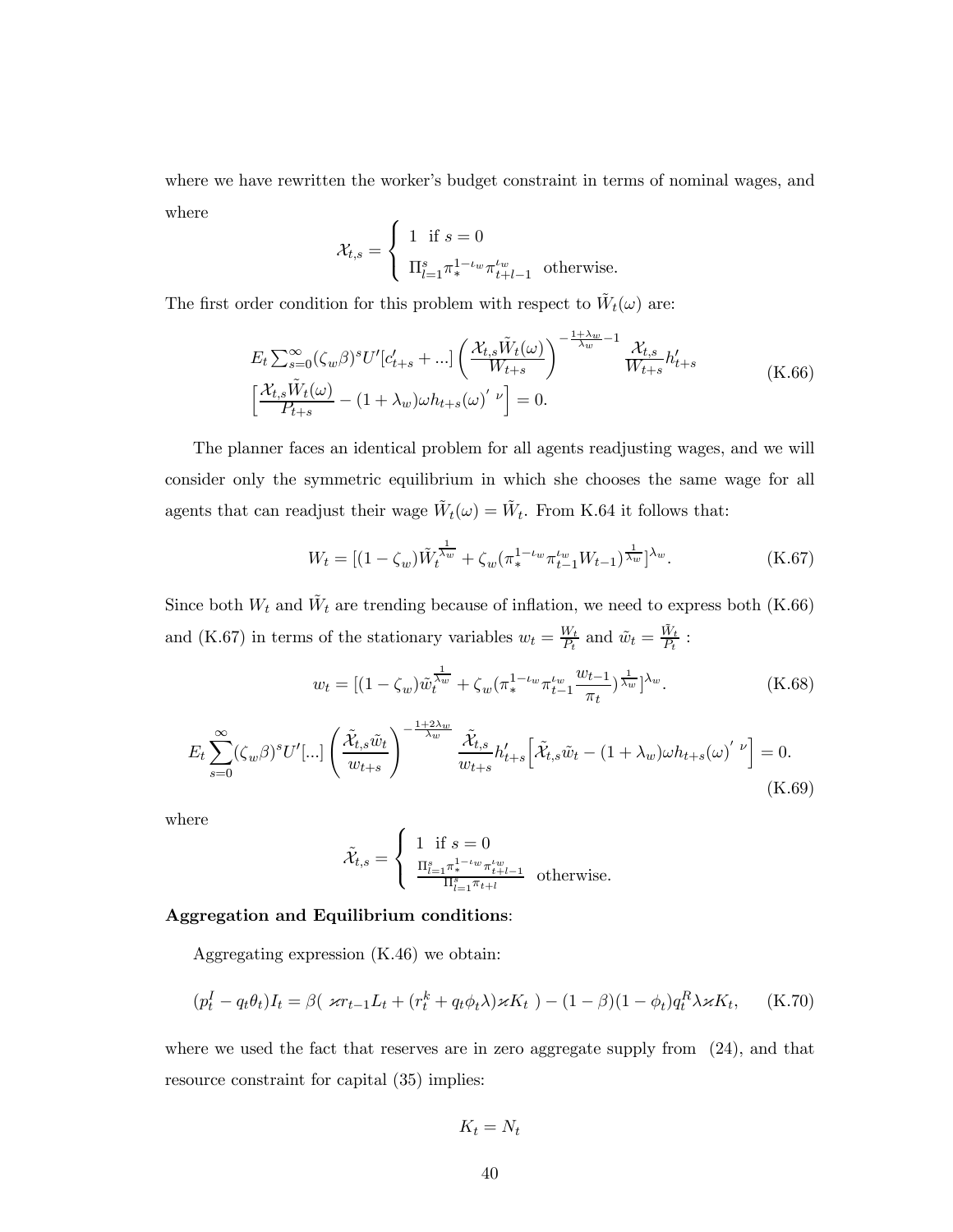since no worker holds equity and the assignment between investor and savers at the beginning of time  $t$  is random.

The resource constraint for output (32) implies:

$$
r_t^k K_t + w_t H_t + \int \mathcal{P}(i)d = I_t[1 + S(\frac{I_t}{I_*})] + \int_{e^i} c_t(e) + \int_{e^s} c_t(e) + c'_t.
$$

Using  $(K.44)$ ,  $(K.45)$ , and  $(K.59)$  this condition can be rewritten as:

$$
r_t^k K_t = I_t[1+S(\frac{I_t}{I_*})] + \tau_t + (1-\beta) \left\{ r_{t-1} L_t + [r_t^k + (1 - \varkappa + \varkappa \phi_t) q_t \lambda + \varkappa (1 - \phi_t) q_t^R \lambda] K_t \right\}.
$$
\n(K.71)

By Claim 2 Tobin's  $q$  is greater than one and, as a consequence, the investing entrepreneur's credit constraint (5) is always binding, hence:

$$
N_{t+1}^{i} \equiv \int_{e^{i}} n_{t+1}(e) = (1 - \phi_{t}) \lambda \varkappa K_{t} + (1 - \theta) I_{t}.
$$
 (K.72)

Since workers hold no equity, and since the law of motion of aggregate capital is (from aggregating expression (2)):

$$
K_{t+1} = \lambda K_t + I_t,\tag{K.73}
$$

non-investing entrepreneurs must hold the rest:

$$
N_{t+1}^s \equiv \int_{e^s} n_{t+1}(e) = (1 - \varkappa) \lambda K_t + \phi_t \lambda \varkappa K_t + \theta_t I_t.
$$
 (K.74)

Using the fact that all non-investing entrepreneurs have the same equity and reserves to money holdings ratios (claim 3), we can rewrite conditions  $(K.42)$  and  $(K.43)$  using aggregate variables:

$$
\mathcal{E}E_{t}\left[\frac{\left(r_{t}-\frac{r_{t+1}^{k} + ((1-\phi_{t+1})q_{t+1}^{R} + \phi_{t+1}q_{t+1})\lambda}{q_{t}}\right)}{\tau_{t}M_{t+1} + [r_{t+1}^{k} + ((1-\phi_{t+1})q_{t+1}^{R} + \phi_{t+1}q_{t+1})\lambda]N_{t+1}^{s}}\right] = \frac{\left(1-\varkappa\right)E_{t}\left[\frac{\left(\frac{r_{t+1}^{k} + q_{t+1}\lambda}{q_{t}} - r_{t}\right)}{\tau_{t}M_{t+1} + (r_{t+1}^{k} + q_{t+1}\lambda)N_{t+1}^{s}}\right]}.
$$
\n
$$
E_{t}\left[\left(r_{t}-\frac{R_{t}}{\pi_{t+1}}\right)\left(\frac{\varkappa}{r_{t}M_{t+1} + [r_{t+1}^{k} + ((1-\phi_{t+1})q_{t+1}^{R} + \phi_{t+1}q_{t+1})\lambda]N_{t+1}^{s}}{\tau_{t}M_{t+1} + (r_{t+1}^{k} + q_{t+1}\lambda)N_{t+1}^{s}}\right)\right] = 0.
$$
\n(K.76)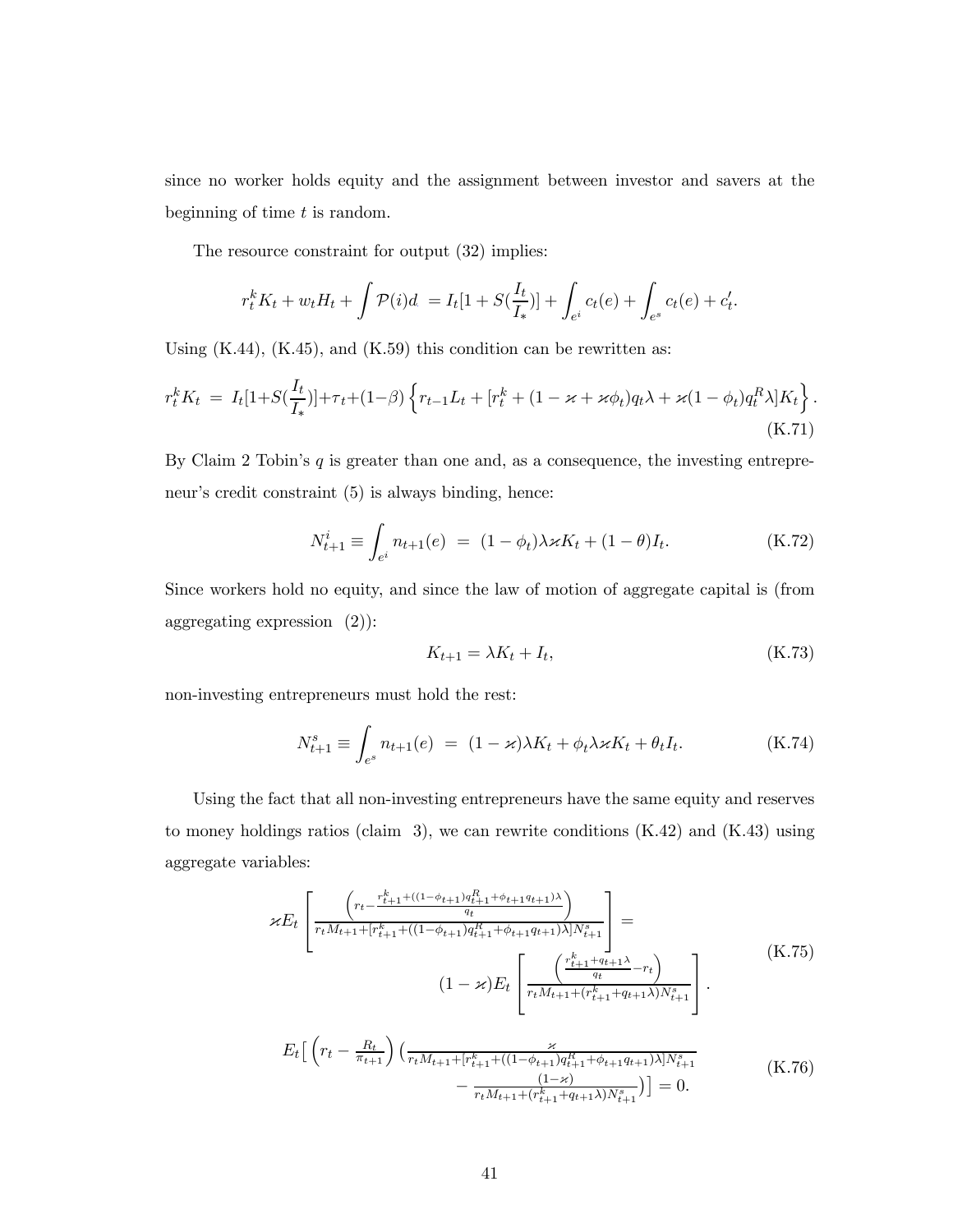Other equilibrium conditions are the interest rule is given by (22), the formula for marginal costs  $(K.54)$ , the definition of the aggregate price level  $(K.58)$ , the price-setting decision of the firm (K.57), the relationship determining the capital/labor ratio (K.53), the definition of the aggregate wages (K.68), and the wage-setting decision of the firm (K.69).

Consumption of workers, entrepreneurs, aggregate output, and aggregate consumption are given by:

$$
Y_t = A_t K_t^{\gamma} H_t^{1-\gamma},\tag{K.77}
$$

$$
C_t = Y_t - I_t[1 + S(\frac{I_t}{I_*})],
$$
\n(K.78)

$$
C_t^e = r_t^k K_t - I_t[1 + S(\frac{I_t}{I_*})] - \tau_t,
$$
\n(K.79)

$$
C_t^w = Y_t - r_t^k K_t + \tau_t. \tag{K.80}
$$

where in aggregating expression (13) across intermediate goods producers we used the fact that they all use the same capital labor ratio. The above conditions are block exogenous to the rest of the system.

Steady state: At steady state condition (K.73) implies:

$$
I_* = (1 - \lambda)K_*. \tag{K.81}
$$

Using the steady state first order conditions of firms and workers we obtain the steady state real rental rate on capital:

$$
r_*^k = a_* K_*^{\alpha - 1}, \tag{K.82}
$$

where

$$
a_*=\left(\frac{1}{1+\lambda_{f,*}}\right)^{\frac{\gamma(1+\nu)}{\gamma+\nu}}A_*^{\frac{1+\nu}{\gamma+\nu}}\gamma\left(\frac{1-\gamma}{\omega(1+\lambda_{w,*})}\right)^{\frac{1-\gamma}{\gamma+\nu}}
$$

and

$$
\alpha = \frac{\gamma(1+\nu)}{\gamma+\nu} \in (0,1).
$$

Condition (K.70) becomes

$$
\beta \varkappa a_* K_*^{\alpha - 1} + \beta \varkappa \frac{r^* L_*}{K_*} = (1 - q_* \theta_*) \left( 1 - \lambda + \varkappa \lambda (1 - \beta) \frac{1 - \phi_*}{1 - \theta_*} \right) - \varkappa \lambda \beta q_* \phi_*.
$$
 (K.83)

Condition (K.71) becomes

$$
\beta a_* K_*^{\alpha - 1} - (1 - \beta) \frac{r^* L_*}{K_*} = 1 - \lambda + \frac{\tau_*}{K_*} + (1 - \beta) \lambda \left[ (1 - \varkappa \frac{1 - \phi_*}{1 - \theta_*}) q_* + \varkappa \frac{1 - \phi_*}{1 - \theta_*} \right].
$$
 (K.84)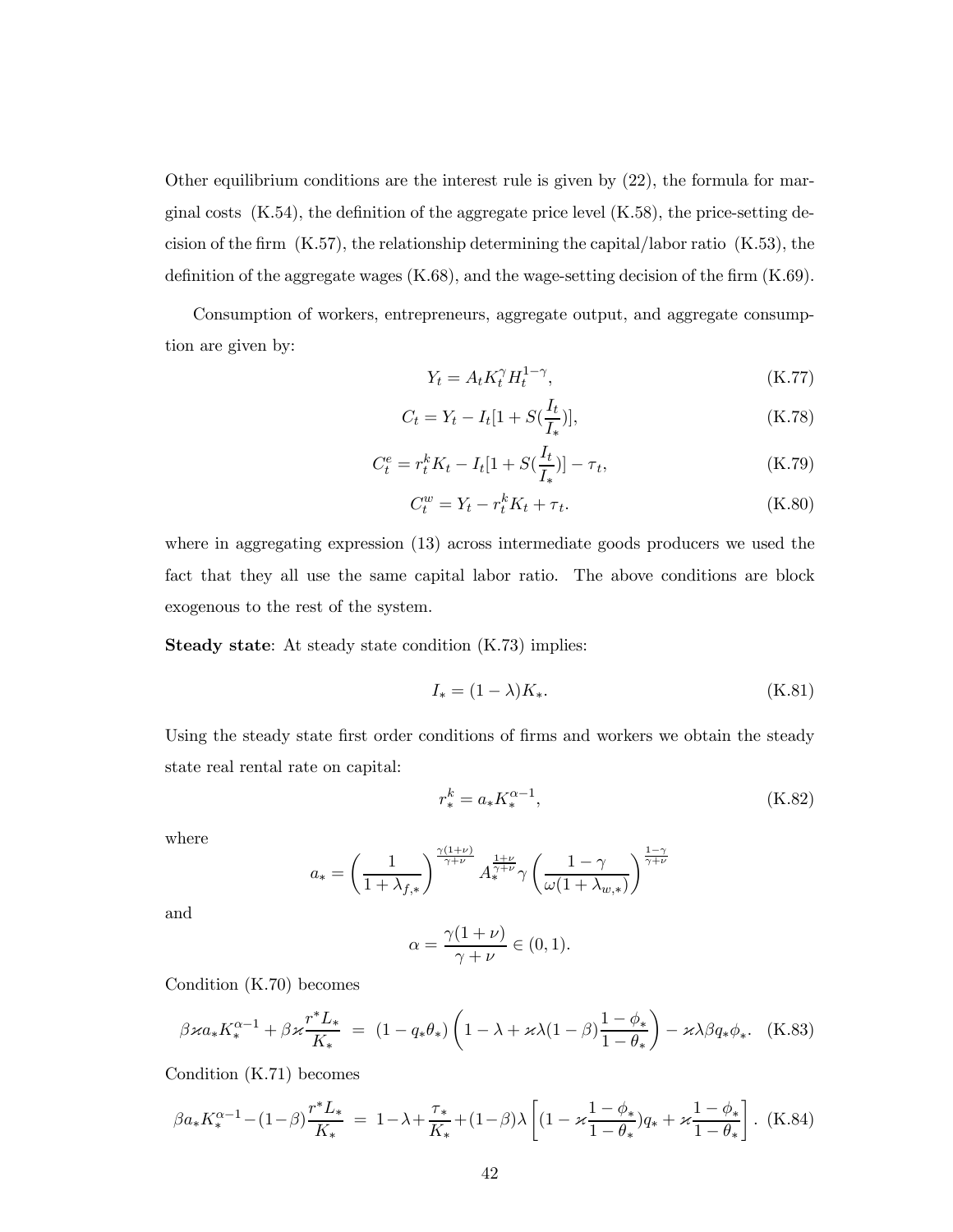Using (K.74), at steady state  $\chi \equiv \frac{N_*^s}{K_*} = (1 - \varkappa)\lambda + \phi_*\lambda\kappa + \theta(1 - \lambda)$ . Condition (K.75) becomes:

$$
a_{*}K_{*}^{\alpha-1} + \lambda q_{*} - \frac{q_{*}}{p_{*}} = \varkappa \lambda \frac{1 - \phi_{*}}{1 - \theta_{*}} (q_{*} - 1) \frac{\frac{q_{*}}{p_{*}} + \frac{r^{*}L_{*}}{\chi K_{*}}}{a_{*}K_{*}^{\alpha-1} + \lambda \frac{1 - \phi_{*}}{1 - \theta_{*}} + \lambda \frac{\phi_{*} - \theta_{*}}{1 - \theta_{*}} q_{*} + \frac{r^{*}L_{*}}{\chi K_{*}}}
$$
(K.85)

Steady state transfers are given by:

$$
\tau_* = (1 - r_*)L_*.
$$
 (K.86)

and steady state inflation is determined by (K.76)

$$
\frac{\pi_*}{p_*} = R_*,\tag{K.87}
$$

#### Intervention:  $L$  for  $K$  Swap

The intervention is described in section 2.6. Following the intervention, the market clearing condition for capital (35) becomes

$$
K_{t+1} = N_{t+1} + N_{t+1}^g.
$$
\n(K.88)

and also (at the beginning of the period):

$$
K_t = \tilde{N}_t + \tilde{N}_t^g. \tag{K.89}
$$

Equity held by investing and non investing entrepreneurs are respectively:

$$
N_{t+1}^i = (1 - \phi_t) \varkappa \lambda \tilde{N}_t + (1 - \theta_t) I_t, \tag{K.90}
$$

$$
N_{t+1}^s = (1 - \varkappa + \phi_t \varkappa) \lambda \tilde{N}_t + \theta_t I_t + \lambda \tilde{N}_t^g - N_{t+1}^g
$$
  
= 
$$
(1 - \varkappa + \phi_t \varkappa) \lambda \tilde{N}_t + \theta_t I_t - (1 - \lambda) N_{t+1}^g
$$
 (K.91)

where we used the law of motion of aggregate capital (K.73) to derive the last expression.

The four conditions  $(K.70)$ , and  $(K.71)$ ,  $(??)$ , and  $(??)$ become:

$$
(p_t^I - q_t \theta_t)I_t = \beta(\varkappa r_{t-1}\tilde{L}_t + (r_t^k + q_t \phi_t \lambda)\varkappa \tilde{N}_t) - (1 - \beta)(1 - \phi_t)q_t^R \lambda \varkappa \tilde{N}_t, \quad \text{(K.92)}
$$

$$
r_t^k K_t = I_t[1+S(\frac{I_t}{I_*})]+\tau_t+(1-\beta)\left\{r_{t-1}\tilde{L}_t+[r_t^k+(1-\varkappa+\varkappa\phi_t)q_t\lambda+\varkappa(1-\phi_t)q_t^R\lambda]\tilde{N}_t\right\},\tag{K.93}
$$

$$
C_t^{si} = r_{t-1} \tilde{L}_t + [r_t^k + ((1 - \phi_t)q_t^R + \phi_t q_t)\lambda]N_t^s, \tag{K.94}
$$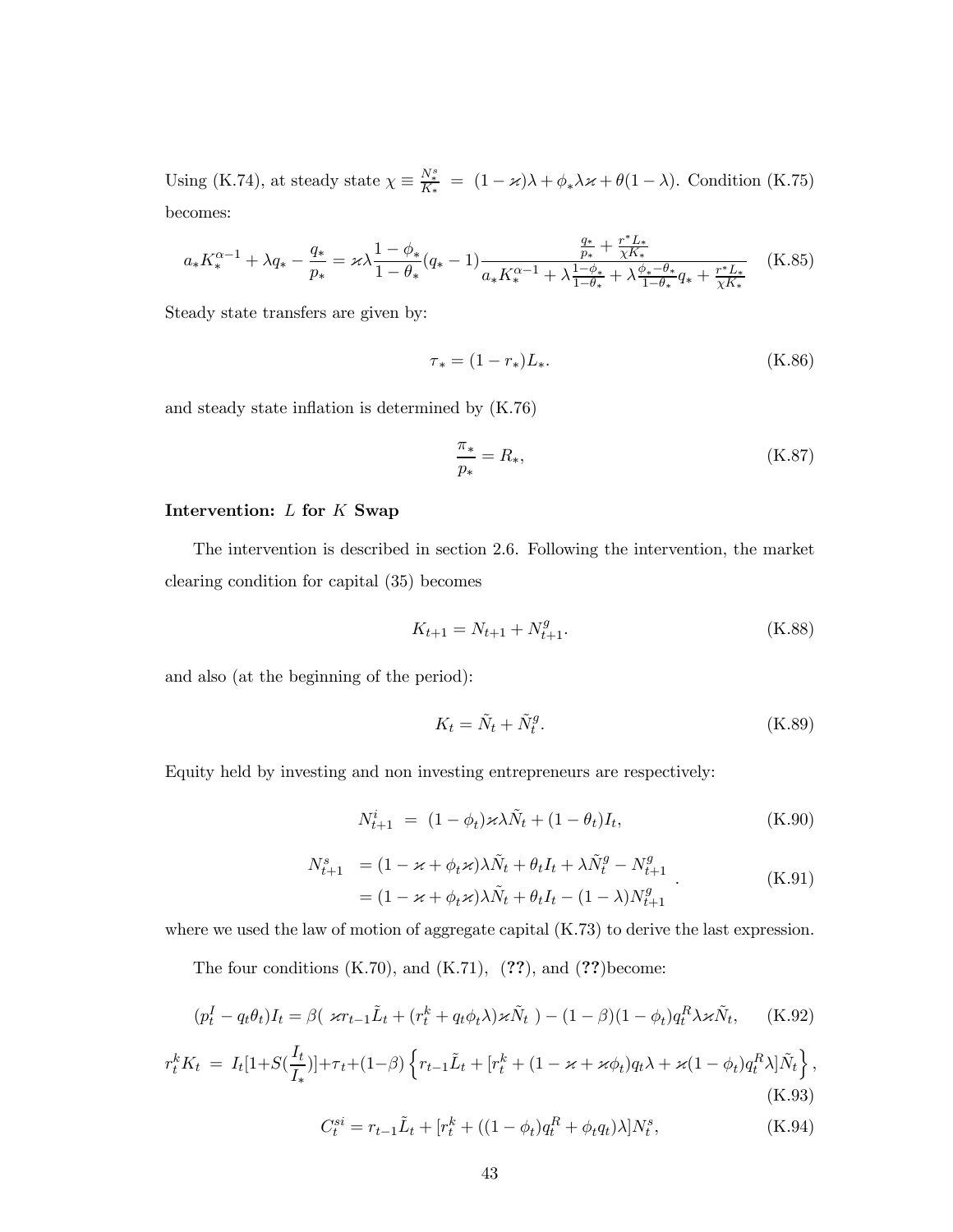$$
C_t^{ss} = r_{t-1}\tilde{L}_t + (r_t^k + q_t\lambda)N_t^s,
$$
\n(K.95)

The steady state is the same as without intervention.

Summary of log-linearized equilibrium conditions: Define  $\hat{x}_t \equiv \log (x_t/x_*)$  where  $x<sub>*</sub>$  is the steady state value of  $x<sub>t</sub>$ . In order to describe the log-linear conditions we will use a slightly different notation than in the rest of the paper, namely:

$$
r_{t-1} = \frac{1}{p_t}
$$
 (K.96)

$$
M_t = r_{t-1} L_t. \tag{K.97}
$$

$$
\hat{K}_{t+1} - (1 - \lambda)\hat{I}_t - (1 - \lambda)\hat{p}_t^I = \lambda \hat{K}_t.
$$
\n(K.98)

$$
\left(\frac{q_*^R}{q_*}\right)\hat{q}_t^R + \left(\frac{\theta}{1-\theta}\right)\hat{q}_t + \left(\frac{\theta}{1-\theta}\right)\left(1 - \frac{q_*^R}{q_*}\right)\hat{\theta}_t - \frac{1}{(1-\theta)q_*}\hat{p}_t^I = 0.
$$
 (K.99)

$$
\left(\frac{1}{q_*} - \theta\right)(1 - \lambda)\hat{I}_t - (\theta(1 - \lambda) + \beta \varkappa \phi \lambda)\hat{q}_t + (1 - \beta)(1 - \phi)\lambda \varkappa \frac{q_*^R}{q_*}\hat{q}_t^R
$$

$$
-\left(\beta + (1 - \beta)\frac{q_*^R}{q_*}\right)\lambda \varkappa \phi \hat{\phi}_t - \beta \varkappa \frac{r_*^k}{q_*}\hat{r}_t^k - \theta(1 - \lambda)\hat{\theta}_t - \frac{1}{q_*}(1 - \lambda)\hat{p}_t^I - \beta \varkappa \frac{M_*}{q_*}\widehat{M}_t =
$$

$$
\left(\beta(\frac{r_*^k}{q_*} + \phi \lambda) - (1 - \beta)(1 - \phi)\frac{q_*^R}{q_*}\lambda\right)\varkappa \widehat{N}_t. \quad \text{(K.100)}
$$

$$
\beta r_*^k \hat{r}_t^k - (1 - \lambda) \hat{I}_t - (1 - \beta) \lambda \varkappa \phi (q_* - q_*^R) \hat{\phi}_t
$$
  
 
$$
- (1 - \beta) \lambda (1 - \varkappa + \varkappa \phi) q_* \hat{q}_t - (1 - \beta) \lambda \varkappa (1 - \phi) q_*^R \hat{q}_t^R - (1 - \beta) \frac{M_*}{K_*} \widehat{M}_t - \hat{\tau}_t
$$
  
\n
$$
= -r_*^k \hat{K}_t + \left[ (1 - \beta) \left( r_*^k + (1 - \varkappa + \varkappa \phi) q_* \lambda + \varkappa (1 - \phi) q_*^R \lambda \right) \right] \widehat{N}_t.
$$
 (K.101)

$$
\left(\frac{1-\varkappa}{C^{ss}}\right) \left(\frac{1}{p_*} - \frac{r_*^k + q_*\lambda}{q_*}\right) (E_t \hat{C}_{t+1}^{si} - E_t \hat{C}_{t+1}^{ss}) \n+ \frac{\varkappa^C}{p_*} \hat{q}_t - \lambda \left(\varkappa^C - \frac{(1-\phi)\varkappa}{C_*^{si}}\right) E_t \hat{q}_{t+1} - \varkappa^C \frac{r_*^k}{q_*} E_t \hat{r}_{t+1} \n- \frac{\varkappa \lambda (1-\phi)}{C_*^{si}} \frac{q_*^R}{q_*} E_t \hat{q}_{t+1}^R + \frac{\varkappa \lambda \phi}{C_*^{si}} (\frac{q_*^R}{q_*} - 1) E_t \hat{\phi}_{t+1} - \frac{\varkappa^C}{p_*} \hat{p}_t = 0, \quad (K.102)
$$

$$
\frac{C_{*}^{si}}{q_{*}N_{*}^{s}}\hat{C}_{t}^{si} - \frac{r_{*}^{k}}{q_{*}}\hat{r}_{t} - \lambda(1-\phi)\frac{q_{*}^{R}}{q_{*}}\hat{q}_{t}^{R} - \lambda\phi(1-\frac{q_{*}^{R}}{q_{*}})\hat{\phi}_{t} - \lambda\phi\hat{q}_{t}
$$

$$
-\frac{M_{*}}{q_{*}N_{*}^{s}}\widehat{M}_{t} = \left[\frac{r_{*}^{k}}{q_{*}} + \left((1-\phi)\frac{q_{*}^{R}}{q_{*}} + \phi\right)\lambda\right]\hat{N}_{t}^{s}, \quad \text{(K.103)}
$$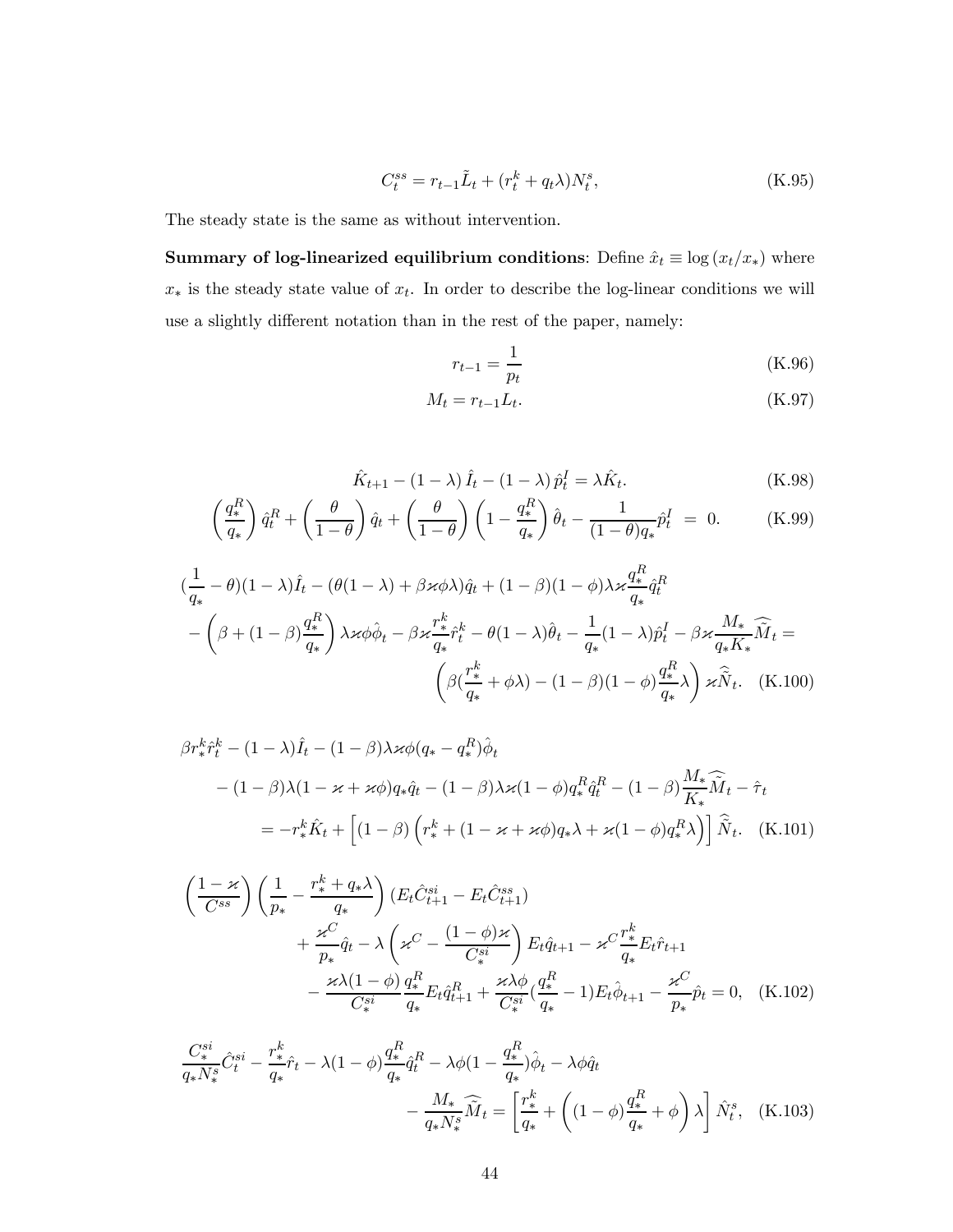$$
\frac{C_*^{ss}}{q_* N_*^s} \hat{C}_t^{ss} - \frac{r_*^k}{q_*} \hat{r}_t - \lambda \hat{q}_t - \frac{M_*}{q_* N_*^s} \widehat{\tilde{M}}_t = \left(\frac{r_*^k}{q_*} + \lambda\right) \hat{N}_t^s. \tag{K.104}
$$

$$
-\hat{p}_t^I = S''(1)\hat{I}_t.
$$
\n(K.105)

$$
\hat{m}c_t = (1 - \gamma)\,\,\hat{w}_t + \gamma\,\,\hat{r}_t^k - \hat{A}_t. \tag{K.106}
$$

$$
\begin{aligned}\n\widehat{\pi}_t &= \frac{(1 - \zeta_p \beta)(1 - \zeta_p)}{(1 + \iota_p \beta)\zeta_p} \left[ \widehat{m}c_t + \frac{\lambda_f}{1 + \lambda_f} \widehat{\lambda}_{f,t} \right] \\
&+ \frac{\iota_p}{1 + \iota_p \beta} \widehat{\pi}_{t-1} + \frac{\beta}{1 + \iota_p \beta} E_t[\widehat{\pi}_{t+1}] \n\end{aligned} \tag{K.107}
$$

where so far  $\iota_p$  was set to 0.

$$
\widehat{K}_t = \widehat{w}_t - \widehat{r}_t^k + \widehat{H}_t. \tag{K.108}
$$

$$
\hat{w}_t = (1 - \zeta_w)\hat{\tilde{w}}_t + \zeta_w(\hat{w}_{t-1} + \iota_w \hat{\pi}_{t-1} - \hat{\pi}_t). \tag{K.109}
$$

$$
(1 + (1 - \zeta_w \beta) \nu \frac{1 + \lambda_w}{\lambda_w}) \widehat{\tilde{w}}_t - (1 - \zeta_w \beta) \nu \frac{1 + \lambda_w}{\lambda_w} \hat{w}_t
$$
  
= 
$$
(1 - \zeta_w \beta) \nu \hat{h}_t + \zeta_w \beta E_t \left( \widehat{\tilde{w}}_{t+1} + \widehat{\pi}_{t+1} - \iota_w \widehat{\pi}_t \right). \quad \text{(K.110)}
$$

$$
\hat{R}_t = \psi_1 \hat{\pi}_t + \epsilon_t^r,\tag{K.111}
$$

$$
\hat{R}_t - E_t \hat{\pi}_{t+1} = -\hat{p}_t. \tag{K.112}
$$

$$
\hat{N}_{t+1}^g = \xi_1 \hat{\phi}_t. \tag{K.113}
$$

$$
M_{*}(\hat{M}_{t+1} - \hat{M}_{t}) = q_{*}K_{*}(\hat{\tilde{N}}_{t}^{g} - \hat{N}_{t}^{g}).
$$
\n(K.114)

$$
\hat{K}_{t+1} = \hat{N}_{t+1} + \hat{N}_{t+1}^g.
$$
\n(K.115)

$$
\hat{K}_t = \hat{\hat{N}}_t + \hat{N}_{t+1}^g.
$$
\n(K.116)

$$
\frac{N_{*}^{s}}{K_{*}}\hat{N}_{t+1}^{s} - \theta(1-\lambda)\hat{I}_{t} - \theta(1-\lambda)\hat{\theta}_{t}
$$

$$
- \lambda \phi \varkappa \hat{\phi}_{t} - \lambda (1 - \varkappa(1-\phi))\hat{N}_{t} + (1-\lambda)\hat{N}_{t+1}^{g} = 0. \quad \text{(K.117)}
$$

$$
\hat{\tau}_t = (r_*^k - (1 - \lambda)q^*)\hat{N}_{t+1}^g + p_*M_*\hat{p}_t - (1 - p_*)M_*\hat{M}_{t+1}.
$$
 (K.118)

Other formulas of interest are:

$$
\hat{Y}_t = \hat{A}_t + \gamma \hat{K}_t + (1 - \gamma)\hat{H}_t, \tag{K.119}
$$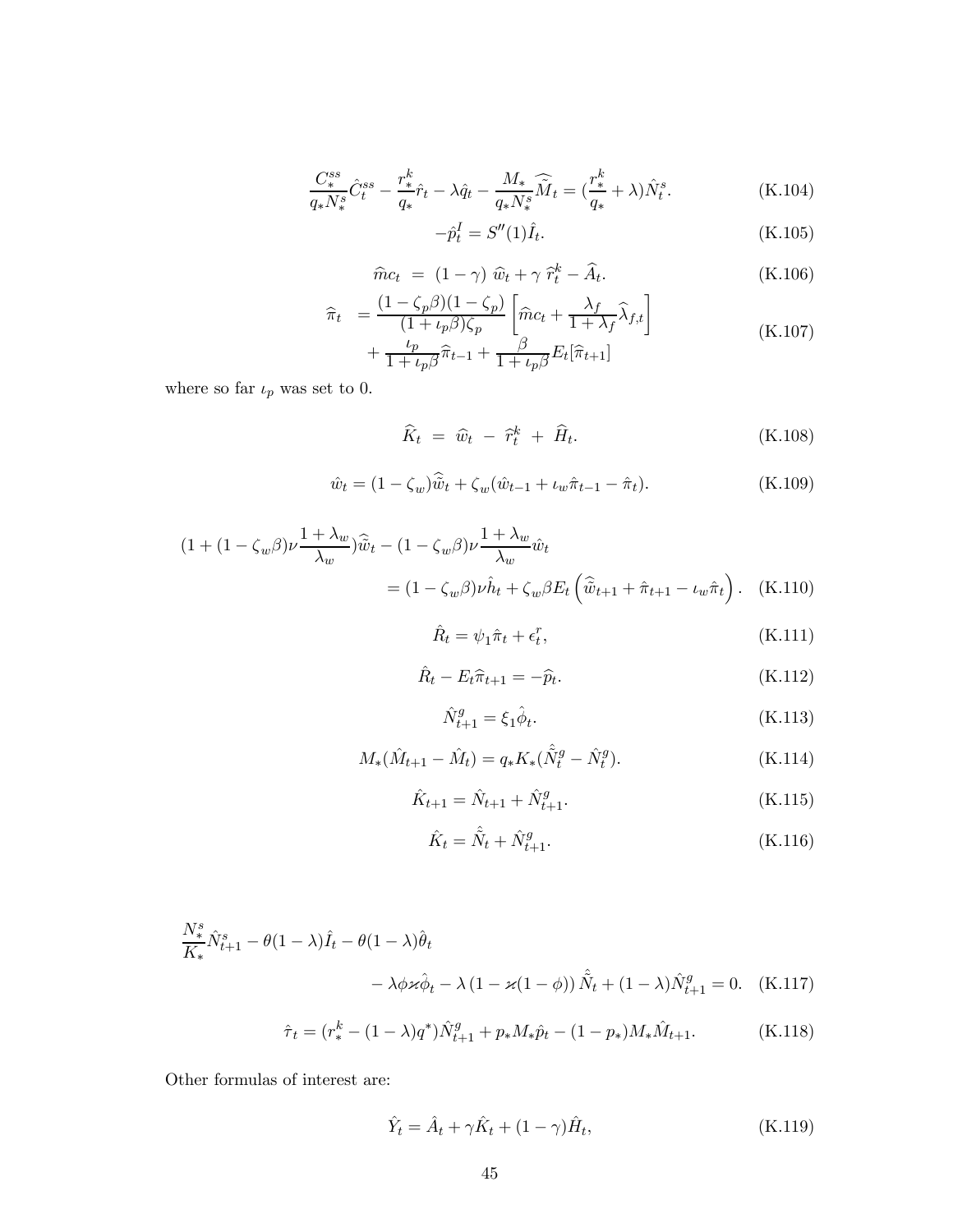$$
\frac{C_*}{Y_*}\hat{C}_t = \hat{Y}_t - \frac{I_*}{Y_*}\hat{I}_t,
$$
\n(K.120)

$$
\frac{C_{*}^{e}}{K_{*}}\hat{C}_{t}^{e} = r_{*}^{k}\hat{r}_{t}^{k} + r_{*}^{k}\hat{K}_{t} - (1 - \lambda)\hat{I}_{t} - \hat{\tau}_{t},
$$
\n(K.121)

$$
\frac{C_{*}^{w}}{K_{*}}\hat{C}_{t}^{w} = \frac{Y_{*}}{K_{*}}\hat{Y}_{t} - r_{*}^{k}\hat{r}_{t}^{k} - r_{*}^{k}\hat{K}_{t} + \hat{\tau}_{t},
$$
\n(K.122)

$$
\hat{R}_t^q = \frac{\frac{r_*^k}{q_*}}{\frac{r_*^k}{q_*} + \lambda} E_t \hat{r}_{t+1}^k + \frac{\lambda}{\frac{r_*^k}{q_*} + \lambda} E_t \hat{q}_{t+1} - \hat{q}_t,\tag{K.123}
$$

$$
\hat{R}_t^m = -\hat{p}_t. \tag{K.124}
$$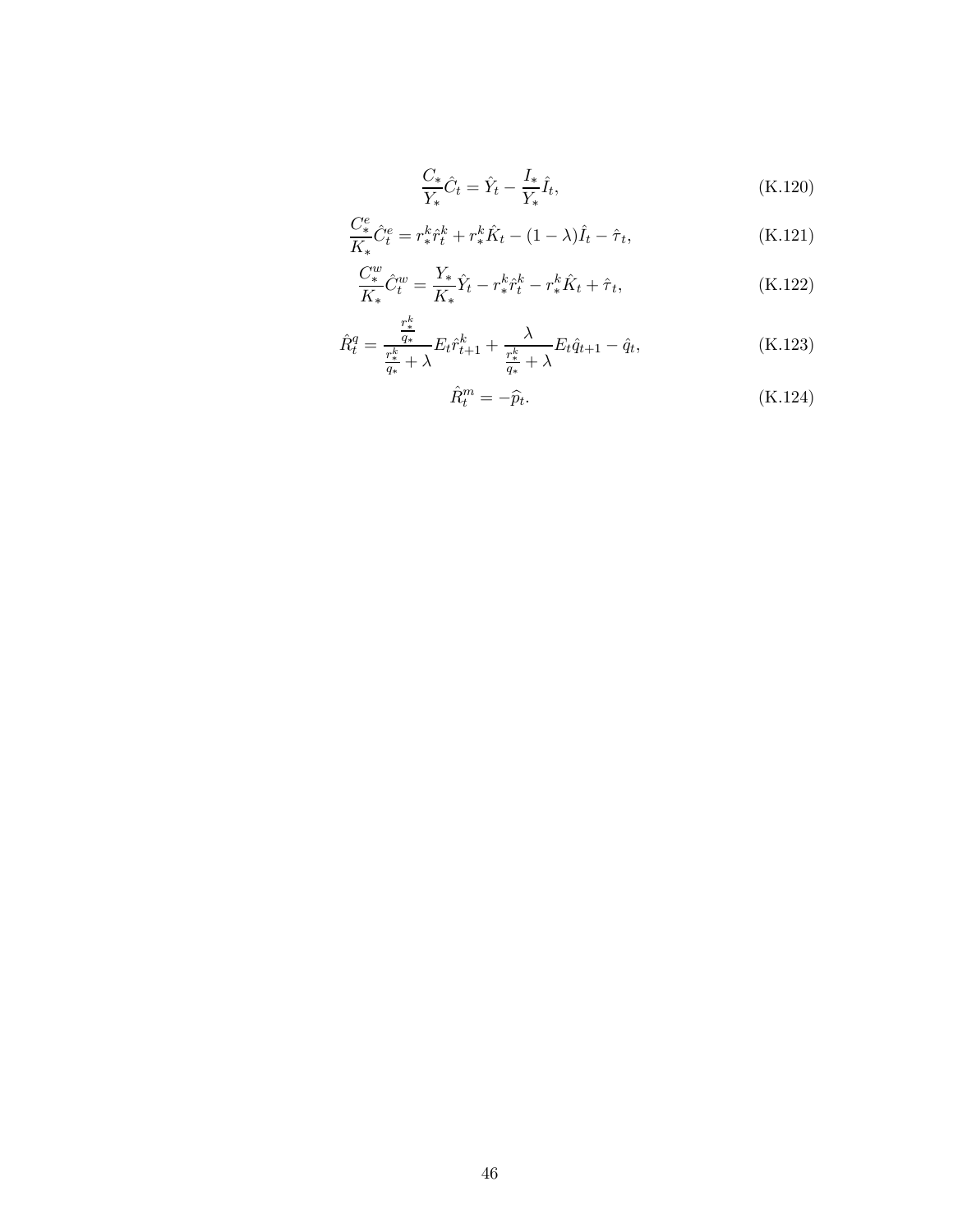**Proofs:** Proof of claim 2-(i): the resaleability constraint  $(5)$  is binding for an entrepreneur with investment opportunities. The Lagrangian for an investing entrepreneur is:

$$
\mathcal{L} = \log(c_t(e^i)) - \zeta_t(e^i)(\cdots + (1-\theta)i_t(e^i) + \dots) - \eta_t(e^i)(\cdots + i_t(e^i) - q_t i_t(e^i) + \dots) + \dots
$$

where  $\zeta_t(e^i)$  and  $\eta_t(e^s)$ , and  $z_{m,t}(e^i)$  are the multipliers associated with constraints (5) and (8), and where we ignore all terms in the Lagrangian that do not depend on  $i_t(e^i)$ . The first order condition with respect to  $i_t(e^i)$  is:

$$
-\zeta_t(e^i)(1-\theta) + \eta_t(e^i)(q_t - 1) = 0.
$$

Since the intertemporal budget constraint is binding  $(\eta_t(e^i) > 0)$ , then  $q_t > 1$  implies  $\zeta_t(e^i) > 0$  (conversely if  $q_t = 1$  then  $\zeta_t(e^i) = 0$ ).

**Proof of claim 2-(ii)**: the resaleability constraint  $(5)$  is not binding for an entrepreneur without investment opportunities. Recall that  $i_t(e^s)=0$ . The resaleability constraint (5) can be rewritten as:

$$
q_t n_{t+1}(e^s) \ge q_t (1 - \phi_t) \lambda n_t(e^s).
$$

Using the flow of funds (8) we can substitute for  $q_t n_{t+1}(e^s)$  into the above expression and obtain:

$$
(r_t^k + \phi_t q_t \lambda) n_t(e^s) + [r_{t-1} l_t(e^s) + \frac{R_{t-1} b_t(e^s)}{P_t}] \ge c_t(e^s) + l_{t+1}(e^s) + \frac{b_{t+1}(e^s)}{P_t}
$$

Substituting for  $c_t(e^s)$  from (K.45) we obtain:

$$
(r_t^k + \phi_t q_t \lambda) n_t(e^s) + \beta [r_{t-1} l_t(e^s) + \frac{R_{t-1} b_t(e^s)}{P_t}] \ge (1-\beta)(r_t^k + q_t \lambda) n_t(e^s) + l_{t+1}(e^s) + \frac{b_{t+1}(e^s)}{P_t}
$$

Proof of claim 2-(iii): An entrepreneur with investment opportunities will choose not to hold the liquid asset:  $l_{t+1}(e^i) = 0$ ,  $b_{t+1}(e^i) = 0$ . If  $l_{t+1}(e^i)$  were different from zero, then  $z_{m,t}(e^i) = 0$  and we would also obtain:

$$
\kappa E_t\left[\frac{1}{c_{t+1}(e^i)}r_t\right] + (1 - \varkappa)E_t\left[\frac{1}{c_{t+1}(e^s)}r_t\right] =\n\kappa E_t\left[\frac{1}{c_{t+1}(e^i)}\frac{r_{t+1}^k + (1 - \phi_{t+1})q_{t+1}^R + \phi_{t+1}q_{t+1}\lambda}{q_t^R}\right] + (1 - \varkappa)E_t\left[\frac{1}{c_{t+1}(e^s)}\frac{r_{t+1}^k + q_{t+1}\lambda}{q_t^R}\right].
$$
\n(K.125)